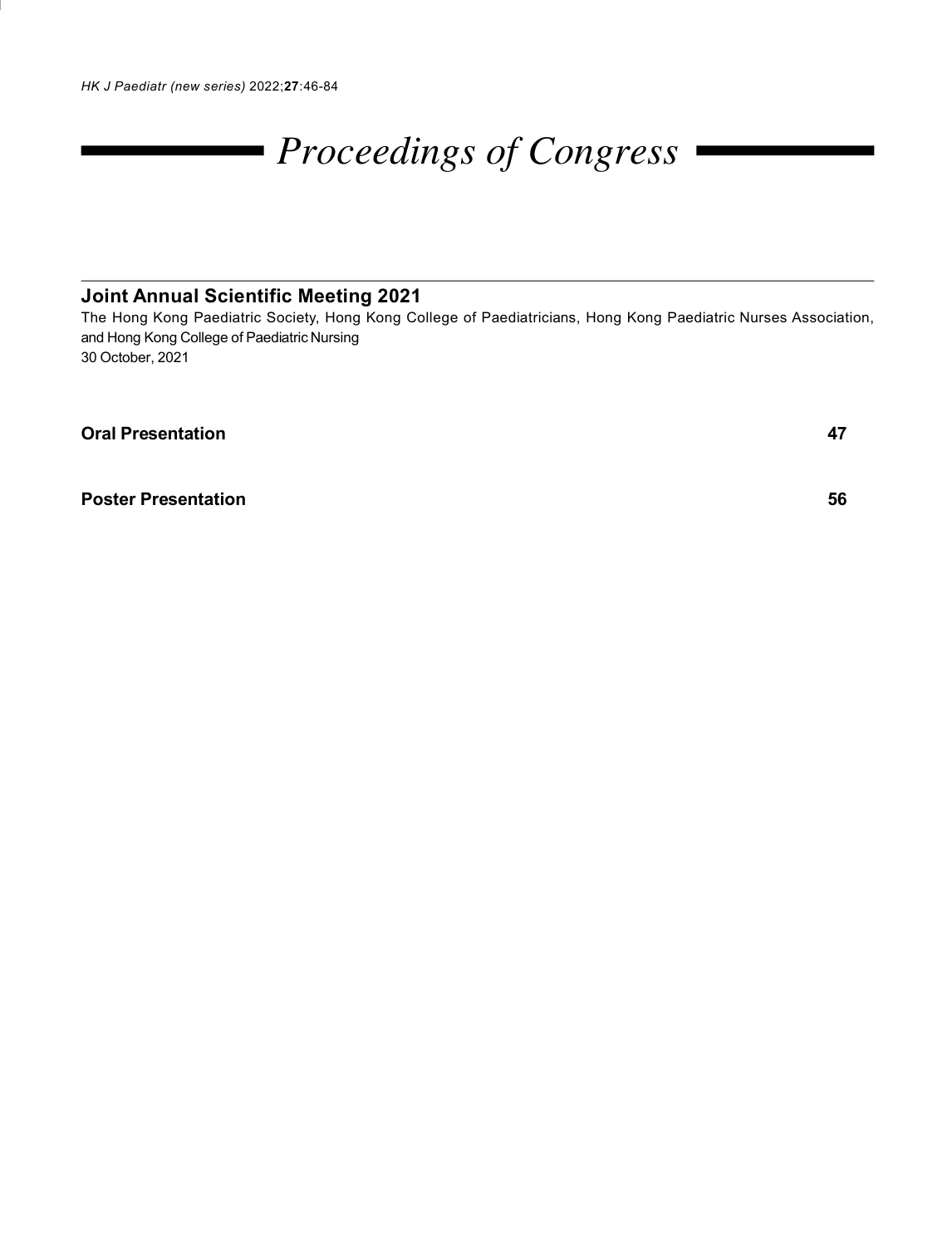# Oral Presentation

Development, Implementation, and Evaluation of a Clinical Practice Guideline for Care of Preterm Infants Receiving Non-Invasive Ventilation: A Before and After Study

 ${\rm SY~C_{HAN,}}^1$  J  ${\rm C_{HAU,^2~KL~S_{IU,^1~B~BUT,^1~YM~Yeung^1}}$ 

<sup>1</sup>Department of Paediatrics, Queen Elizabeth Hospital; <sup>2</sup>The Nethersole School of Nursing, The Chinese University of Hong Kong, Hong Kong SAR

Background: Nowadays, noninvasive ventilation is the mainstay of the ventilation strategy in the neonatal intensive care units (NICUs) and most of infants, especially preterm infants, having respiratory problems, are provided noninvasive ventilation (NIV) upon their demands. Nevertheless, complication of NIV device-related pressure injury was common, the incidence of nasal injury ranged from 20% to 60%. Limited studies were found evaluating the nursing care of preterm infants receiving NIV.

Aims: This study aimed to develop an evidence-based clinical practice guideline for preterm infants receiving NIV, implement the guideline in a NICU of a regional hospital, and evaluate infant outcomes including comfort, incidence of NIV device-related pressure injury. Besides, improvement on nurse's knowledge and practice for caring infants under NIV were assessed.

Study Design and Methods: The Iowa Model-Revised was adopted as the theoretical framework to guide the study process. A multidisciplinary workgroup consists of eight stakeholders in NICU was formed for the process and acted as the champions for the new practice. A before and after study design was adopted and included the preimplementation and post-implementation phases. An integrative review was conducted to identify relevant studies from eight electronic databases before the study. All eligible studies were appraised using the Johns Hopkins University's evidence appraisal tool. Neonatal Pain, Agitation and Sedation Scale (N-PASS) for pain assessment and two self-developed NIV care bundle knowledge test and audit tool were used for the study.

Results: Due to the COVID-19 pandemic in 2020, the study was extended for a month and ended in January 2021. A total of 74 infants in Pre-implementation phase (before group) and 67 infants in Post-implementation phase (after group) were recruited. Logistic regression model was used to compare the incidence of pressure injury between groups after adjusted for all substantial covariates in the study. Infants in after group had an 84% decreased odds of acquiring pressure injury (adjusted OR=0.149, 95% CI  $0.045-0.495$ ,  $p=0.002$ ). Infant's comfort level whilst receiving NIV was not determined in the study as the after group having a significantly lesser mean time  $(p<0.001)$ in calm state but lower N-PASS score.

Regarding nurse participants, 71 nurses received the training programme on NIV care bundle, and overall nurses' knowledge level improved immediately (adjusted p<0.001) and at 12 weeks after the programme. Three audits were conducted to evaluate nurses' practice, nurses' compliance rate to the care bundle significantly improved at 12 ( $p<0.001$ ) and 24 weeks ( $p<0.001$ ) in comparison with baseline compliance rate in the pre-implementation phase. However, nurses' knowledge retention at 12-week and compliance rate at 24-week after the training programme declined.

Conclusion: The evidence-based clinical practice guideline aims to promote comfort and prevent injury in infants receiving NIV, and outcomes of the infants depend on vigilant nursing care and compliance to this clinical practice guideline. Declining of nurse's knowledge level and practice compliance found in the study indicates the needs of continuous education and audit on the practice to sustain the service quality and patient's safety.

# Surgical Intervention Reduces Long-Term Heart Rate Variability During Sleep in Children with Moderate-To-Severe OSA: A Secondary Analysis of an RCT

KTW CHEUNG, NHY CHOW, KCC CHAN, AM LI, CT A<sup>U</sup> Department of Paediatrics, Faculty of Medicine, The Chinese University of Hong Kong, Hong Kong SAR

Background: Childhood obstructive sleep apnoea (OSA) is associated with heart rate variability (HRV) but there is no randomised controlled trial to evaluate the effect of OSA treatment on HRV in children.

Purpose: To investigate the effect of surgical intervention on HRV in children with OSA.

Methods: A prospective randomised controlled study was performed in non-obese pre-pubertal children aged 6 to 11 years with polysomnography (PSG) confirmed moderate-to-severe OSA. They were assigned randomly to early surgical intervention (ES) or watchful waiting (WW). The surgical intervention consisting of tonsillectomy with or without adenoidectomy and turbinate reduction was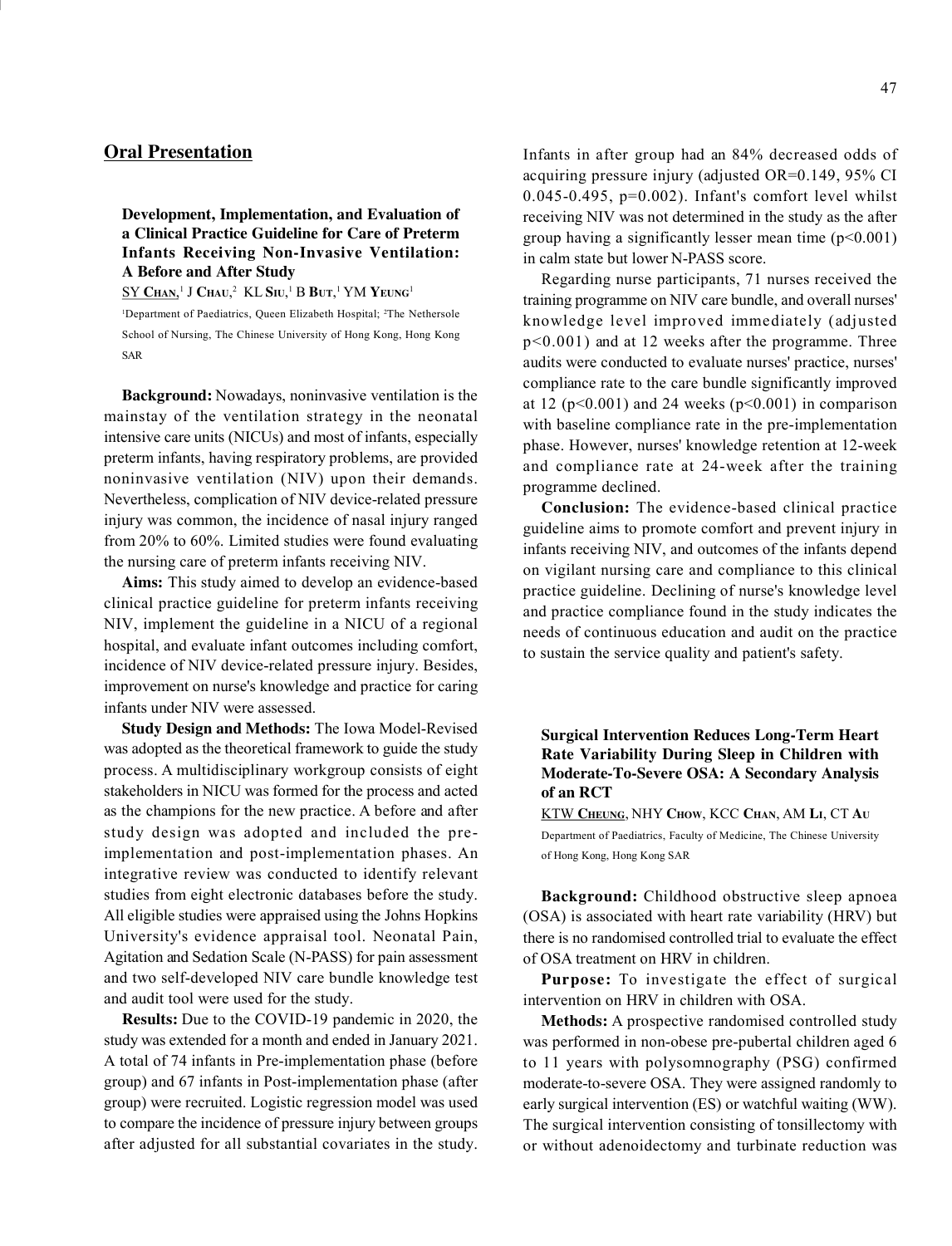carried out within 4-6 weeks after randomisation. Both groups underwent PSG with ECG monitoring at baseline and 9-month follow-up. Standard time- and frequencydomain variables of HRV were calculated.

Results: A total of 155 participants were randomised. Data of 52 subjects from the ES and 39 from the WW group was available for this secondary analysis. A significantly greater reduction in obstructive apnoea hypopnoea index  $(-10.6/h \pm 1.5 \text{ c.f. } -1.2/h \pm 1.7, \text{ p} < 0.001)$  were seen in the ES group. For HRV parameters, notably greater reductions in the power of very-low frequency  $(-52.5 \text{ ms}2 \pm 16.9 \text{ c.f.})$  $+9.4$  ms2 $\pm$ 19.5, p=0.010) components during stage N3, and SD of the mean of RR intervals in 5-min segments  $(SDANN)$  (-2.1 ms $\pm$ 2.0 c.f. +3.7 ms2 $\pm$ 2.3, p=0.026) during stage REM were observed in the ES group, when compared to the WW group.

Conclusion: Surgical intervention could lead to a reduction in long-term fluctuations in the R-R intervals in children with OSA. It suggests that surgical treatment may reduce the activation of the sympathetic nervous system during sleep.

Acute Kidney Injury in Relation to Nephrotoxic Medication Use Among Critically Ill Children in the Paediatric Intensive Care Unit (PICU)  $\underline{\text{VPY CHan}, }^1 \text{ WF Hui, }^2 \text{ VKW Lok, }^1 \text{ HK Tse, }^1 \text{ C } \text{Wong,}^1$ 

SM Wong,<sup>1</sup> KL Hon,<sup>2</sup> MH Poon<sup>1</sup>

<sup>1</sup>Department of Pharmacy; <sup>2</sup>Department of Paediatrics and Adolescent Medicine, Hong Kong Children's Hospital, Hong Kong SAR

Background: Children in the Paediatric Intensive Care Unit (PICU) are vulnerable to acute kidney injury (AKI) and due to the complex nature of the disease, they are often exposed to multiple medications which may individually or in combination have the potential to cause addition risk for renal injury.

Purpose: We presented the result of the interim analysis of an ongoing prospective cohort study on the potential association between nephrotoxic medications and the risk of developing AKI in critically ill children admitted to PICU of Hong Kong Children's hospital (HKCH).

Method: Patients were included if they were aged >1 month to  $\leq$ 18 years of age and admitted to PICU of HKCH since 6/2020. Patients were excluded if they had preexisting chronic kidney disease or impaired renal function for  $\geq$ 3 months prior to PICU admission or admitted for post-renal transplant. The medication records from 14 days prior to PICU admission to PICU discharge would be retrieved and reviewed by an independent pharmacist to determine the number and doses of nephrotoxic medications exposure in relation to the development of AKI. The results of the initial four months of data would be presented.

Findings: A total of 62 patients with 63 admissions fulfilling the study criteria were identified. The overall incidence of AKI during PICU stay was 48.4% (Stage 1: 20.3%; Stage 2: 12.5%; Stage 3: 15.6%). 76.6% of the patients were exposed to one or more of 43 nephrotoxic medications. Altogether 17 (48.5%) of patients with AKI received nephrotoxic medications before development of AKI. The median number of nephrotoxic medication exposure was 1.5 (1, 3). The total medication doses received was 9.5 (1.0, 31.8) doses. Children with AKI were associated with significantly higher nephrotoxic medication exposure during the PICU stay. Patients with AKI received a significantly higher total number of nephrotoxic medications (3 vs 1 medication,  $p<0.01$ ) and a higher total dose of nephrotoxic medications (21.5 vs 1.0 doses, p<0.01) than those without AKI. Furosemide, vancomycin and co-trimoxazole were the three nephrotoxic medications with the highest total administered doses. Cyclosporine A, foscarnet and ganciclovir were only given to those who had developed AKI.

Conclusion: AKI was commonly encountered among critically ill children in PICU. Critically ill children received a higher number and doses of nephrotoxic medications are at a higher risk of developing AKI. These patients should be monitored frequently and judicious use of nephrotoxic medications should be encouraged.

# Unrevealing Parental Mosaicism: The Hidden Answer to the Recurrence of Apparent De Novo Mutations

M LEE, A LUI, CCY MAK, PHL DOOG, JFT CHAU, MHY TSANG, MMC CHUI, CCY CHUNG, AKY KWONG, **BHY CHUNG** 

Department of Paediatrics and Adolescent Medicine, The University of Hong Kong, Hong Kong SAR

Background and Purpose: Mosaicism refers to the coexistence of two or more genetically distinct cell populations in an individual from a single fertilised egg. Previous literatures estimated the percentage of parental mosaicism in rare diseases to be 4-8% (Myers et. al., 2018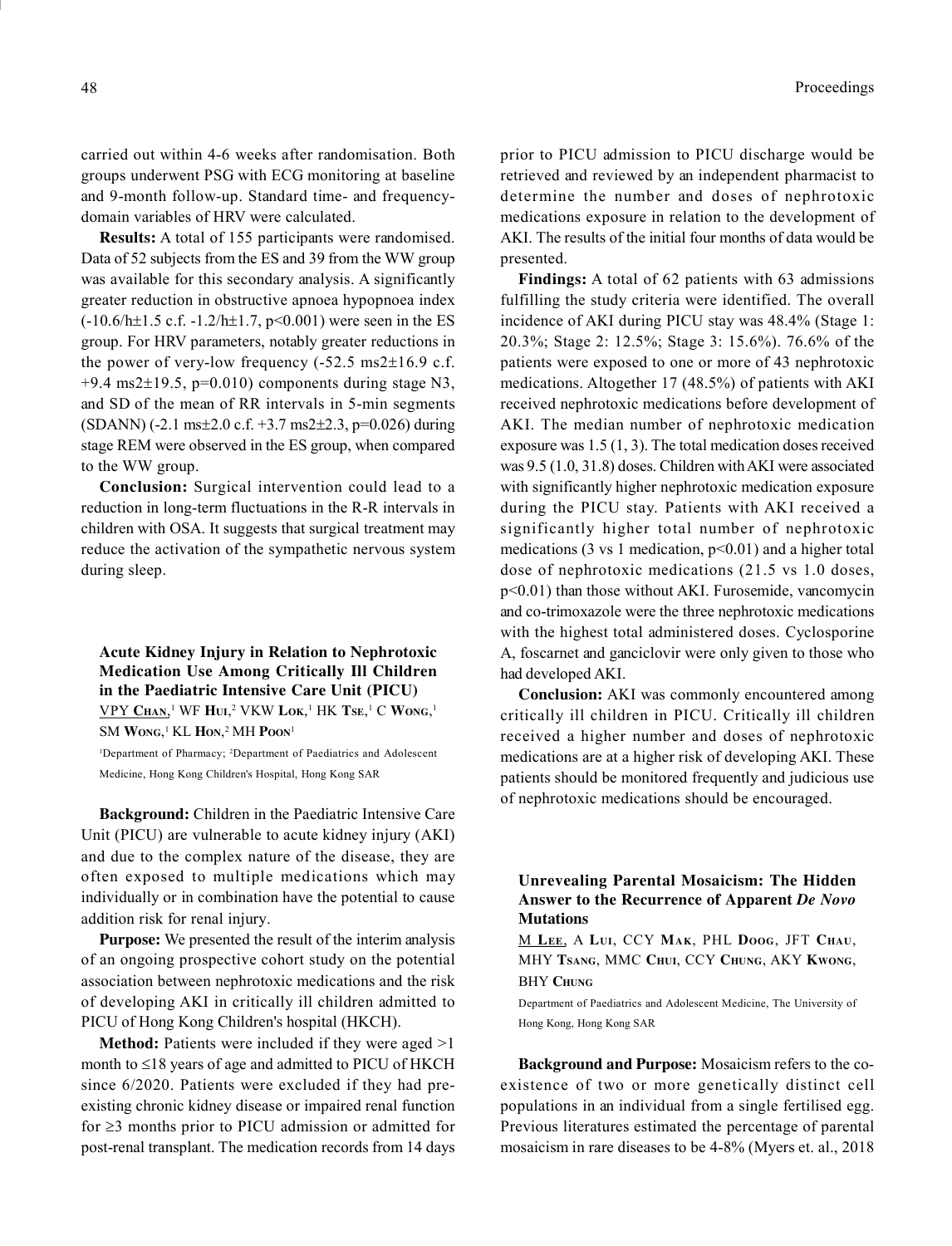and Breuss et. al., 2020), with a much lower percentage locally at less than 1% (unpublished data). In this study, we aim to investigate hidden parental mosaicism in local rare diseases families.

Methods: Parents whose children had previously diagnosed with neurodevelopmental disorders with an apparent de novo variant identified through trio sequencing are being recruited (N=15). Blood, buccal swab, and semen sample are being used to detect potential parental mosaicism by sanger sequencing and droplet digital PCR, complemented with the blocker amplification method when possible.

Findings: We report here 2 positive results that demonstrated asymptomatic parental mosaicism with 2 mechanisms: (1) Somatic mosaic mutation is observed in the father of two affected fetus with CHARGE syndrome. The splice site variant CHD7:c.7164+1G>A was found in both affected fetus and in the semen of the father but not detected in paternal lymphocytes. Such mutation might have arisen during spermatogenesis due to paternal age effect, given the age of father at conception is already 36 years old. (2) Gonosomal mosaic mutation in FLNC: c.4916G>A (p.Cys1639Tyr) is observed in the semen, buccal and lymphocytes of the father of two children with restrictive cardiomyopathy, demonstrating that the mutation had arisen from early embryogenesis.

Conclusions: Obtaining the right sample type and implementing sensitive detection method to identify mosaicism is currently limited but of great importance. Carrying a hidden mutation in the germ cells will have an impact on reproductive risk for next pregnancies, which could have a recurrence rate of as high as >50% (Shu et. al., 2021).

Acknowledgement: This study is supported by the Society for the Relief of Disabled Children and the Seed Funding for Basic Research (201910159064) from the University of Hong Kong.

# Incidence and Outcome of Electrolytes Disturbances Among Critically Ill Children

WF HUI, KL HON

Department of Paediatrics and Adolescent Medicine, Hong Kong Children's Hospital, Hong Kong SAR

Introduction: Electrolyte disturbances are common yet overlooked conditions in paediatric critical care. The local incidence and outcome of electrolytes disturbances among critically ill children are largely unknown.

Purpose: We described the epidemiology of electrolytes disturbances among children admitted to the paediatric intensive care unit (PICU) of the Hong Kong Children's Hospital. This is the interim analysis of the prospective cohort study (E-AKI-DRUG) conducted in our PICU.

Methods: All children aged 1 month to 18 years old would be enrolled. Exclusion criteria included those with pre-existing chronic kidney disease, impaired renal function for  $\geq$ 3 months, immediate post-renal transplant and short PICU stay of  $\leq 1$  days. AKI would be defined using the KDIGO criteria. The serum electrolytes profiles on sodium, potassium, calcium, phosphate and magnesium were reviewed. Appropriate urinary investigations were performed to look for tubular dysfunction among those with electrolytes disturbances. The data of initial four months would be presented.

Findings: We identified 63 episodes of admission for analysis. 59% were male and the median (interquartile range) age was 6.1 (6.6) years old. 49.2% of patients had an oncological diagnosis and 9.5% were recipient of bone marrow transplantation. The median number of types of electrolytes disturbances was 4 (3) types. Hypophosphatemia (85.5%), hypocalcaemia (77.4%) and hypokalaemia (61.3%) were the three types of electrolyte disorders with highest incidences. Children with AKI (p<0.001), requiring inotropic support (p<0.01) and mechanical ventilation  $(p<0.01)$  had higher number of electrolytes disorders. Tubular dysfunction was common among children with electrolytes disturbances. The proportions of children with urinary wasting of potassium (25%), phosphate (50%) and magnesium (87.5%) were high among those with hypokalaemia, hypophosphataemia and hypomagnesaemia. Abnormal urinary beta-2microglobulin (median level of 0.9 [5]  $\mu$ g/ml) occurred in 64.7% of children with  $\geq 2$  types of electrolytes disturbances. Tubular dysfunction may occur independent of AKI as various urinary indices showed no significant difference between those with and without AKI. The number of electrolytes disturbances were associated with increased duration of ventilation  $(p=0.011)$  and PICU length of stay (p<0.001) and higher risk of PICU mortality (relative risk 4.3 [95% CI 1.4, 12.7]).

Conclusion: Electrolytes disturbances were common among critically ill children and may contribute to PICU morbidity and even mortality. Proximal tubular dysfunction was associated with multiple electrolytes disturbances.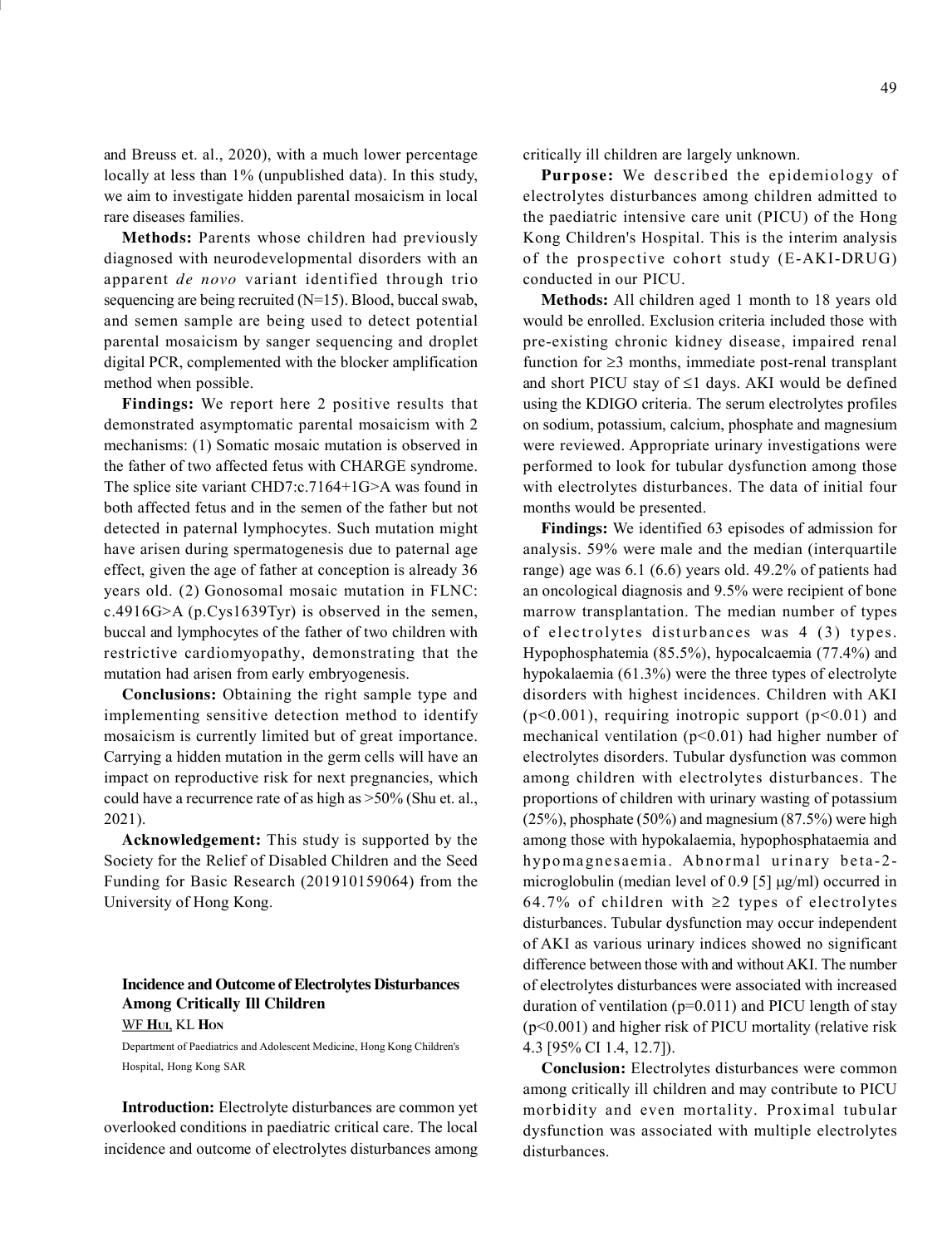## Relationship Between Eczema Severity and Skin Microbial Biodiversity and Compositions in Hong Kong Infants

 $\overline{\text{TF Leung}}, ^{1,2} \text{YH Chen}, ^{1} \text{KCC Chan}, ^{1} \text{ASY Leung}, ^{1}$ ZG Chen, $^3$  JWK Yau, $^1$  PKS Chan, $^3$  WH Tam $^4$ 

Departments of <sup>1</sup>Paediatrics; <sup>3</sup>Microbiology and <sup>4</sup>Obstetrics and Gynaecology, Prince of Wales Hospital; and <sup>2</sup>Hong Kong Hub of Paediatric Excellence, The Chinese University of Hong Kong, Hong Kong SAR

Background: Eczema is the commonest chronic skin disease in children. Skin microbiome modulates the susceptibility and severity of childhood eczema, but there is limited data on its role for eczema severity in infants.

Objective: To characterise early-life skin microbial profiles and its effect on infantile eczema.

Methods: This birth cohort followed 120 Chinese infants at 1, 6, 12 and 24 months. Eczema diagnosis was made according to Hanifin and Rajka criteria, and severity was assessed using SCORing Atopic Dermatitis (SCORAD). Patients with objective SCORAD  $\geq$ 15 were categorised as having moderate-to-severe eczema. Serial skin swabs taken at left antecubital fossa were subjected to 16S rRNA sequencing, and differentially abundant taxa for eczema phenotypes were analysed by Analysis of Compositions of Microbiomes with Bias Correction.

Results: Twenty-nine, 29, 7 and 3 subjects in this cohort had moderate-to-severe eczema at 6, 12 and 24 months respectively. Compared with mild eczema at 24 months, patients with moderate-to-severe eczema had lower alpha diversity of skin microbiome at 6 months as indicated by Shannon ( $P=0.03$ ) and Simpson ( $P=0.03$ ) biodiversity indices. The relative abundances of Janibacter (adjusted P<0.001) and Acinetobacter (adjusted P<0.001) at 1, 6 and 12 months were consistently lower in patients who had moderate-to-severe eczema than those with mild eczema at 12 and 24 months old.

Conclusions: Skin microbial biodiversity and compositions during infancy may predict the presence of moderate-to-severe eczema by 24 months in Chinese toddlers. (Funded by Health and Medical Research Fund [reference no. 06170466])

# Identification of Common Variants in Vitamin D Binding Protein (GC) and Vitamin D Receptors (VDR) in Affecting Serum 25(OH)D Level in Han Chinese Healthy Infants and Toddlers

HW TSANG, K TUNG, BNK CHAN, SY WONG, P IP Department of Paediatrics and Adolescent Medicine, The University of Hong Kong, Hong Kong SAR

Background: Infancy represents an important period of development and vitamin D plays an essential role in it. Hypovitaminosis D is associated with long-term health issues and diseases development in children and infants. Recent findings in Vitamin D genetics illustrated an important role in determining serum 25(OH)D concentration, with genes controlling vitamin D metabolic pathway. Specifically, GC gene and VDR gene, encoding the vitamin D binding protein and vitamin D receptor are both involved in vitamin D metabolism and found to be associated with serum 25(OH)D. While associated key environmental factors have been extensively identified in children, adolescent and adults, the effects of genetic variation in relation to the serum vitamin D in Han Chinese infants warrant further exploration.

Objective: This study aimed to examine the effects of genetic variability in vitamin D binding proteins (GC) and vitamin D receptor (VDR) on the serum 25(OH)D levels among Chinese infants. A local set of hypovitaminosis D risk haplotype will be constructed to lay down the genetic basis specifically for the infants.

Method: Stratified random sampling was adopted to recruit infants and toddlers aged 2 to 24 months in the period of 1 June 2019 to March 2021. DNA was extracted from the collected whole blood samples and genotyping was performed by allelic discrimination and validated by Sanger Sequencing. Serum 25(OH)D was measured by Liquid Chromatography Tandem Mass Spectrometry (LC/ MS-MS) and the measurement accuracy passed the proficiency testing of Vitamin D External Quality Assessment Scheme (DEQAS) by Endocrine Laboratory, London, UK.

Results: A total of four single nucleotide polymorphisms were genotyped among 243 infants. GCrs7041 and rs2282679 were significantly associated with serum 25(OH) D levels in Hong Kong infants, in which GCrs7041T and GCrs2282679C were identified as risk alleles. Further analysis on VDBP haplotype (rs7041-rs4588) revealed that the VDBP protein isoform GC1F was significantly associated with lowered 25(OH)D levels in the combined haplotype manner and GC1S demonstrated with the highest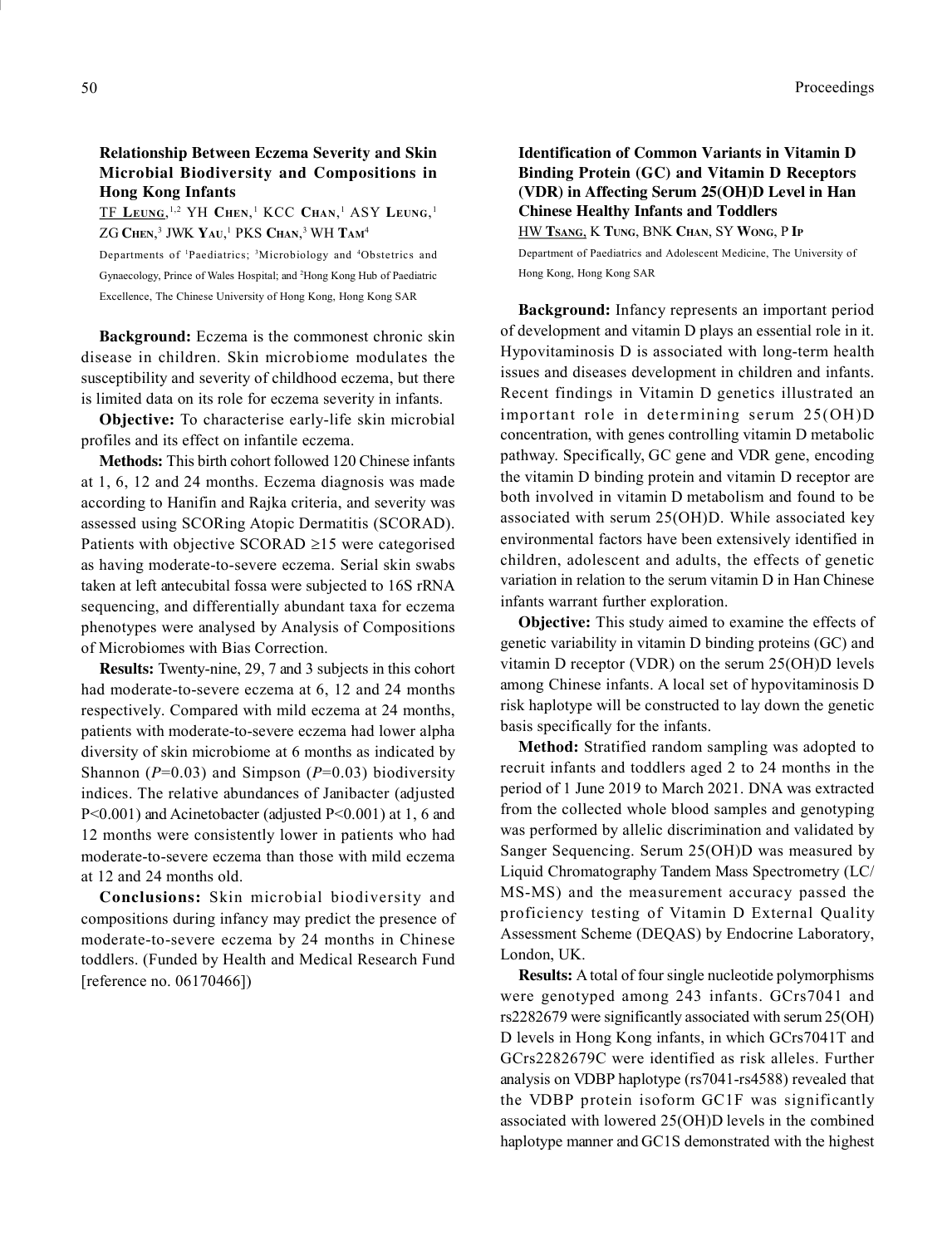amount of infant serum 25(OH)D. Carriers of GC1Frs2228570C demonstrated a common negative association in serum 25(OH)D and identified as an interactive risk haplotype.

Conclusion: Genetic factor was identified as a key determinant of infant vitamin D level in Hong Kong infant. The risk rs7041 allele and corresponding VDBP isoforms contribute to a higher risk of vitamin D deficiency in infants. A potential interaction between VDBP haplotype and rs2228570 was found. Specifically, the effects of GC1F haplotype on serum 25(OH)D levels were found to be more dominant among carriers of rs2228570A. The risk haplotype VDBP GC1F-VDR2228570A was identified. This preliminary study provided infant-specific vitamin D genetics data in Han Chinese and laid down the foundation for post-natal screening in general public, preventing the risk of the genetic factors leading to vitamin D deficiency or insufficiency.

# Tetraspanin CD9 Drives Immune Evasion and Disease Progression in Paediatric Acute Myeloid Leukaemia

Y XU, KYY CHAN, SP FOK, TK MAN, CK LI, KT LEUNG Department of Paediatrics, The Chinese University of Hong Kong, Hong Kong SAR

Background/Purpose: We recently reported the importance of CD9 in paediatric ALL but its role in AML remains unknown. Here we pursued to characterise its prognostic significance, elucidate its function, and identify its role in immunosurveillance.

Methods: Patients were stratified based on CD9 status for comparison of long-term survival. Functional impact of CD9 was measured by competition and colony formation assays. Influence of CD9 on leukaemia progression was evaluated in xenograft models, coupled with single-cell transcriptomics. Immunoregulatory role of CD9 was identified in an immune-reconstituted mouse model.

Findings: CD9 expression of AML patients was significantly lower than normal BM donors. Among 81 AML cases, blasts of 32 patients (39.5%) were CD9+. The 5-year RFS rate of CD9- patients was significantly lower than CD9+ patients. Overexpression of CD9 reduced proliferation and clonogenicity of AML cell lines. NOD/ SCID mice receiving CD9+ AML exhibited a drastic reduction of leukaemic load. Mechanistically, CD9 promoted basal and cytokine-induced MHC I/II expression

through the JAK-STAT axis. Importantly, CD9 could enhance BM infiltration of cytotoxic T cells and mount an effective immunity against AML in humanised NSG mice.

Conclusions: Our data established CD9 as a novel immune regulator in paediatric AML, and inspired a new treatment strategy for this rare but aggressive malignancy.

Impact of Personalised Survivorship Care Plan on Improving Awareness of Health Risks Among Survivors of Childhood Cancer: A Preliminary Analysis

 $\overline{\text{CTJ M}\text{A}}, ^{1}\text{LS Y}$ аng, $^{1}\text{HWJ C}$ ноu, $^{1}\text{YTA T}$ ung, $^{1}\text{YWB L}\text{A}\text{I}, ^{1}\text{}$ VWY LEE,<sup>2</sup> NCY YEUNG,<sup>3</sup> SLK LEE,<sup>4</sup> AWK LEUNG,<sup>4,5</sup>  $CK L<sub>I</sub>,<sup>4,5,6</sup> <sup>YT</sup>$  Cheung<sup>1</sup>

<sup>1</sup>School of Pharmacy, CUHK; <sup>2</sup>Centre for Learning and Enhancement and Research, CUHK; <sup>3</sup>JC School of Public Health and Primary Care, CUHK; <sup>4</sup>Department of Paediatrics & Adolescent Medicine, HKCH; <sup>5</sup>Department of Paediatrics, CUHK; <sup>6</sup>Hong Kong Hub of Paediatric Excellence, CUHK, Hong Kong SAR

Introduction: We have previously reported that longterm survivors of childhood cancer in Hong Kong demonstrated low awareness in treatment-related late effects. There is emerging evidence in the Western literature that demonstrated improved health literacy in this population after the provision of a survivorship care plan.

Purpose: To evaluate the effectiveness of a personalised education program on improving survivors' knowledge of cancer-related health risks.

Methods: We recruited survivors (or caregivers) diagnosed with cancer before 18 years old and were  $\geq 2$ years post-treatment. Upon recruitment (T0), we assessed the awareness of their own cancer diagnosis, treatment history, and treatment-related health risks using a structured questionnaire. We then provided a personalised treatment summary and counselling on the potential therapy-related late effects as per the Children's Oncology Group guidelines. The participants' cancer-related knowledge was assessed again at 1-month post-intervention (T1). The Wilcoxon signed-rank test was conducted to evaluate changes in cancer-related knowledge scores from T0 to T1.

Results: The intervention was administered to 185 survivors (67.4% hematological cancer; current age 18.6 [SD=6.6] years old; range: 4 to 38 years) who were 9.0 [SD=5.0] years post-treatment. The current analysis included 82 participants (44.8%) who completed post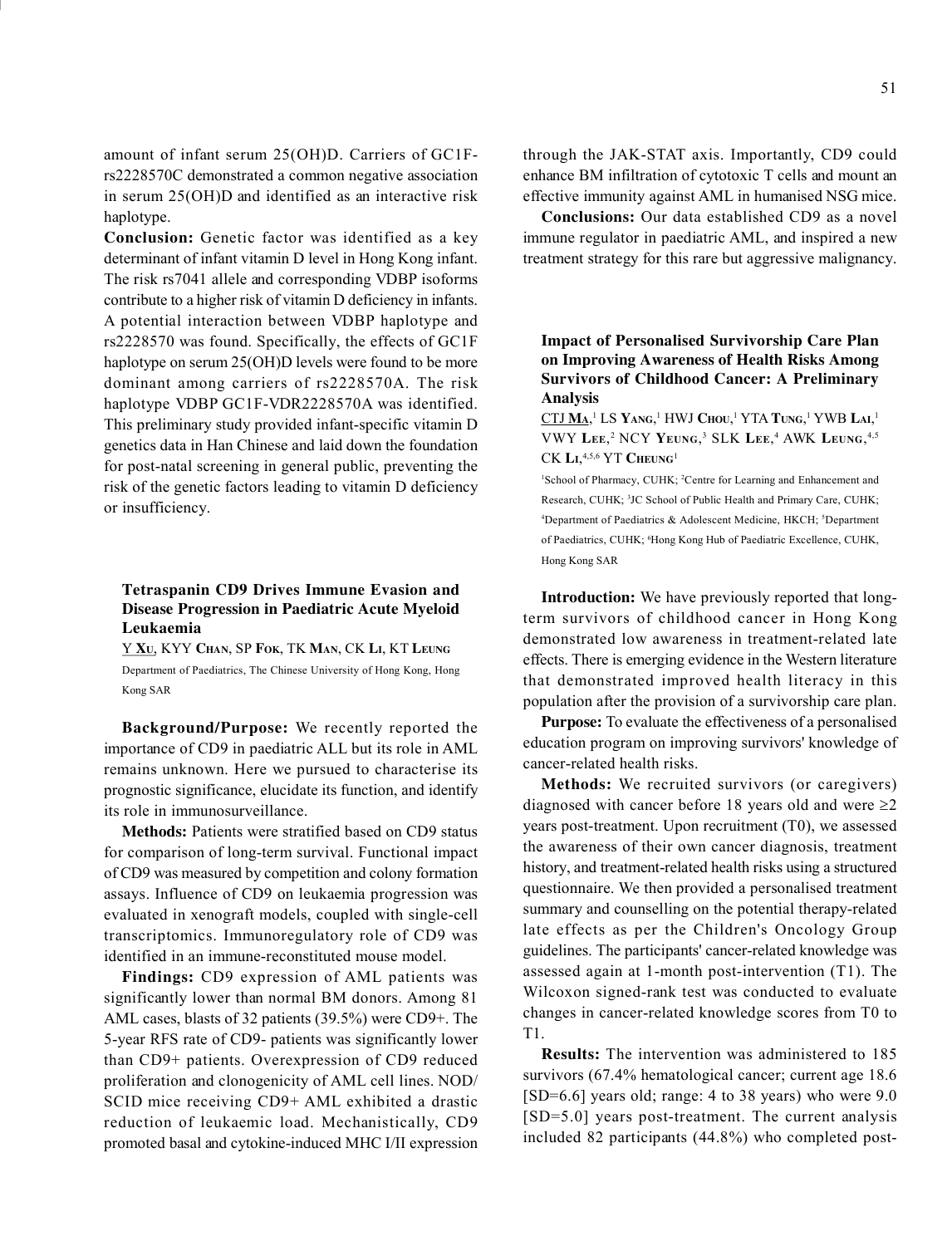intervention assessment (67.1% haematological cancer; current age 17.9 [SD=6.1] years old; range: 4 to 34 years). From T0 to T1, there is significant improvement in participants' diagnosis awareness score (72.0 [SD=27.5] vs 89.4 [SD=20.2];  $P<0.0001$ ) and late effects awareness score (22.9 [SD=22.8] vs 60.4 [SD=28.2]; P<0.0001). More survivors could identify their treatment-related health risks at post-intervention (13% vs  $69.5\%$ ;  $P<0.01$ ). Most participants agreed that the program has improved their understanding of potential late effects (n=67, 81.7%).

Conclusion: The personalised education program shows preliminary effectiveness in improving cancerrelated knowledge among local survivors of childhood cancer. Future work includes evaluating whether the program may lead to better lifestyle and survivorship outcomes. (Funded by HMRF/RF Ref 03170047)

# AI-Driven Delineation of Distinct Phenotypes Associated with N-Terminal Truncations of the MN1 Gene - Beyond a New Syndrome Discovery from Hong Kong

 $\overline{\text{CCY M}_{AK}}$ <sup>1</sup> TC Hsieh,<sup>2</sup> MMC Chui,<sup>1</sup> M Lee,<sup>1</sup>  $M\!N\!I$  International Study Group, PM Krawitz, $^2$  B Chung $^1$ <sup>1</sup>Department of Paediatrics and Adolescent Medicine, The University of Hong Kong, Hong Kong SAR; <sup>2</sup> Institute of Genomic Statistics and Bioinformatics, University of Bonn, Bonn, Germany

Background: MN1 C-Terminal Truncation (MCTT) syndrome is a rare autosomal dominant disorder characterised by intellectual disability, mid-face hypoplasia, severe expressive speech delay, and an atypical form of rhombencephalosynapsis (Mak et al. Brain 2020 and GeneReviews®). The *MN1* gene is comprised of only two exons. Individuals with distinct features of MCTT harbour truncating variants at the C-terminal (within exon 2 or the last 55bp of exon 1), which are predicted to escape nonsense-mediated decay (NMD). Individuals affected by N-terminal (MNTT) truncations (predicted to induce NMD) have milder developmental phenotypes than MCTT patients.

Methods: Since our discovery of the syndrome, an expanded clinical case series was recruited to review 45 subjects (mean age 12.9, range 2-44) from North America, Europe and Asia. We performed deep phenotyping on patients affected by MNTT (n=13) and MCTT (n=32) mutations both clinically and using AI-based facial recognition software GestaltMatcher (Hsieh et al.). GestaltMatcher trains deep convolutional neural networks on 22,619 frontal images with 299 different rare disorders to learn the facial features, and it further converts facial images into feature vectors to form a Clinical Face Phenotype Space. The facial syndromic similarities among the patients are quantified by cosine distance in this space. Results: Delineation of phenotype both clinically and by GestaltMatcher identifies two distinct groups when comparing MNTT with MCTT. Clinically, patients with MNTT have unique facial features, a disproportionate abundance of cleft palate (33% vs 7%) and conductive hearing loss (82% vs 35%). Compared to the MCTT group where 33% of individuals with MCTT rely on non-verbal communication only, and the remaining expressing first words at the mean age of 4.03 (range 2-6.75 years). Speech delay is less severe in the MNTT group with mean age first words at 2 (range 1.3-3 years). The distinction of MNTT and MCTT is supported by GestaltMatcher where clustering of MNTT and MCTT facial gestalt is observed and delineates from other syndromes in an unsupervised manner. Using this approach, GestaltMatcher also helps identify atypical cases where the phenotype does not follow the predicted rule of NMD.

Conclusions: Truncating mutations can have a regionspecific effect on phenotype. Supported by AI-based approaches, MNTT and MCTT are two distinct facially recognisable syndromes in the same gene and are distinct from other known syndromes.

Acknowledgement: This study is supported by the Society for the Relief of Disabled Children.

# Enhanced Pain-Management for Children Undergoing Cleft-Palate Repair to Shorten the Length-of-Hospital-Stay

 $\underline{\text{KY To}}$ ,<sup>1</sup> WM Wong,<sup>1</sup> KM Liu,<sup>1</sup> CF **K**wok,<sup>1</sup> YT Mok,<sup>1</sup> MWY Tsui,<sup>2</sup> VMY Yuen,<sup>2</sup> PMY Tang,<sup>1</sup> NSY Chao,<sup>1</sup> MWY LEUNG<sup>1</sup>

<sup>1</sup>Department of Surgery; <sup>2</sup>Department of Anaesthesia, Hong Kong Children's Hospital, Hong Kong SAR

Introduction: Children with cleft-palate undergo primary repair in their first year of life. Postoperatively children stay in-hospital until achieving full feeding with satisfactory wound. Optimal pain-control is a key element influencing feeding, thus length-of-hospital-stay (LOS).

Standardised enhanced pain-management program after palatoplasty was implemented as collaborative Enhanced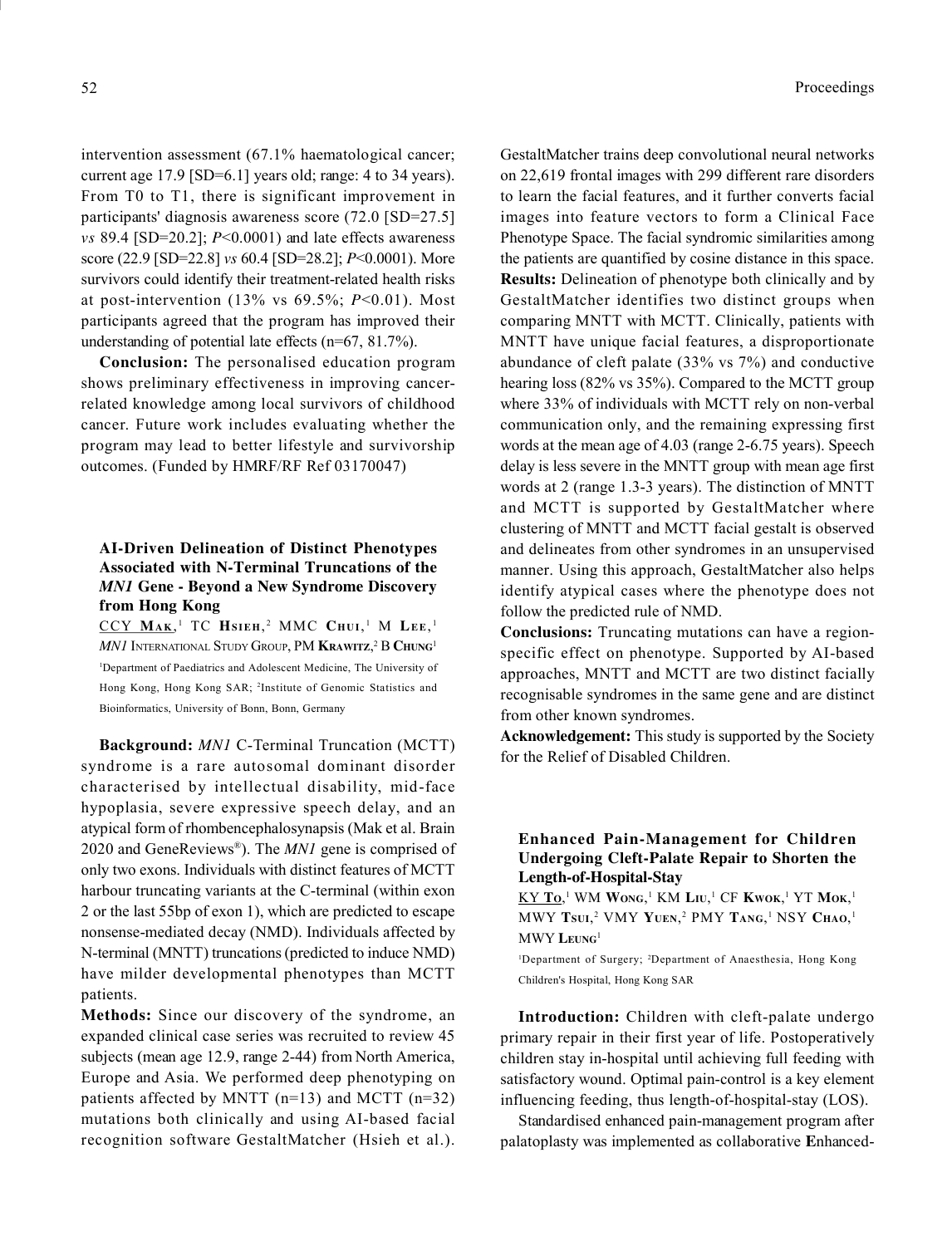Recovery-After-Surgery project, promoting early discharge postoperatively.

Purpose: To provide an interim-review of the 'ERASeffectiveness' of this enhanced pain-management program after palatoplasty.

Methods: Setting-up standardised postop-medication protocol for analgesia (+ antibiotics)

- Post-op-Day(POD)0-1: regular IV-Paracetamol + PR-Diclofenac (+ IV-Esmeprazole)
- POD2+: regular PO-Paracetamol and Ibuprofen (+Famotidine). If unfeasible oral route, continue IV-Paracetamol + PR-Diclofenac
- Rescue analgesic for breakthrough pain: IM-/PO-Tramadol (+ Ondansetron)

All patients undergoing palatoplasty after program implementation were prospectively included. Parents were given questionnaires to chart pain-score, vomiting, feeding-tolerance and need of extra analgesics on POD0- 3.

Findings: Fourteen patients recruited, 14 questionnaires received.

64% reported minimal/mild pain only on POD1. 78% tolerated oral-fluids on POD1. 78% discharged on POD2/ 3. Nil reported significant breakthrough pain. All parents expressed satisfaction towards pain-control and early discharge.

57% reported moderate-to-severe pain with no rescue medication given. Hypotheses:

- Parents unaware of available rescue medication
- Reluctant/afraid about extra analgesics
- Nurses could not identify correct timing for rescue analgesic for breakthrough pain
- Promulgation/education on using rescue medication is important, to both parents and nurses

Conclusions: This project aims to enhance recovery after palatoplasty in children. Preliminary review suggests the pain-protocol shortens LOS by expediting adequate feeding via optimal pain-control. Future improvement measures and further studies to substantiate findings are considered.

## Validation of the Sonographic Measurement of Lateral Parapharyngeal Wall Thickness in Children

HM Yuen,<sup>1</sup> <u>CYA Lai</u>,<sup>1</sup> KH Liu,<sup>2</sup> MC Lee,<sup>2</sup> KCC Chan,<sup>1</sup> WCW  $\text{CHU},^2$  AM  $\text{Li}^1$  CT  $\text{Au}^1$ 

<sup>1</sup>Department of Paediatrics; <sup>2</sup>Department of Imaging and Interventional Radiology, Prince of Wales Hospital, The Chinese University of Hong Kong, Hong Kong SAR

Background: Lateral parapharyngeal wall (LPW) thickness is a potentially useful anatomic marker of childhood obstructive sleep apnoea (OSA). Measuring LPW thickness by ultrasonography (USG) is technically feasible but its validity has not been verified in children.

Purpose: To assess the intra- and inter-operator reliability of the sonographic measurement of LPW thickness in children and to validate the measurement against MRI measurement.

Methods: Prepubertal children aged 6-11 years with suspected OSA were recruited. Using USG, LPW thickness was measured as the distance between the internal carotid artery and the echogenic surface of the pharynx in an oblique coronal plane. The measurement was repeated on the same day by the same operator twice and by another operator. By MRI, oblique dimension of LPW was measured at the retropalatal level. Intraclass correlation coefficient (ICC) was used to examine the intra- and interoperator reliability. The agreement between the LPW thickness measured by USG and MRI was assessed by ICC and Bland-Altman plot.

**Findings:** Thirty-two children (mean age:  $8.83 \pm 1.58$ , 25 male) were recruited. The intra- and inter-operator reliability of the LPW thickness by USG were good (ICC  $=$ 0.91 and 0.84, respectively). The agreement between the USG-measured and MRI-measured LPW thickness was acceptable  $(ICC = 0.65)$ . The Bland-Altman plot demonstrated a mean difference of 0.075 cm and a 95% limits of agreement from -1.10 to 1.25 cm.

Conclusions: The sonographic measurement of LPW thickness in children demonstrated good intra- and interrater reliability and acceptable agreement with MRI measurement. Ultrasonography is a valid method to assess LPW thickness in children.

This study was supported by the Direct Grant for Research from the Research Committee of the Chinese University of Hong Kong (Project no. 2020.073).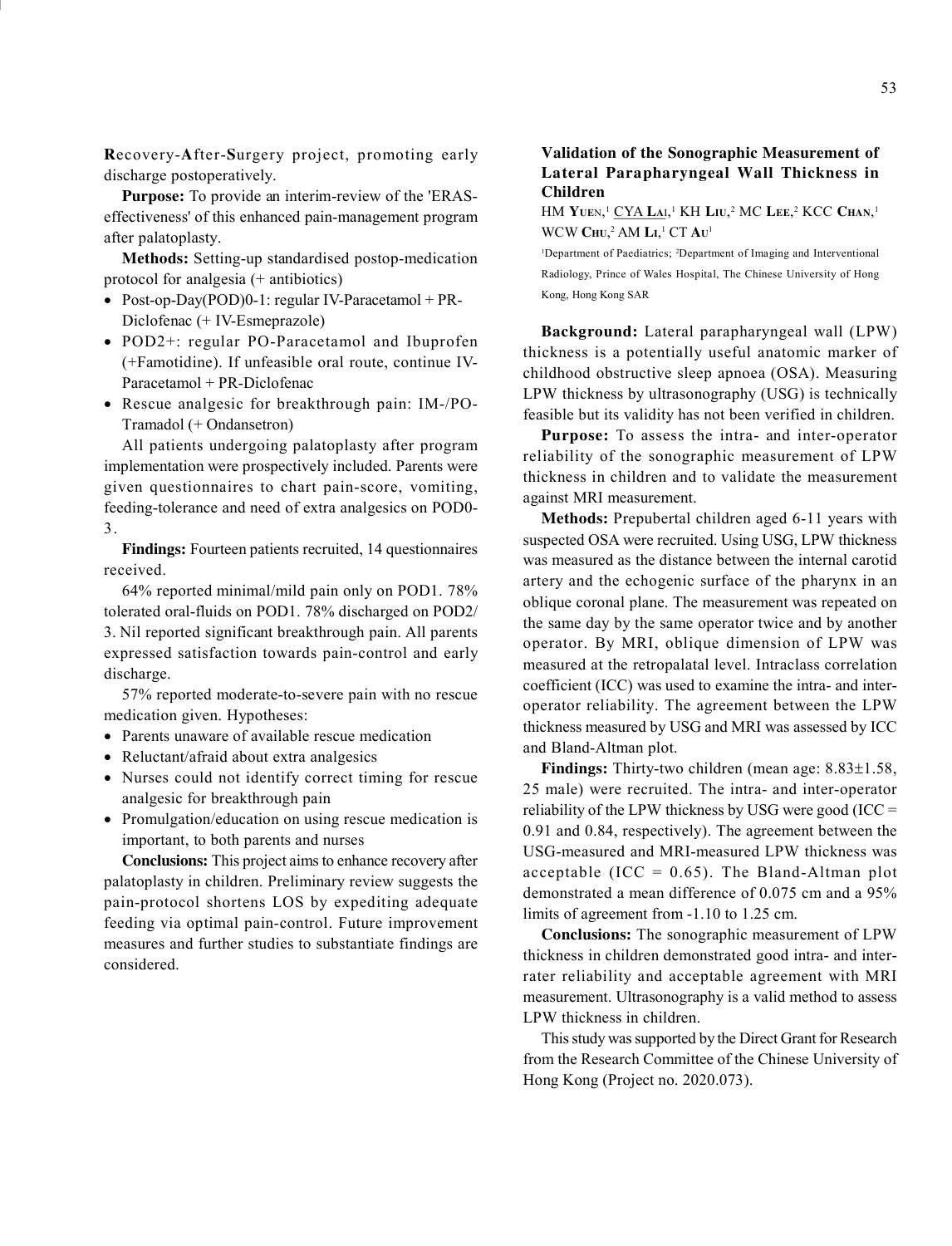#### HHN **I**p,<sup>1</sup> MKY Yu,<sup>1</sup> PK Cheng,<sup>1</sup> KYH **K**wan,<sup>2</sup> NLW So,<sup>3</sup> E Kuong,<sup>3</sup> SHS Chan<sup>1\*</sup>

<sup>1</sup>Department of Paediatrics and Adolescent Medicine, Queen Mary Hospital, The University of Hong Kong; <sup>2</sup>Department of Orthopaedics and Traumatology, Queen Mary Hospital, The University of Hong Kong; <sup>3</sup>Department of Orthopaedics and Traumatology, The Duchess of Kent Children's Hospital at Sandy Bay, Hong Kong SAR \*Corresponding author

Background: Spinal muscular atrophy (SMA) is a neuromuscular condition associated with multiple comorbidities. Scoliosis and hip instability are common due to progressive deterioration and imbalance in muscle strength.

Purpose: Nusinersen, an intra-thecal delivered medication to treat SMA, has documented effects on improving strength and motor function. However, there is no published literature regarding the long term effects of nusinersen on scoliosis progression and hip instability. Our study aims to evaluate musculoskeletal progression of SMA patients after nusinersen treatment.

Methods: Under the current IRB approved prospective study, detail demographic and clinical information is gathered to document clinical outcome of all SMA patients undergoing nusinersen treatment. We excluded those who received surgery for the hip and/or spine within the study period. For all patients, scoliosis X-ray series were taken before the starting of nusinersen treatment and at regular intervals every 6 to 9 months. Cobb's angle was measured and average rate of progression per year post nusinersen treatment was calculated. For hip instability assessment, baseline X-rays taken at pre-nusinersen screening were compared to the latest in-patient X-rays using Reimer's migration index (RMI). Clinically significant changes were defined as 1) if hip changes from reduced to subluxed or dislocated and from subluxed to dislocated, 2) if RMI was  $<$  0.5 and progressed to  $>$  0.5, or 3) if RMI was  $>$  0.5 and progressed to >0.8.

Findings: By June 2021, a total of 24 SMA patients have started on Nusinersen treatment in our institution. Sixteen patients had scoliosis in their latest X-rays and 1 was excluded due to a short follow-up period. The median age of patients was 8.0 years (range 2.2-18.0 years). The average follow-up period was 27 months (range 15-47 months). At baseline prior to nusinersen treatment, scoliosis was present in 5 out of 6 SMA type 1 patients,

4 out of 7 SMA type 2 patients, and 2 out of 2 SMA type 3 patients. At final follow-up, 3 out of 5 SMA type 1 patients experienced curve progression, whilst 2 patients remained stable; all 4 SMA type 2 patients had progressed; and both SMA type 3 patients had curve progression. The average rate of Cobb's angle progression for type I patients was 6.9 degrees/year, type II patients was 13.6 degrees/year, type III patients was 5.2 degrees/year. Eighteen patients were included for hip analysis. Those who did not have a hip X-ray for comparison after the loading doses of nusinersen and those who underwent surgery were excluded. The median age of patients was 7.9 years (range 2.1-26.7 years). The average follow-up period was 22 months (range 14- 36 months). RMI progressed in 10 out 16 hips in SMA type I patients, 7 out of 16 hips in SMA type II patients, and 2 out of 4 hips in SMA type III patients. In hips with RMI progression, 4 were clinically significant in type I, 3 were clinically significant in type II, and none were clinically significant in type III.

Conclusion: SMA patients treated with nusinersen show significant musculoskeletal progression, particularly in the more severe, non-ambulatory group. SMA patients on nusinersen should be placed on closer monitoring for scoliosis progression and hip instability. More aggressive interventions should be considered. Large scale studies with longer follow-up periods are warranted to confirm the findings of this study.

#### Investigating the Health-Related Quality of Life of Rare Disease Patients in Hong Kong

YNC Ng,<sup>1</sup> CCY Chung,<sup>1</sup> WHS Wong,<sup>1</sup> BHY Chung<sup>1,2,3</sup> <sup>1</sup>Department of Paediatrics and Adolescent Medicine, Li Ka Shing Faculty of Medicine, The University of Hong Kong; <sup>2</sup>Department of Paediatrics and Adolescent Medicine, Queen Mary Hospital; <sup>3</sup>Department of Paediatrics and Adolescent Medicine, Hong Kong Children's Hospital, Hong Kong SAR

Background: Rare disease (RD) affects less than one in 2,000 individuals, often causing life-long physical or intellectual disability. In Hong Kong (HK), approximately 470 types of RDs were identified, affecting one in 67 people. Nonetheless, the health-related quality of life (HRQoL) of RD population as a group was never reported in HK.

Purpose: To investigate the HRQoL of RD patients in HK.

Methods: EuroQol 5-Dimension (EQ-5D) was used to describe HRQoL. RD patients and caregivers were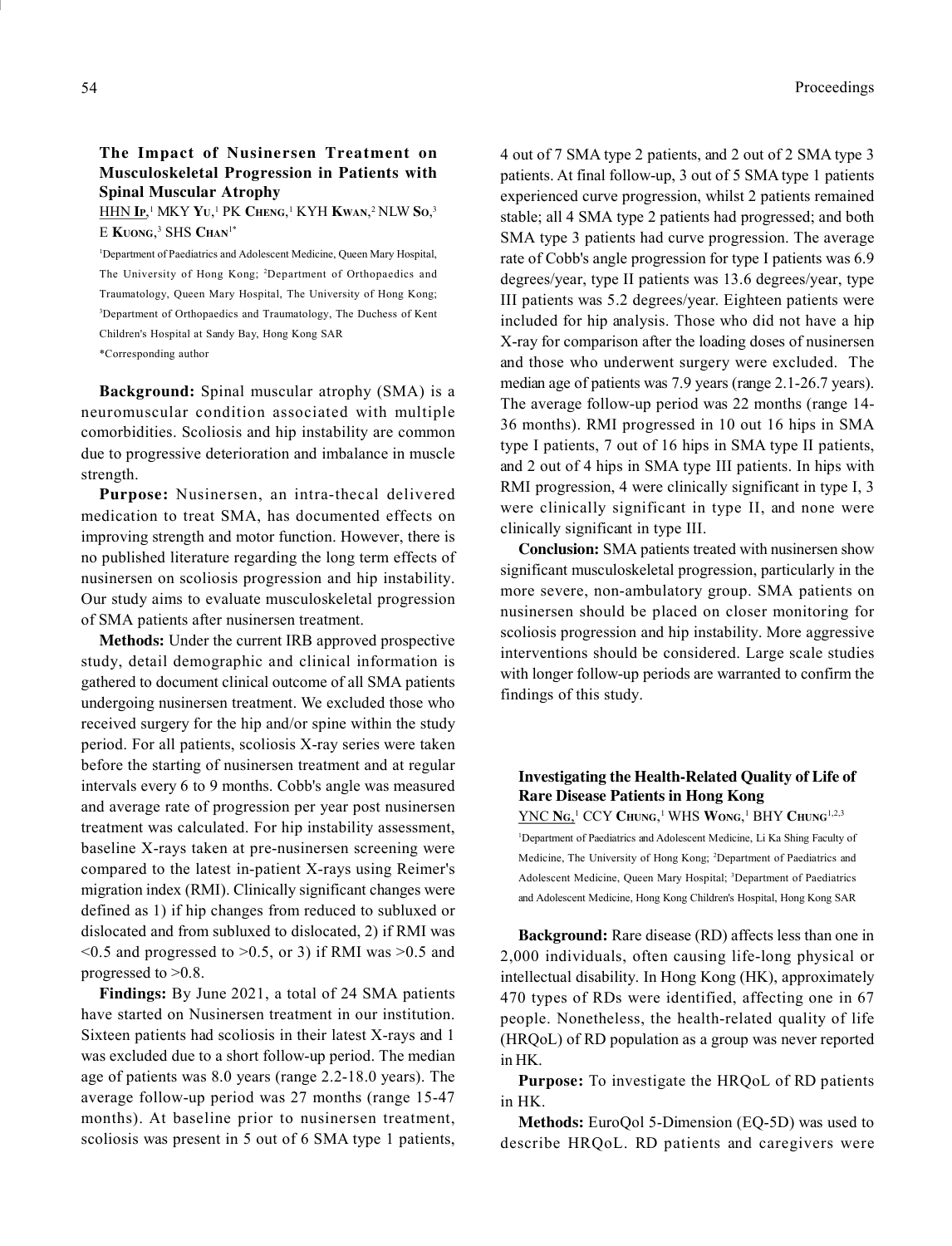recruited through Rare Disease Hong Kong, the largest RD organisation in HK, between March and October 2020. The five health dimensions assessed were usual activities, pain/ discomfort, mobility, anxiety/depression, and self-care. Utility scores were generated with reference to the HK value set. Meta-analysis was conducted using a randomeffect model for studies investigating the HRQoL of RD patients using EQ-5D.

Findings: Overall, 289 independent participants were recruited, covering 116 unique RDs. The mean age was 31.6 (S.D. 19.8), where 30.8% were patients  $\leq$ 18 years. The mean utility score of patients was 0.52 (S.D. 0.36), with 10.4% reported negative scores indicating worse-thandeath health states. Patients with rare neurologic diseases had significantly lower mean scores than other patients (p<0.001). Comparing to existing literatures, RD patients

had significantly lower mean utility scores than the general population (0.92), patients with diabetes (0.87), hypertension (0.88), heart disease (0.88), and cancer (0.87) in HK. Caregivers of RD patients also reported significantly lower utility scores compared to the HK general population (0.80 vs 0.92). In the meta-analysis including 6 studies comprising 2395 patients, the pooled mean utility score was found to be 0.58 (95% CI 0.47-0.69, I<sup>2</sup> 98.8%).

Conclusions: This is the first study in HK to illustrate the significant impact of RDs on HRQoL, which warrants exceptional care from policy makers and society.

Acknowledgement: We would like to thank the Society for the Relief of Disabled Children for their funding support, and all patients and care-givers who participated in this study.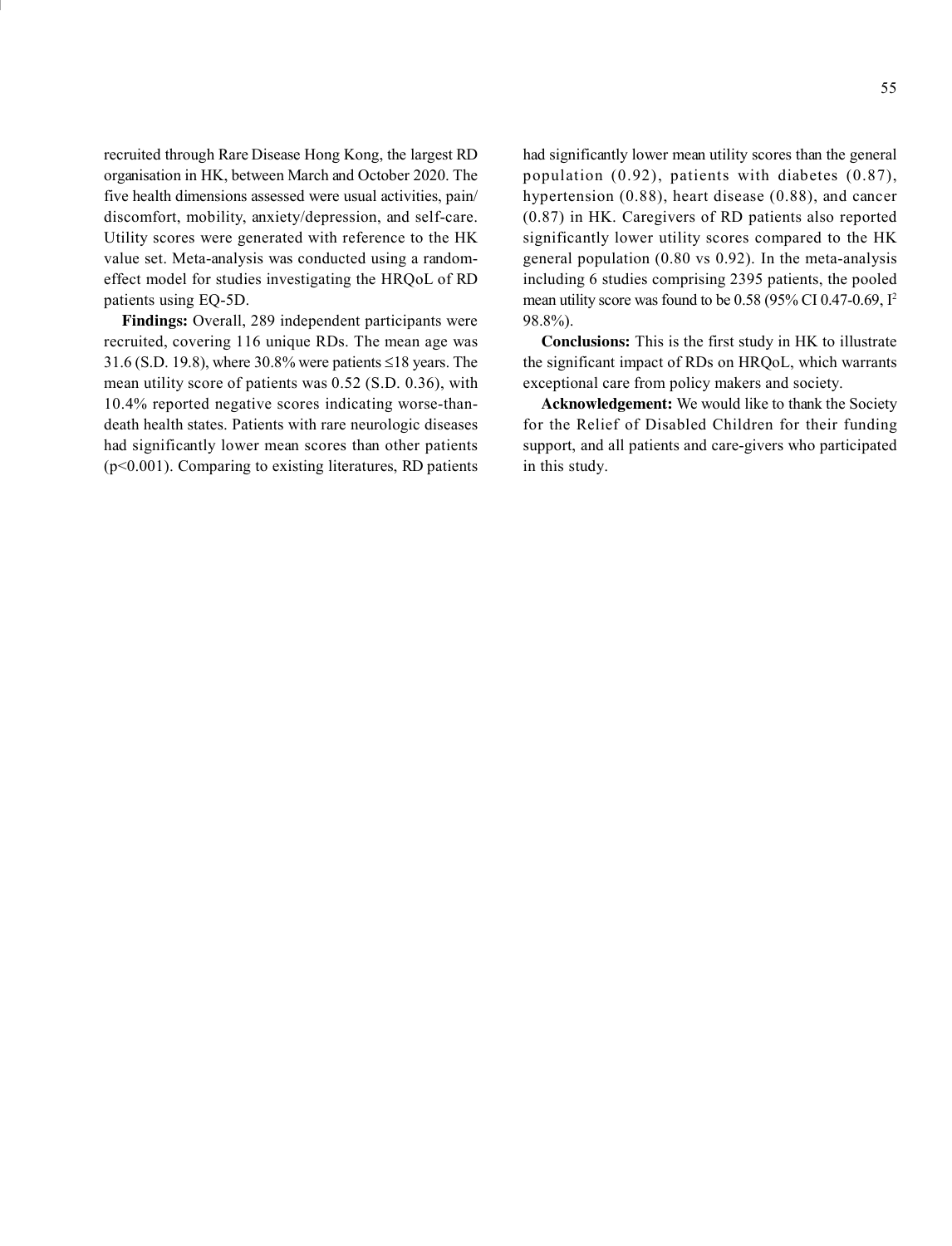# Poster Presentation

# The Establishment and Benefit Impact of Donor Milk Bank of Hong Kong University Shenzhen Hospital: 8 Months Experience

QS ZHANG, T SU, CB CHOW

Department of Pediatrics, University of Hong Kong-Shenzhen Hospital, Shenzhen, Guangdong, China

Background: Mother's own milk (MOM) is the best choice for preterm infants and sick neonates. When MOM is not available or not enough, donor milk can be an alternative.

Purpose: To integrate the benefit and experience in establishing a Human Donor Milk Bank (HMB) in the Hong-Kong University ShenZhen Hospital to promote nutrition status and exclusive breastfeeding rate.

Method: A multidisciplinary team was established to prepare and manage the HMB. To ensure the safety of human donor milk, we adopted guidelines from Human Milk Banking Association of North America (HMBANA) and operation standard issued by the dietitian society of China. Several critical control points were identified for close monitoring including donor recruitment and donor milk pasteurisation. All donor milk can be traced back for its donation and processing information, such as name of donor, donor's virology status, date of donation, mode of sterilisation and handling staff etc.

Findings: Total 256 mothers donated 13,2800 mls of donor milk since operation of the HMB. Twenty-eight infants with mean GA of  $30+2$  weeks (SD $\pm$ 40.15 days) and mean birth weight  $1510.93g$  (SD $\pm$ 948.27g) in NICU received donor human milk during hospitalisation, 82.14% of whom were VLGA. The average length of stay was  $38.54$  days (SD $\pm 32.54$  days). An increased in the exclusive breastfeeding rate upon discharge was observed before and after the operation of HMB from 13% to 40%.

Conclusion: Through establishment of human milk bank and maintain a safe and sustainable management system is an important means to promote breastfeeding.

## Implementation of a Family-Centered, Multidisciplinary Clinic for Early Diagnosis of Neurodevelopmental Impairment and Cerebral Palsy of Critically Ill Preterm Neonates in Shenzhen, China

HB Huang,<sup>1</sup> MJ Watt,<sup>1,2</sup> M Hicks,<sup>3</sup> QS Zhang,<sup>1</sup> F Lin,<sup>1</sup> XQ WAN,<sup>1</sup> CB Chow,<sup>1</sup> PY Cheung,<sup>1,3</sup> MDAC Program<sup>4</sup> <sup>1</sup>Department of Pediatrics and <sup>4</sup>Physical Medicine and Rehabilitation, University of Hong Kong-Shenzhen Hospital, Shenzhen, 518000 China; <sup>2</sup>Department of Pediatrics and Department of Physical Medicine and Rehabilitation, Glenrose Rehabilitation Hospital, University of Alberta, Edmonton, Canada; <sup>3</sup>Department of Pediatrics, University of Alberta, Edmonton, Canada

Aim: To compare the time to diagnosis of neurodevelopmental impairment (NDI) and cerebral palsy (CP) in preterm neonates (<29 weeks) at a Multidisciplinary Assessment and Care (MDAC) clinic with that of a conventional high-risk infant follow-up clinic.

Methods: All eligible surviving preterm neonates born at <29 weeks gestation at the University of Hong Kong-Shenzhen Hospital between January 2015 and December 2019 were followed up in conventional (2015-2017) and MDAC (2018-2020) clinics up to 2 years of corrected age with clinical demographic information collected in a prospective database. The MDAC team used standardised developmental assessments. The rates and timing of diagnosing NDI and CP in two epochs were compared.

Results: The rates of NDI and CP were not different in two epochs (NDI: 12(50%) vs. 12(41%); CP: 3(12%) vs. 2(7%) of 24 and 29 surviving infants assessed in conventional and MDAC clinics, respectively). Infants followed up in the MDAC clinic were diagnosed with NDI and CP earlier than those in the pre-MDAC epoch (6 vs. 14 months corrected age, respectively, P<0.05).

Conclusion: High-risk preterm neonates can be followed more effectively in a family-centered, childfriendly multidisciplinary clinic leading to an earlier diagnosis of NDI and CP. Early counselling and interventions could be implemented accordingly.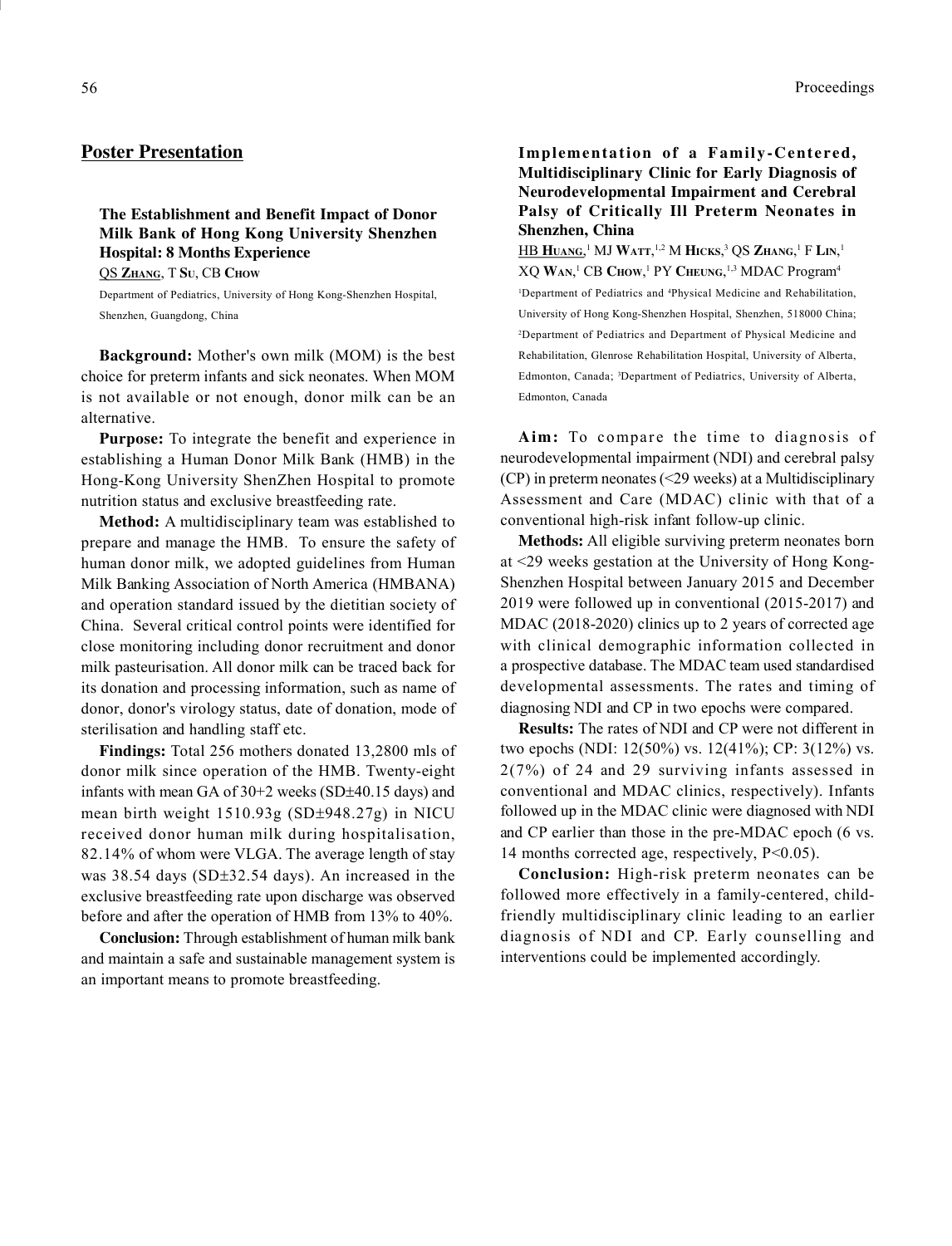# Use of Different Device in Handling Haemodialysis Catheter to Streamline the Procedure Time and Catheter Revision Rate

KM CHAN, SC CHAN, KY KO, CH CHAN, PW CHUNG, MC CHAN, KN TSIM, MS LIU, PC OR, VWC LAU, SK TANG, EYH CHAN, ALT MA, WM LAI

Nephrology Centre, Department of Paediatrics, Hong Kong Children's Hospital, Hong Kong SAR

Introduction: Different from adult renal patients, cuff central venous haemocatheter (CVC) are majority used in children on chronic haemodialysis (HD) in Hong Kong. A bundle of strategies is used to minimise the rate of central line- associated blood stream infection (CLABSI), thrombosis and catheter malfunction. In the past, a sterile reusable renal set and blind-end device is used to capped the CVC with prescribed anti-coagulant. Since the year 2020, A needle-free capping device (Tego connector, TC) was introduced to the current practice. After each HD session, a sterile disposable dressing set and a TC was use to cap the CVC. The current study was to compare the past and new practice of cap device in a haemodialysis center so to improve the patients' comfort and the procedure cost.

Methodology: The study was conducted from 1/3/2020 till 28/2/2021. The patients' inclusion criteria were those patients with a cuff CVC and the exclusion criteria of the study were those patients' CVC are incompatible with TC and arterial- venous fistula. The catheter function such as any blockage, thrombosis formation and rate of CLABSI was reviewed every HD session by renal nurses and monthly medical review.

Result: Total 14 patients were recruited in the study period. Eight female and 6 males whose age range was 3 years - 31 years. The CLABSI was remaining zero between two devices. No clot formation inside the catheter lumen and connector dislodgement was not detected after using the TC. The catheter revision rate in patients using TC was lower from 1.0 to 0.71 per 1000 catheter days as compared with using the blind-end capped. The current study showed a better catheter survival rate than the McAfree & Seidal study (2010) in USA 0.78 per 1000 catheter days. The disinfection procedure using a sterile disposable dressing set at the end of the HD session was reduced from 15 minutes to 10 minutes in each patient. It implies that the paediatric patients no need to hold the same position in every HD session for more than 15 minutes. In fact, holding same position for was not easy especially the younger age patients. Total nursing time saved was 174 hours in the study period. Furthermore, there are 40% decrease the

usage of sterile reusable renal set which replaced by sterile disposable dressing set. It implies to save the administrative cost to handle sterile set from Sterile Supply Unit (SSU), ward manual daily checking.

Conclusion: In the study, the change of practice using TC for HD paediatric patients could promote the patients' comfort to reduce the time of holding same position during the HD therapy and the cuff CVC survival rate. The change of practice also streamlines the procedure time and decrease the administrative cost in handling reusable set.

# A COVID-Adapted Neonatal Resuscitation Workshop for Teaching Neonatal Resuscitation A Regional Hospital's Experience

KL Siu,<sup>1</sup> NM Chan,<sup>1</sup> PY Leung,<sup>1</sup> SF Lee,<sup>1</sup> SY Chan,<sup>1</sup> SY CHEUNG,<sup>1</sup> SH LEUNG<sup>2</sup>

<sup>1</sup>Department of Paediatrics; <sup>2</sup>Multi-disciplinary Simulations and Skills Centre (MDSSC), Queen Elizabeth Hospital, Hospital Authority, Hong Kong SAR

Background: A good and effective neonatal resuscitation training (NRT) program is important for retaining skills and achieving good outcome. A stimulation based Neonatal Resuscitation Workshop (NRW) has been held quarterly for Paediatric, Obstetric and Emergency Department trainees since 2011. The NRW was suspended since July 20 due to COVID-19 pandemic. A web-based COVID-adapted NRW (CaNRW) was developed in January 21 to achieve the objectives of providing NRT and abiding infection control measures.

Methods: A CaNRW was developed with the Multi-Disciplinary Simulation and Skills Centre (MDSSC), Queen Elizabeth Hospital in January 21. It consists of a 1 hour lecture delivered in YouTube; a 1- hour video on skills and a birth related drill performed at MDSSC. All trainees participate it online except those involved in the drill. Trainees can join the drill and debriefing online simultaneously. Upon competition, they were asked to complete an evaluation.

Results: Total 113 trainees joined three CaNRW in 21. Trainees didn't report difficulties in viewing. Facilitators felt more comfortable in executing this CaNRW. Seventythree evaluations were analysed. Trainees reported this CaNRW was useful with high level of satisfaction (Score: 4.41/5). Trainees strongly recommended it to their colleagues (Score: 8.53/10). Nurses and midwives were granted Continuous Nursing Education and PEM credits respectively.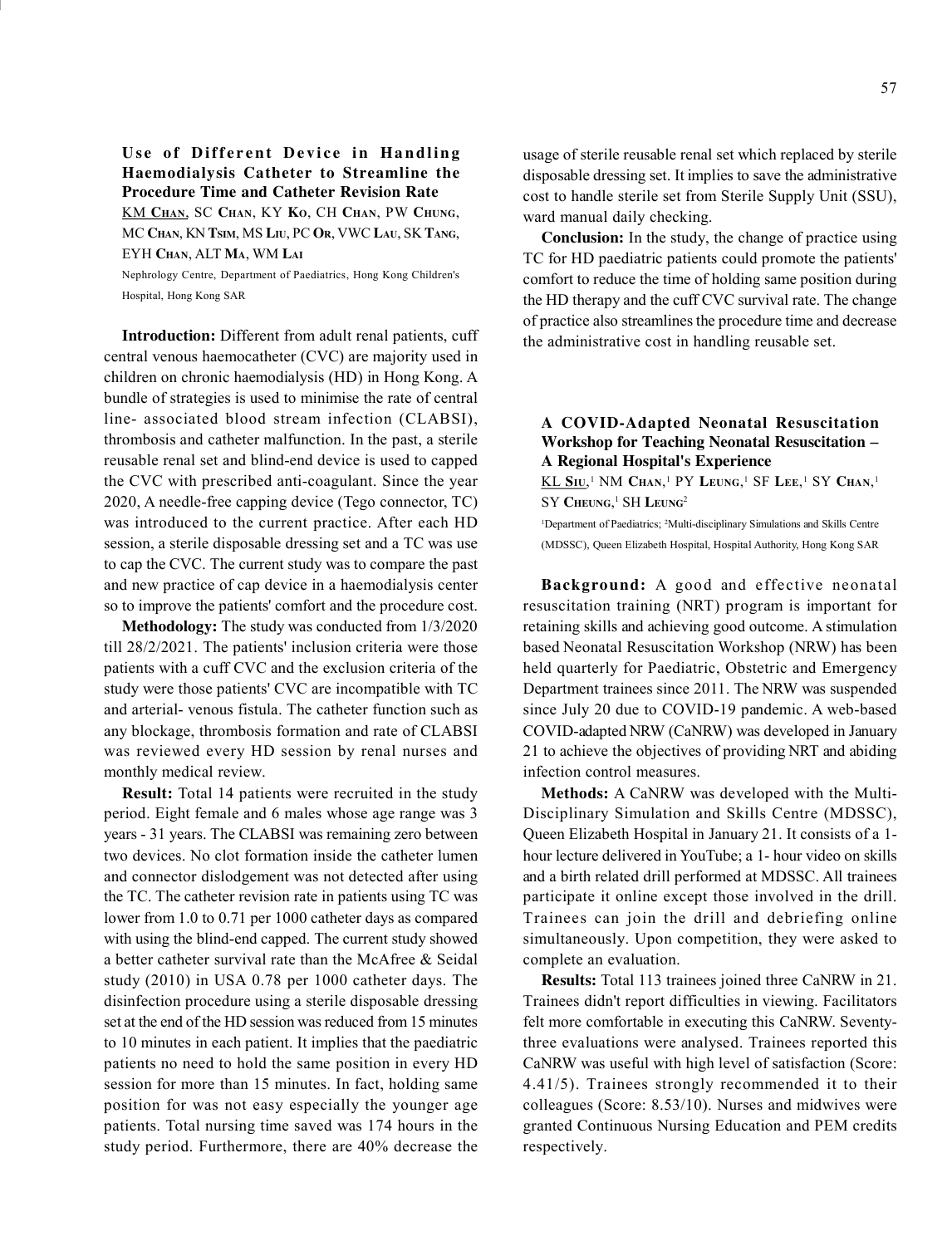Conclusions: This innovative web-based CaNRW provides a simple and structured model for NRT during COVID-19 pandemic. Trainees welcomed and enjoyed it. Thus, this CaNRW is worth promoting and should be made available to more trainees and departments. More studies should be performed to testify its clinical values.

# Measuring Compliance to Ketogenic Diet Among Obese Children and Adolescents

<u>K Sun</u>,<sup>1</sup> LL Hui,<sup>2</sup> EAS Nelson<sup>1</sup>

<sup>1</sup>Department of Paediatrics, The Chinese University of Hong Kong; <sup>2</sup>Department of Applied Biology and Chemical Technology, The Hong Kong Polytechnic University, Hong Kong SAR

Background: Ketogenic diet, low in carbohydrate and rich in fat, have been used for weight loss but compliance is challenging among obese children and adolescents. Assessing compliance is important for evaluating its effectiveness.

Purpose: To review reported compliance to ketogenic diet among obese children and adolescents.

Methods: A systematic search for literature was performed using PubMed to identify intervention studies on the effect of ketogenic diets among obese children or adolescents. Additional hand search was performed. Full text studies in English with primary data on compliance to ketogenic diet (claimed ketogenic or very-low-energy diet) were included. Subjects' characteristics, dietary prescription, duration, use of pre-made food, frequency of dietitian counselling, instructional menus, family involvement, self-reported side-effects, measures of compliance, calculated compliance and retention rate were extracted.

Findings: Eight papers are included. Majority were carried out in the U.S. on 6-to-18-year-old subjects. Intervention periods ranged from 6 weeks to 6 months. Recommended carbohydrate content was 10-60 grams per day. Four studies also limited fat and/or protein consumption. Subject retention rate was 57-100%. Most had weekly or bi-weekly dietitian counselling. Side effects including constipation, nausea and headache were generally mild and infrequent. One study provided pre-made food which seems to increase compliance (62.5%). Studies mainly used food records to measure compliance with 1 using >5% weight loss and 4 monitoring urinary/blood ketones.

Conclusions: Assessing the compliance to ketogenic diet is important in clinical studies and yet complicated. More convenient assessment of ketosis is required for design and analysis of studies on ketogenic diet.

# Proactive Intervention Program for Pregnant Ladies with Substance Abuse at Antenatal Period DCH Wan,<sup>1</sup> MY Lui,<sup>2</sup> DFY Chan<sup>1</sup>

<sup>1</sup>Department of Paediatrics; <sup>2</sup>Department of Obstetrics and Gynaecology, Prince of Wales Hospital, Hong Kong SAR

Background: Multidisciplinary case conferences (MDCC) will be conducted for every newborn with positive urine result of illicit drugs since 2016. Moreover, court hearing for care or protection order will be arranged for those require out of home care. In 2018, our team implemented a new program of screening illicit drugs for all pregnant ladies with history of substance abuse during antenatal period. Urine screening for toxicology were arranged at the first visit and antenatal welfare plan meeting will be attended by paediatrician and social workers during one of the antenatal checkup visit for those with positive urine result. Explanation of harmful effect of drugs to fetus, appropriate detoxification programs and child care plan will be discussed.

#### Objectives:

- 1) To reduce the harmful exposure of illicit drug to the fetus,
- 2) For early engagement of detoxification program to the addicted pregnant ladies,
- 3) To reduce the burden in conducting MDCC and Court hearing,
- 4) To reduce the length of hospitalisation of the affected newborns and
- 5) To increase the rate of discharge of babies back to drugfree mothers.

Methodology: Under Comprehensive Child Development Service (CCDS), all pregnant ladies with history of substance abuse were recruited prospectively with written consent in 2018. The mother-child dyad would be followed up until the child at 24 months.

 Result: In 2018, there were 41 pregnant ladies of mean age of 28.2 years old with history of substance abuse recruited. The mean age for the first intake of illicit drug was 17.9 years old. Twenty-six (63%), 19 (46%) and 16 (39%) of them reported using ketamine, cocaine and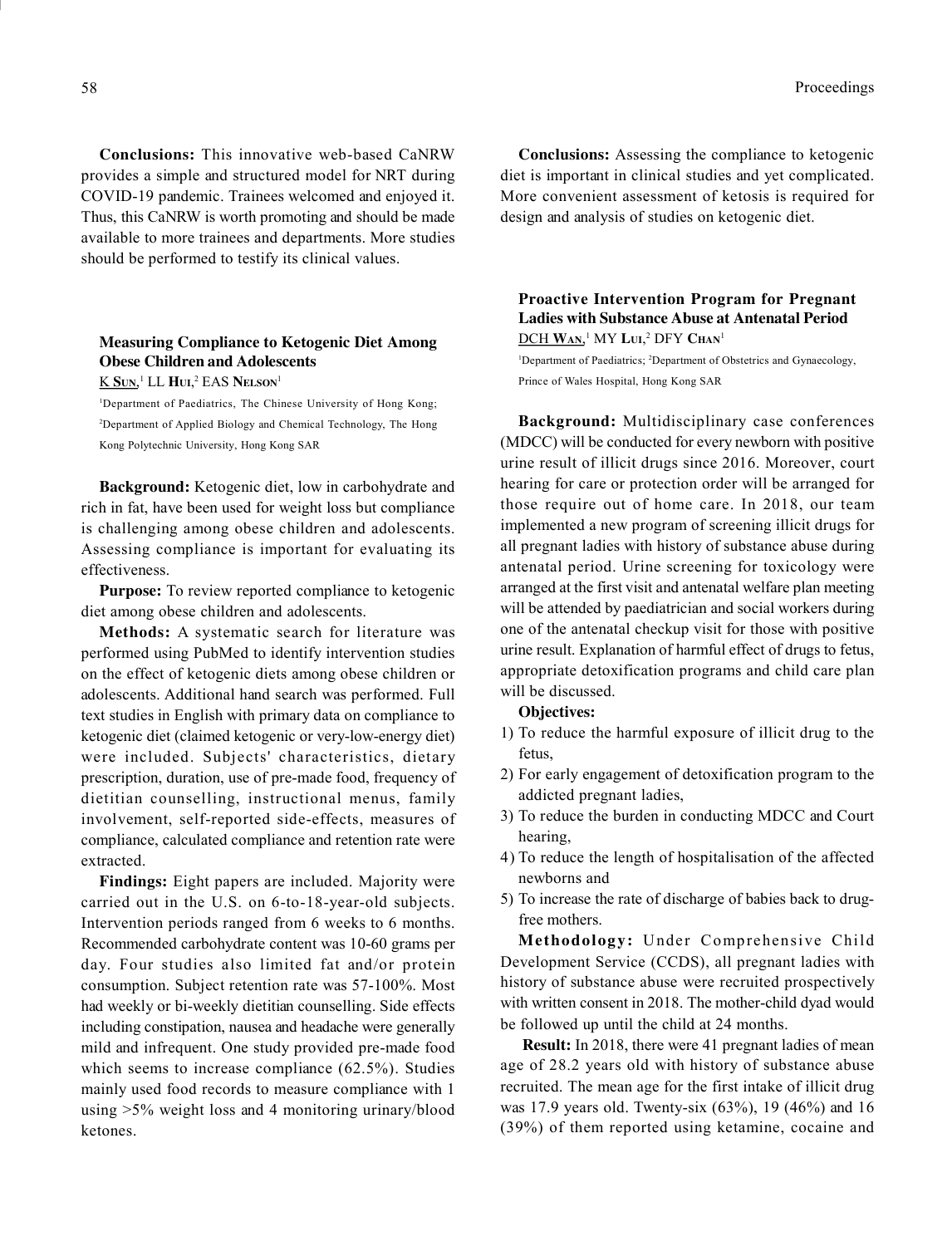amphetamine respectively. Twenty-six (63%) of them were using multiple drugs at the same instant. Antenatal urine screening for toxicology were conducted in 30 (73%) of them and 11 of them refused to provide urine sample or poor attendance in further antenatal visits. Thirteen of them (43.3%) with at least one urine sample tested positive of any kind of illicit drugs during antenatal period. Ten of them (76.9%) quitted drugs after engaged to the proactive program. Moreover, the hospital stay of the babies was shortened from in average of 29 days to 8 days for those newborns with positive to negative urine. Refusal for antenatal urine screening and/or defaulting antenatal visits were predictive for active drug abusing as reflected by the high rate of drug being detected in the newborn (54.5%). Developmental assessments were performed in 40 children  $(97.5%)$  at the age of 24 months. Ten  $(25%)$  of them were diagnosed to have developmental delay with no correlation to the antenatal drug status. Three out of 18 (18.7%) from the group of mother tested negative were delay. Incident of developmental delay is higher than normal population (10%). Four ladies in this cohort were persistently active in taking drugs, three of them were under the "refused" group. Five of the mothers relapsed in taking illicit drugs and 2 of their children suffered from developmental delay. Five of the mothers had another pregnancy within next 36 months, two of the newborns had positive urine result of illicit drug at birth.

Conclusion: Antenatal proactive screening for substance abuse in pregnant ladies is effective in reducing (1) the drug exposure to fetus, (2) number of MDCC and court hearing, (3) length of hospitalisation of newborns. Moreover, it also increased the rate of abusing pregnant ladies in quitting the drug dependent habit. This program also served to identify those ultra-high risk ladies in terms of their refusal in conducting the screening test and poor attendance to antenatal visits. Higher incident of developmental delay is noted, possible the effect of perinatal drug exposure or the weak parenting skill might be the origin. Further long study would be needed for identify the cause.

# Immunosuppressive Therapies in Children with Biopsy-Proven IgA Vasculitis Nephritis: A Tertiary Centre Experience

MHL LEE, EYH CHAN, ALT MA, WM LAI

Paediatric Nephrology Centre, Hong Kong Children's Hospital, Hong Kong SAR

Background: IgA Vasculitis Nephritis (IgAVN), also referred as Henoch-Schönlein purpura nephritis, can lead to persistent proteinuria in children. The aim of this study is to determine the efficacy of immunosuppressive therapies in the management of IgAVN in children.

Methods: A retrospective review was conducted for all IgAVN patients under the care of the Paediatric Nephrology Centre in Hong Kong between January 2009 and December 2019. Patients with biopsy-proven IgAVN with persistent moderate or severe nephrotic-range proteinuria despite Renin-angiotensin-aldosterone system inhibitor (RAASi), including angiotensin-converting enzyme inhibitors (ACEIs) and angiotensin receptor blockers (ARBs), were included. Patient demographics, clinical and laboratory data, details of medical treatment and clinical outcomes were evaluated.

Results: Of the 177 Chinese children with IgAV, 42 children developed proteinuria. Twenty-one patients (16 boys) had persistent proteinuria despite the use of RAASi. Kidney biopsy confirmed IgAVN at a median age of 8.5 years. At baseline, 3 (14%), 14 (66%), 3 (14%) and 1 (5%) patient had moderate proteinuria, nephrotic-range proteinuria, nephrotic syndrome and nephritic-nephrotic syndrome with renal impairment, respectively. Cellular crescents were found in 76% of renal biopsies.

All patients received oral corticosteroid at a median time of 33 days since the onset kidney involvement of IgAV. While 7 children (33%) with severe disease received monthly intravenous cyclophosphamide as induction therapy, 12 patients (57%) and 2 patients (10%) received calcineurin inhibitors and azathioprine, respectively. The maintenance therapy consisted of corticosteroid and one additional immunosuppressive agent, including calcineurin inhibitors (n=16, 76%), azathioprine (n=4, 19%) and mycophenolate mofetil (n=1, 5%).

Over a median follow-up period of 6.0 years, 18 patients (86%) attained complete remission at a median of 139.5 days since the initiation of immunosuppression. Upon the most recent follow-up, all patients had normal kidney function and the median UPCR was 0.11 mg/mg (IQR  $0.10 - 0.16$ .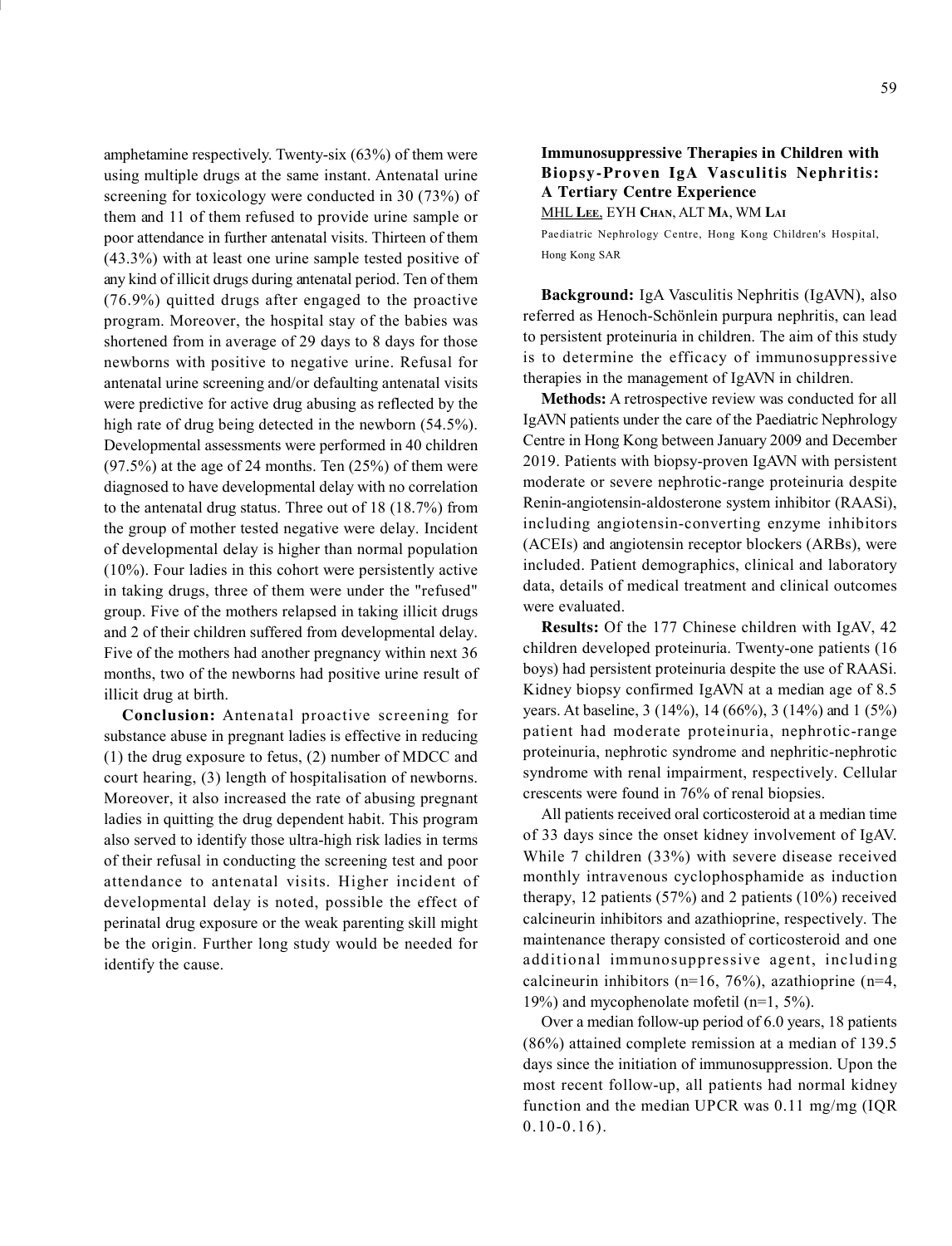Conclusion: Immunosuppressive therapies were associated with favourable renal outcomes in children with biopsy-proven IgAVN presented with persistent moderate or nephrotic range proteinuria despite RAASi.

Pulmonary Complications in Premature Infants Using Beractant or Poractant for Respiratory Distress Syndrome in A Local Neonatal Intensive Care Unit

#### KL WONG, KL SIU

Department of Paediatrics, Queen Elizabeth Hospital, Hong Kong SAR

Background: Beractants or poractants are the two types of surfactants utilised in treatment of respiratory distress syndrome (RDS) in premature infants. This was a retrospective cohort study comparing the outcomes between the two groups of surfactants.

Purpose: It compared the incidence of pulmonary complications and neonatal outcomes of premature infants receiving beractants or poractants.

Methods: Seventy-two patients in beractant group, and 54 patients in poractant group, were included. The primary outcome was to measure the incidence of air leak syndrome (ALS) and pulmonary haemorrhage. The secondary outcomes assessed mortality, pulmonary performance and outcomes. Logistic regressions were performed to identify independent risk factors for significant primary outcome.

Findings: There was significantly higher incidence of pulmonary haemorrhage in poractant group, measuring 2.8% in beractant group and 13% in poractant group  $(p=0.038)$ . The difference in the incidence of ALS was not significant ( $p=0.883$ ). Presence of coagulopathy was the only significant independent risk factor (OR=18.672, 95%CI [1.681-207.450], p=0.017). Patients in poractant group had longer mechanical ventilation duration  $(p=0.019)$ , duration of oxygen supplement  $(p=0.037)$ , length of stay in hospital  $(p=0.005)$ , and higher percentage of patients fulfilling the criteria of BPD  $(p=0.014)$ .

Conclusion: The study showed higher incidence of pulmonary haemorrhage in poractant group. Only coagulopathy, but not the type of surfactant, was identified as an independent risk factor for pulmonary hemorrhage incidence in multivariate analysis.

#### Fracture Burden in Paediatric End Stage Kidney Disease

 $\underline{\text{CS Ho}}^{1,2}\text{YH Chan},^{1,2}\text{E YU},^3\text{HL LEE},^1\text{YL Tung},^4\text{LT Ma}^{1,2}$ <sup>1</sup>Paediatric Nephrology Centre, Hong Kong Children's Hospital; <sup>2</sup>Department of Paediatrics and Adolescent Medicine, Princess Margaret Hospital; <sup>3</sup>Clinical Research Centre, Princess Margaret Hospital; <sup>4</sup>Endocrine Team, Department of Paediatrics, Hong Kong Children's Hospital, Hong Kong SAR

Background: Paediatric patients with chronic kidney disease are known to have an increased risk of fracture, however relevant data is limited.

Purpose: To determine the incidence of fracture and associated factors in children with end stage kidney disease (ESKD) receiving renal replacement therapy (RRT).

Methods: A retrospective review on all paediatric patients with ESKD at the tertiary Paediatric Nephrology Centre in Hong Kong. Children who presented before 18 years with active follow-ups for 12 or more months by November 2020 were included.

Results: RRT was initiated in 69 children (55% boys), with 21 (30.4%), 10 (14.5%) and 38 (55.1%) patients received peritoneal dialysis, haemodialysis and kidney transplant. 10 fracture episodes were observed in 7 patients (10.1%) at a mean duration of 7.8 years since RRT initiation, corresponding to a cumulative fracture incidence of 227.8 per 10000 patient year. This rate was 5-folds higher than the published data from our local general paediatric population (45 per 10,000 person-years; p=0.01).

Children who sustained fractures were significantly younger at the time of RRT initiation (3.5 vs 10.4 years;  $p=0.02$ ) with a longer time on dialysis (12 vs 2.7 years; p<0.001). Other associated factors included metabolic bone disease, difficulty in walking, radiological evidence of renal osteodystrophy, parathyroid hyperplasia/adenoma, a higher parathyroid hormone level and more use of cinacalcet.

Conclusions: Children with ESKD receiving RRT have a higher risk of fracture. Longer duration of dialysis and a higher parathyroid hormone level were potential modifiable factors associated with fractures.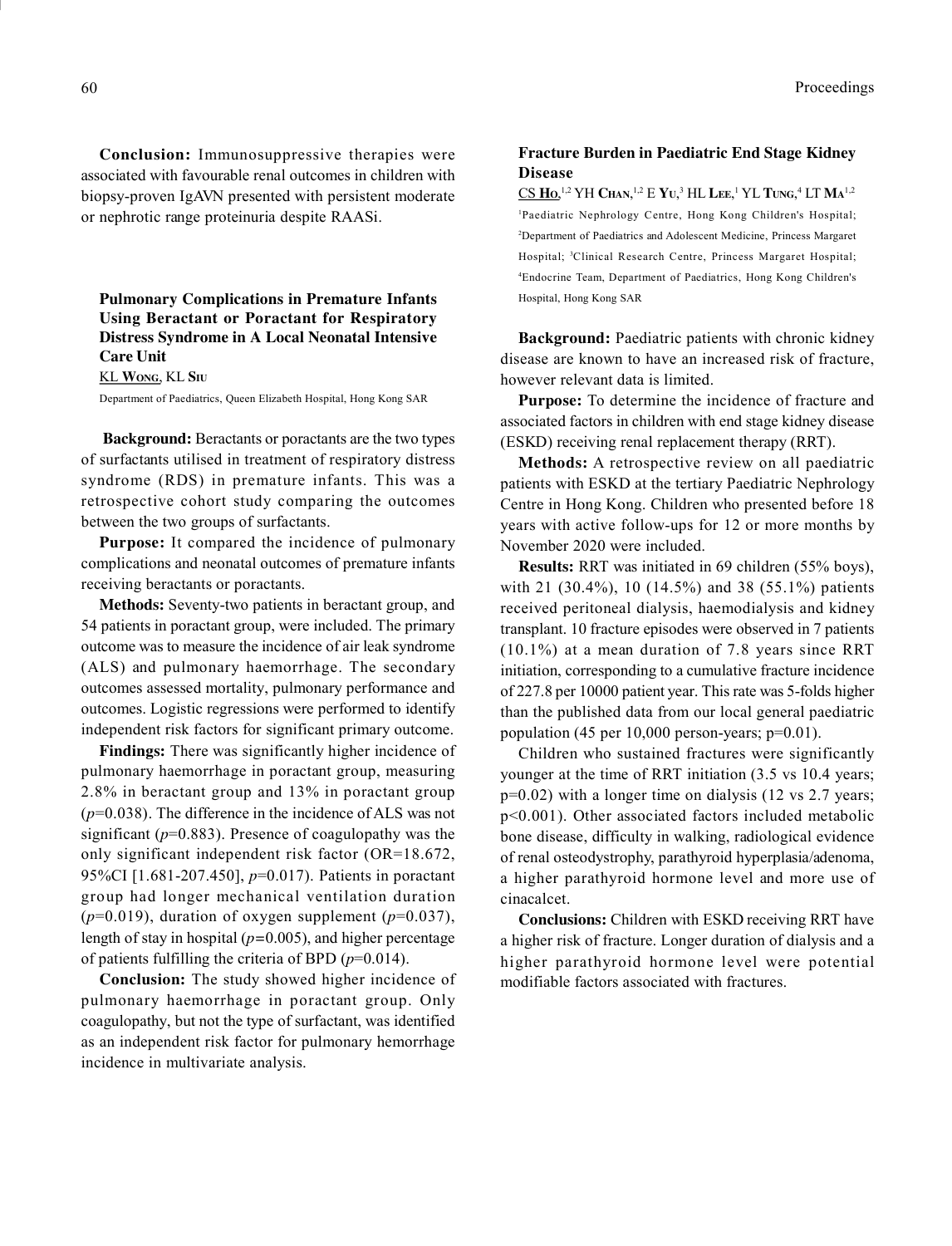# Five Years Data on Department of Health Child Assessment Service (CAS) Preschool Children at Risk of Dyslexia and Their Comorbidities

KY LAI, CCC LAM, ML TANG

Department of Health, Child Assessment Service (CAS), Hong Kong SAR

Background: Dyslexia is known to be associated with a number of comorbidities, including developmental language disorder (DLD), attention-deficit/hyperactivity disorder (ADHD), and developmental coordination disorder (DCD). Previously, most reading at risk cases could not be identified before school age. With the development of new assessment tools including the Hong Kong Dyslexia Early Screening Scale (HKDESS) (2016) and Hong Kong Comprehensive Assessment Scales for Preschool Children (HKCAS-P) (2014), the number of preschool children shown to be at risk of dyslexia increased dramatically.

Purpose: This study reviewed CAS cases diagnosed in the recent 5 years as being "at risk of dyslexia" together with their comorbidities, with the purpose of enhancing vigilance to coexisting developmental problems for early management.

Methods: A search was performed on the CAS database. Data on children coded as "at risk of dyslexia" were retrieved from June 2015 to May 2020. Comorbidities of ADHD, DLD, and DCD diagnosed during preschool or at subsequent assessments during school age were searched and analysed.

Findings: A total of 5689 children were diagnosed as "at risk of dyslexia" for the 5-year period. Their ages at diagnosis ranged from 4 years 6 months to 6 years 2 months. The prevalence of comorbidities in these children were as follows: (i) ADHD  $41.1\%$  (n=2338), (ii) DLD 46.7% (n=2659), (iii) DCD 23.1% (n=1312).

Conclusions: As early as pre-school age, children at risk of dyslexia showed high prevalence of developmental comorbidities. The data provides an overall picture of this disease pattern in Hong Kong for future clinical and educational services planning.

# Improved Neonatal Outcomes by Multidisciplinary Simulation - A Contemporary Practice in the Demonstration Area of China  $\underline{\text{C}}$  Xu,<sup>1</sup> PY Cheung,<sup>1,2,3</sup> Y Xue,<sup>1</sup> CB Chow,<sup>1</sup> Q Xie,<sup>4</sup>  $\mathrm{C}$  Dong,<sup>1</sup> Q Zhang<sup>1</sup>

<sup>1</sup>NICU, The University of Hong Kong-Shenzhen Hospital, Shenzhen, China; <sup>2</sup>Centre for the Studies of Asphyxia and Resuscitation, Neonatal Research Unit, Royal Alexandra Hospital and <sup>3</sup>NICU, University of Alberta, Edmonton, Canada; <sup>4</sup>Department of Obstetrics, The University of Hong Kong-Shenzhen Hospital, Shenzhen, China

Aim: To investigate the impact of collaborative in-situ neonatal resuscitation simulation in reducing the incidence of neonatal asphyxia and related morbidity.

Methods: Neonatal in-situ resuscitation simulation training has been conducted by neonatal and obstetrical collaboration once per week in the University of Hong Kong – Shenzhen Hospital (HKU-SZH) since 2019. Each simulation was led by two instructors, accomplished by three health care providers from obstetrics and neonatal intensive care unit, followed by participatory feedback by the providers and several observers. The incidence of neonatal asphyxia, severe asphyxia, hypoxic-ischemic encephalopathy (HIE) and meconium aspiration syndrome (MAS) before (2017-2018) and after (2019-2020) the regular simulation was analysed.

Results: There were 82 simulation cases including resuscitation of preterm neonates with different gestational age, fetal distress, meconium-stained amniotic fluid, congenital heart disease, etc. After multidisciplinary insitu simulation, the incidence of neonatal asphyxia decreased from 8.4‰ to  $6.4% (P=0.045)$ . The incidence of HIE and MAS dropped from 1.0‰ to 0.1‰ ( $P=0.003$ ), from 1.9‰ to  $0.87% (P=0.014)$ , respectively.

Conclusion: Weekly collaborative resuscitation simulation improves acute neonatal outcomes, with decreased rate of neonatal asphyxia, hypoxia ischaemic encephalopathy and meconium aspiration syndrome. Implementation of regular resuscitation training is feasible and may improve the quality of neonatal resuscitation with better neonatal outcomes.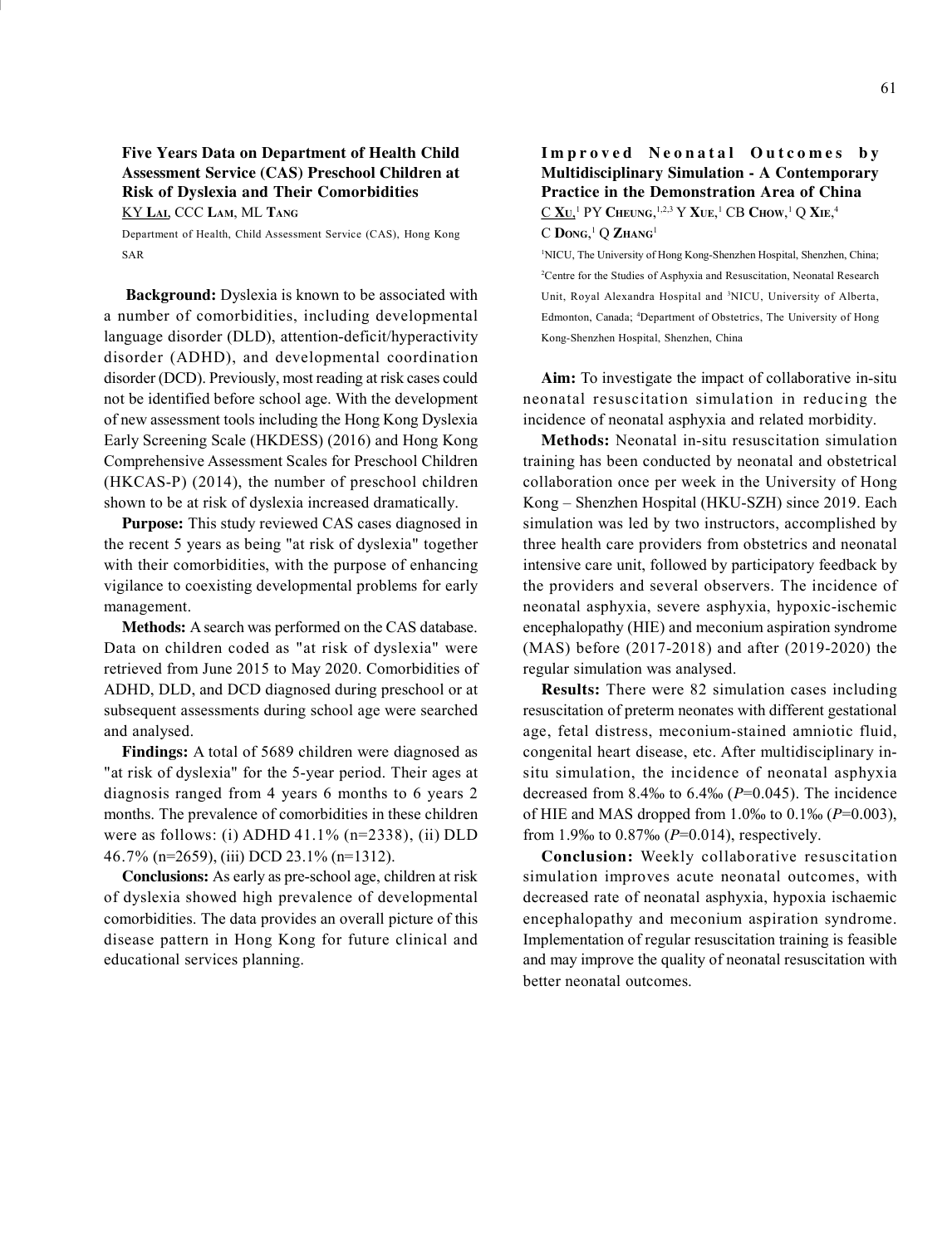## Discuss and Share Experiences in Implementing FCC Models in University of Hong Kong Shenzhen Hospital (HKU-SZH)

 $\underline{Y}$   $\underline{X}$ ue,<sup>1</sup>  $YZ$  Chen,<sup>1</sup> QS Zhang,<sup>1</sup> CB Chow,<sup>1</sup> GP Lee,<sup>1</sup> PY CHEUNG<sup>1,2</sup>

<sup>1</sup>Department of Pediatrics, The University of Hong Kong-Shenzhen Hospital, Shenzhen, 518000 China; <sup>2</sup>Department of Pediatrics, University of Alberta, Edmonton, Canada

Aim: To discuss and share experiences in implementing Family centered care (FCC) models in Hong Kong - Shenzhen Hospital (HKU-SZH).

Methods: At present, FCC has not been well implemented in China and most NICU adopt closed management. Since December 2013, our department has introduced the FCC concept and implemented 24-hour opening ward, providing family members with a series of services including ward rounds, progressive health education, palliative care, breast-feeding, cold chain support of breast milk, breast milk bank, family visit, followup after discharge, and mutual support group for family members. The above services were maintained during the COVID-19 period.

Results: 10,615 newborns were treated from December 2013 to December 2020, the minimum gestational age of preterm infants treated successfully was 22<sup>+6</sup> weeks and the minimum weight was 500g. The patient satisfaction rate in 2020 was 99.9%, and the average breastfeeding rate in 2020 was 84% while 83.4% of full-term infants and 90.2% of premature infants were breast-fed. (A multi-center survey of 974 cases of nutrition-related status of preterm infants in NICU in China reported that 13.6% of preterm infants were breast-fed during 2005-2006) The nosocomial infection rate from 2014 to 2020 was controlled between 0.41% and 2.02%. Literature showed that the incidence rate of nosocomial infection in neonatal care units of 17 grade A general hospitals in China from 2013 to 2014 was 3.35%.

Conclusion: An open NICU based on the FCC concept is feasible and contributes to increased breastfeeding rates and patient satisfaction without increasing the incidence of nosocomial infections.

# Hypoxic Obstructive Sleep Apnoea in Children: A Subtype Associated with Higher Cardiovascular Risk

SYS CHENG, KCC CHAN, AM LI, CT A<sup>U</sup>

Department of Paediatrics, Faculty of Medicine, The Chinese University of Hong Kong, Hong Kong SAR

Background: Childhood obstructive sleep apnoea (OSA) is a heterogeneous disease with variable clinical and polysomnographic manifestations that may contribute to the individual differences in cardiovascular outcomes even in patients with a similar level of conventional severity indexes.

Purpose: To investigate the differences in blood pressure (BP) outcomes between children with hypoxic and nonhypoxic OSA.

Methods: This retrospective study reviewed the records of OSA patients aged 5 to 14 years who had undergone both overnight sleep study and 24-h ambulatory blood pressure monitoring in Prince of Wales Hospital from July 2014 to December 2020. A patient was defined as having hypoxic OSA when >50% of the respiratory events were associated with a drop of  $\geq$ 3% in oxygen saturation level. Patients with mild (obstructive apnoea hypopnoea index (OAHI) 1-5/h) and moderate-to-severe (OAHI  $\geq$ 5/h) OSA were analysed separately.

Results: Respectively 99 (45 with hypoxic OSA) and 44 (23 with hypoxic OSA) patients with mild and moderateto-severe OSA were included in this analysis. No significant differences in daytime and nighttime BP were observed between hypoxic and non-hypoxic OSA groups in both mild and moderate-to-severe subgroups. However, patients with hypoxic moderate-to-severe OSA had significantly less nocturnal dipping of both systolic BP (7.7%±4.7 c.f. 10.7% $\pm$ 4.1, p=0.035) and mean arterial pressure (8.2% $\pm$ 5.9 c.f. 11.9% $\pm$ 5.7, p=0.047) than the non-hypoxic counterparts despite having similar age, gender distribution, body mass index z score and OAHI.

Conclusion: Children with moderate-to-severe OSA and respiratory events that were predominately associated with oxygen desaturations had less nocturnal BP dipping, suggesting hypoxia might have an independent effect on cardiovascular risk.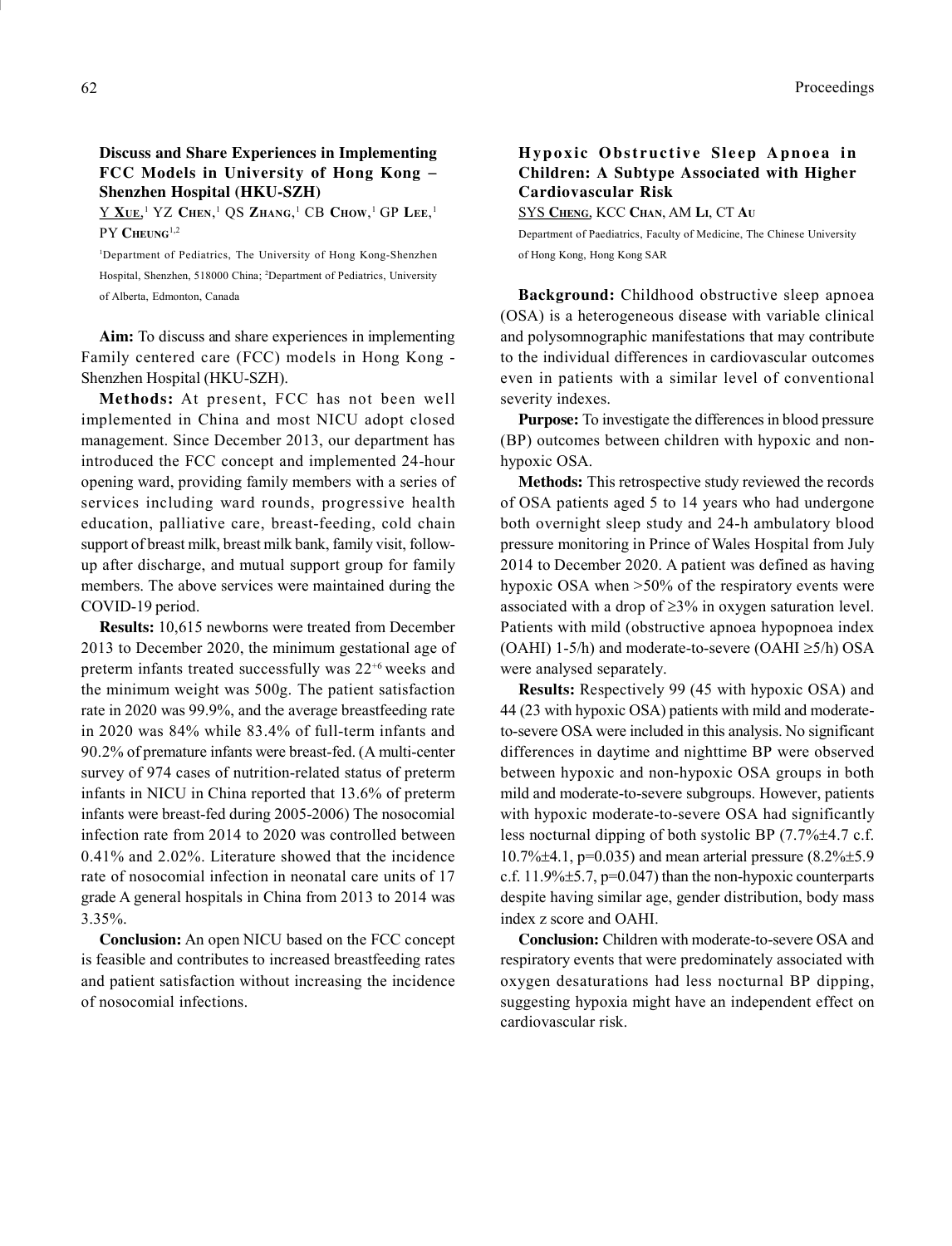## The Demographics and Long-Term Outcomes of Paediatric Kidney Replacement Therapy in Hong Kong

#### EYH Chan,<sup>1</sup> WHS Wong,<sup>2</sup> TW Ho,<sup>1</sup> PC Tong,<sup>1</sup> WM Lai,<sup>1</sup>  $\rm{ALT}~\rm{Ma}^{1}$

<sup>1</sup>Paediatric Nephrology Centre, Hong Kong Children's Hospital; <sup>2</sup>Department of Paediatrics and Adolescent Medicine, The University of Hong Kong, Hong Kong SAR

Background and Purpose: To evaluate the demographics and outcomes among children with Endstage kidney disease (ESKD) in Hong Kong.

Methods: We conducted a cohort study at the Paediatric Nephrology Centre, the designated site providing kidney replacement therapy (KRT) for children in Hong Kong. All children who initiated chronic KRT before 19 years, between 2001-2020, were included. Demographics, trend and survival outcomes of ESKD were examined.

Findings: 147 children (50% male) received KRT at a mean age of 11.45.7 years. The incidence of ESKD was 6.28 per million age-related population (pmarp). The leading cause of ESKD was congenital anomalies (33%). Ten children (7%) had pre-emptive kidney transplants, 104 (71%) and 33 (22%) patients received automated peritoneal dialysis and haemodialysis as initial KRT. The incidence of ESKD increased over time, and were 4.38, 5.07, 6.15 and 9.17 pmarp during 2001-2005, 2006-2010, 2011-2015 and 2016-2020, respectively (p=0.005). The mortality rate was 9.1 deaths per 1000-patient-years (95% CI 4.6-16.2). The survival probabilities at 1-, 5-, 10- and 15-year were 100%, 94.8% (95% CI 90.7-98.9%), 89.7% (95% CI 83.4%-95.9%), 87.1% (95% CI 79.3%-94.9%), respectively. Standardised mortality ratio was 54.5. >70% of deaths were due to infections. Young infants and those without kidney transplants were associated with worse survival (ps<0.01). Multivariate analysis demonstrated that patients receiving dialysis only had a significantly higher risk of death (HR<sub>adi</sub> 12.9, 95% CI 2.7-63.2, p=0.002).

Conclusion: There is an increasing incidence of paediatric ESKD in Hong Kong. Mortality risk is comparable to other developed countries and is highest among dialysis population.

#### Recto-Urethral Fistula with a Normal Anus in a Boy with Vacterl Association: A Case Report and Literature Review

SLH CHEUNG, JWS HUNG, KLY CHUNG, MWY LEUNG Department of Surgery, Hong Kong Children's Hospital, Hong Kong SAR

Anorectal malformation (ARM) is a congenital malformation that has an incidence of 1 in 5000. It is classified into different types according to the Krickenbeck classification. Recto-urethral fistula with a normal anus is a rare variant among all ARM with very few cases reported in previous literature. We hereby report a case with H type recto-urethral fistula with a rare clinical presentation of recurrent epididymo-orchitis, with our subsequent workup, surgical management and literature review.

# Impact of School Closure on Children'S Sleep Pattern During the COVID-19 Pandemic GT CHUA, WHS WONG, HK So, KM YIP, T LAM, WWY Tso, P IP

Department of Paediatrics and Adolescent Medicine, The University of Hong Kong, Hong Kong SAR

Background: School closure is one of the main global health policies performed worldwide during the coronavirus disease 2019 (COVID-19) outbreak. Despite all of the advantages, there may be some risks for children who are quarantined. This study aimed to objectively measure and compares the sleep patterns of Hong Kong school students before and during the COVID-19 outbreak.

Methods: Baseline assessment was performed before the first wave of the COVID-19 outbreak in Hong Kong. The sleep pattern was recorded by a physical activity monitor (Actigraph wGT3X-BT, Pensacola, Florida, USA). The follow-up assessment was conducted in early 2020.

Findings: In total, 718 students were collected in the baseline. Subsequently 140 students joined the reassessment between March and April 2020. Analysis of sleep timing shows that 98.0% primary students, 78.0% secondary students and 79.9% primary school students and 58.8% secondary school students go to bed before midnight before and after the outbreak, respectively  $(p<0.001)$ . Mean sleep duration (hours) was 6.81 (0.62) and 8.09 (0.07) at baseline and during the outbreak, respectively. The differences in the mean sleep features for total sleep time,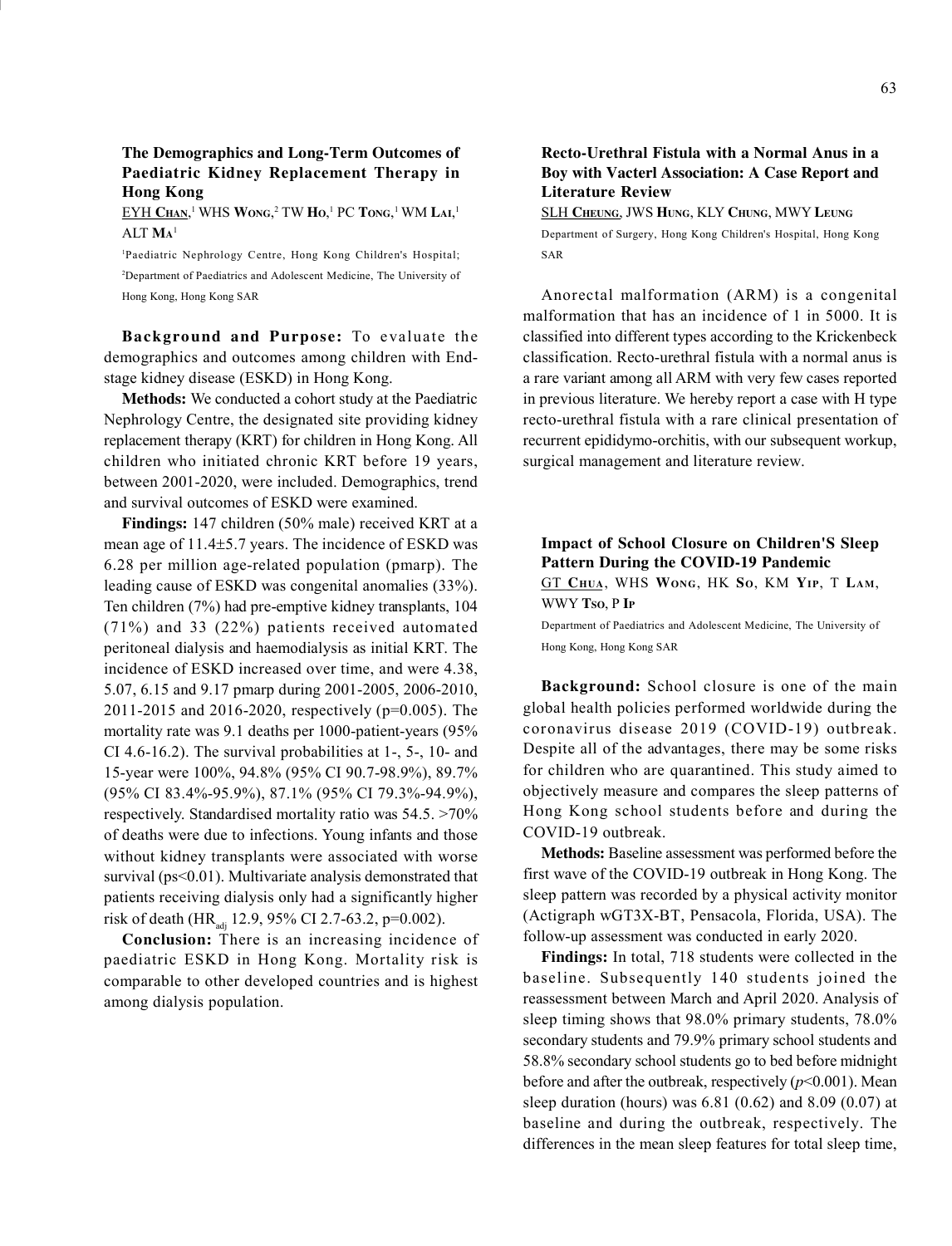sleep fragmentation index and sleep fragmentation were 0.92 (1.64), 1.64 (6.95) and 2.49 (9.18), respectively. The overall sleep quality was poorer as evidenced by delays in bedtime and wake up time, increased duration in bed, longer sleep latency, increases in the movement and fragmentation indices.

Conclusion: This exceptional longitudinal study reported objective data on the change in sleep patterns before and during the COVID-19 outbreak with school closures.

# A Chinese Boy with a Novel Compound Heterozygous Mutation of the DGKE Gene and Membranoproliferative Glomerulonephritis

SHY Lau,<sup>1</sup> EYH Chan,<sup>2</sup> LYP Yuen,<sup>3</sup> WF Ng,<sup>3</sup> ALT Ma<sup>2</sup> <sup>1</sup>Department of Paediatrics, Prince of Wales Hospital; <sup>2</sup>Paediatric Nephrology Centre, Department of Paediatrics, Hong Kong Children's Hospital; <sup>3</sup>Department of Pathology, Hong Kong Children's Hospital, Hong Kong SAR

Background: Diacylglycerol kinase epsilon (DGKE) gene mutation is known to cause atypical haemolytic uremic syndrome. With its gene pleiotropy, a small number of patients were found to present with isolated membranoproliferative glomerulonephritis (MPGN).

Method: We report a ten-year-old Chinese boy with steroid-resistant nephrotic syndrome and a pathological diagnosis of immune-complex mediated MPGN. He first presented at the age of four with generalised oedema, hypoalbuminaemia, nephrotic-range proteinuria (urine pr/ cr 13.9 mg/mg) and hyperlipidaemia. He responded poorly to full dose prednisolone and renal biopsy confirmed immune-complex mediated MPGN. He attained partial remission eventually with the use of Cyclosporin A. Four years later, he developed urinary relapse (urine pr/cr 1.57 mg/mg) after discontinuation of immunosuppressants.

Findings: Next-generation sequencing revealed compound heterozygous mutations in the DGKE gene. These included a c.1068\_1071del p.(Asn356Lysfs\*6) frameshift mutation and a c.1282\_1284+18del deletion, both were classified as pathogenic (ACMG/AMP classification). Repeated renal biopsy showed immunecomplex mediated MPGN and features of mesangiolysis, suggestive of previous glomerular thrombotic microangiopathy (TMA). This might represent a previous episode of subclinical TMA related to the DGKE mutations, in addition to an immune mediated process. Our patient

showed good response to angiotensin converting enzyme inhibitor, prednisolone and mycophenolate mofetil and is now in complete remission.

Conclusion: This is the first Chinese patient of DGKE nephropathy presenting as nephrotic syndrome with MPGN picture. These two DGKE pathogenic mutations are also first to be reported among DGKE-patients with MPGN. Of interest, our patient responded promptly to immunosuppressants. This case highlights the importance of genetic testing in children with atypical course of nephrotic syndrome.

# The Hidden Costs of Rare Diseases Beyond Healthcare Setting

CCY CHUNG, YNC NG, ACY LUI, JLF FUNG, MCY CHAN, WHS WONG, SL LEE<sup>\*</sup>, BHY CHUNG<sup>\*</sup> Department of Paediatrics and Adolescent Medicine, The University of Hong Kong, Hong Kong SAR \*Co-corresponding authors

Background: In Hong Kong (HK), one in 67 people is living with at least one rare disease (RD). While the impact is often perceived as the immediate healthcare burden, the broader socio-economic consequences of RDs are important for healthcare and related planning, yet challenging to estimate.

Purpose: To estimate the socio-economic cost of RDs in HK.

Methods: The Client Service Receipt Inventory for the RD population (CSRI-Ra) was used to collect direct and indirect cost-related data in the RD population in HK. RD patients and carers were recruited via multiple RD organisations in Hong Kong. Costs were estimated from the societal perspective using a bottom-up approach.

Findings: A total of 286 independent participants were recruited between April and August 2020, covering 106 unique RDs. Over 80% of RD patients (n=230) have utilised hospital healthcare services in the reported period; with an average of 36.6 inpatient days, 9.5 outpatient attendances, 3.6 accident and emergency visits, 10.2 daycare attendances, and 31.0 allied health visits per year among those who utilised the respective service. Of those who utilised residential medical services, there was an annual average of 29.7 visits per patient. Total hospital and community health service costs was found to be \$25,703,312. A total of 176 patients (61.5%) took medications over the reported period, with an average of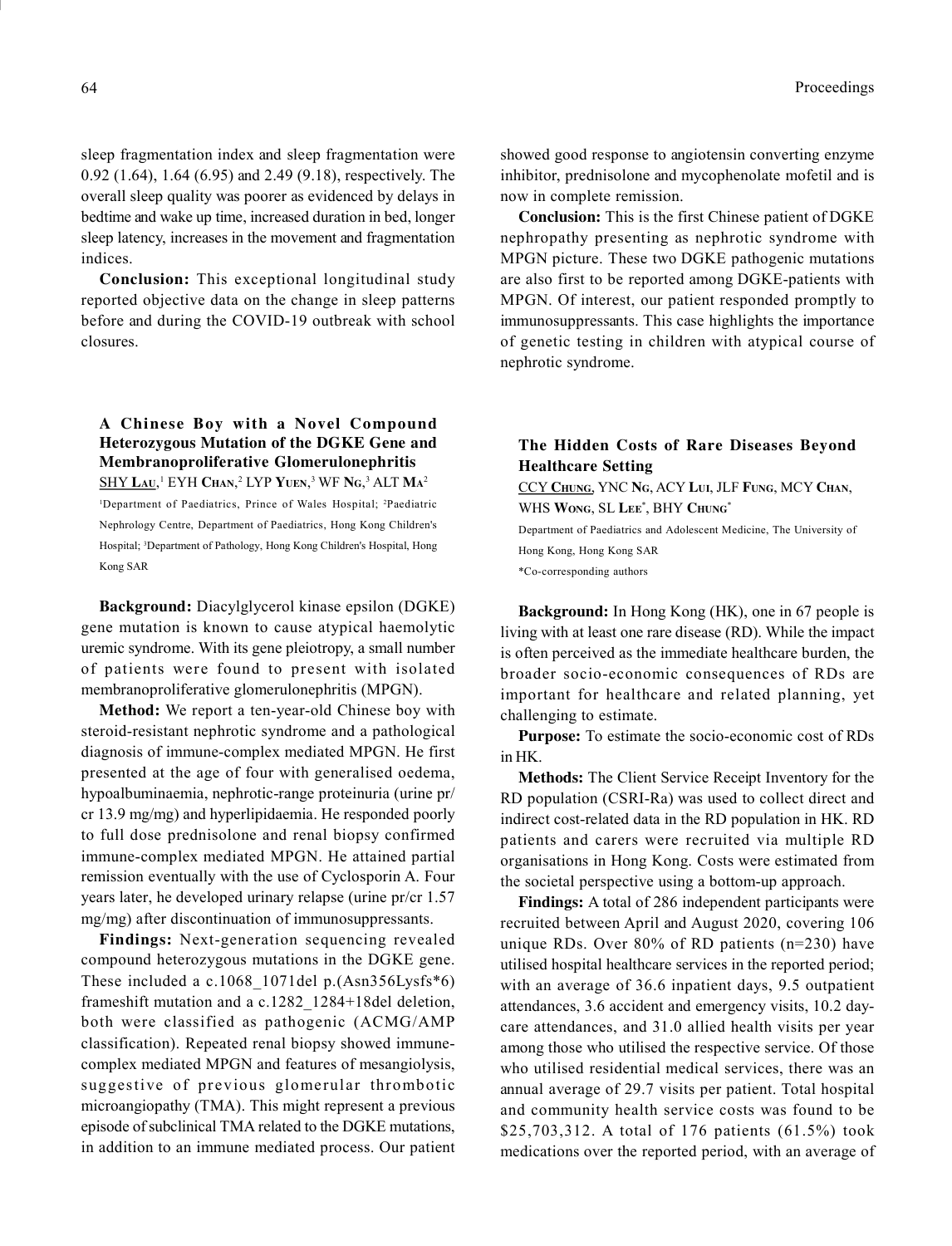5.5 drugs per patient (range: 1-27), equivalent to an annual total cost of \$43,433,933. Over 70% (n=210) of RD patients required care from a paid or unpaid carer. Annual costs of paid care and informal care support were found to be \$4,281,545 and \$36,834,569, respectively. Due to the patient's RD condition, labour productivity loss in the form of annual leave and reduced working hours was equivalent to an annual cost of \$28,577,883. The total annual cost for the 286 RD patients was estimated to be a minimum of HKD\$138,831,242, with a minimum average cost of HKD\$485,424 per patient per year.

Conclusion: This is the first study to estimate the socio-economic costs of RDs in the healthcare and community settings in HK. Hidden costs in the form of informal care support and productivity losses are significant in this population, reflecting the importance of rare diseases in health policies.

Acknowledgement: We would like to thank the Society for the Relief of Disabled Children for their funding support, and all patients and carers who participated in the study.

Theory of Mind (ToM) Profiles in Children with Autism Spectrum Disorder (ASD) and Developmental Language Disorder (DLD) CN HUNG, CCC LAM, EKF WOO, SKY LIU, CS SHEH, L LAM, SP CHEUNG

Child Assessment Service, Department of Health, Hong Kong SAR

Background/ Introduction: Theory of Mind (ToM) is a fundamental social cognitive skill necessary for understanding of intentions, emotions, desires, taking perspective and making predictions about other's behaviour.

ToM is a composite function requiring visual/auditory input, language, central coherence and executive function and may be affected in different neurodevelopmental disorders such as autism spectrum disorder (ASD), developmental language disorder (DLD), attention deficit hyperactivity disorder (ADHD), hearing impairment and visual impairment.

The Hong Kong Scales for Assessment of Theory of Mind (HKAToM) was published by the Child Assessment Service (CAS) in 2020 for evaluating ToM of children aged 5 years to 12 years 1 month.

Purpose: To review HKAToM performance profiles in 85 children with suspected language impairment or ASD in CAS from 2019 to 2020.

Method: (1) Language abilities and ToM performance was compared in 35 children with suspected language impairment aged 5-12 years. (2) ToM abilities were analysed in 50 children with ASD and normal intelligence aged 6-12 years.

Findings: (1) Among children with suspected language impairment, there was a significant correlation between total score of HKAToM and specific subtests of Hong Kong Cantonese Oral Language Assessment Scale (HKCOLAS). (2) Among children with ASD, performance on basic ToM tasks was comparable to norm but they presented significant difficulty in more advanced ToM tasks.

Conclusions: Language impairment is correlated with poor ToM. In children with ASD, compensatory reasoning supported basic but not advanced ToM tasks. These findings provide useful information for understanding the social interaction difficulties of these children, and for guiding their training.

# Volume-Targeted Versus Amplitude-Targeted High Frequency Oscillatory Ventilation: A Retrospective Case Control Study

HCK YAU, CSB CHEUNG, SK YIP, HSHS LAM

Faculty of Medicine, The Chinese University of Hong Kong, Hong Kong SAR

Background: High-frequency oscillatory ventilation (HFOV) is widely used in neonatology. Fluctuations in pCO2 increase risk of intraventricular haemorrhage and hypocarbia is associated with cerebral ischaemia in preterm infants. Carbon dioxide (CO2) elimination during HFOV correlates with the diffusion coefficient of CO2 which is very sensitive to changes in tidal volume. Volumeguaranteed HFOV (HFOV-VG) is an advanced ventilation mode that allows clinicians to target the tidal volume delivered rather than the amplitude, potentially reducing pCO2 fluctuations.

Purpose: To retrospectively evaluate the difference in pCO2 variability between preterm neonates receiving HFOV-VG and conventional HFOV.

Methods: Preterm infants who received HFOV-VG in the Prince of Wales Hospital were identified. Each infant who received HFOV-VG was gestational age-, birth weightand sex-matched with two infants who received conventional HFOV. The mean and standard deviation (s.d.) of pCO2 levels, and percentages of hypercarbic and hypocarbic readings were compared using Mann-Whitney U test and unpaired t-test as applicable.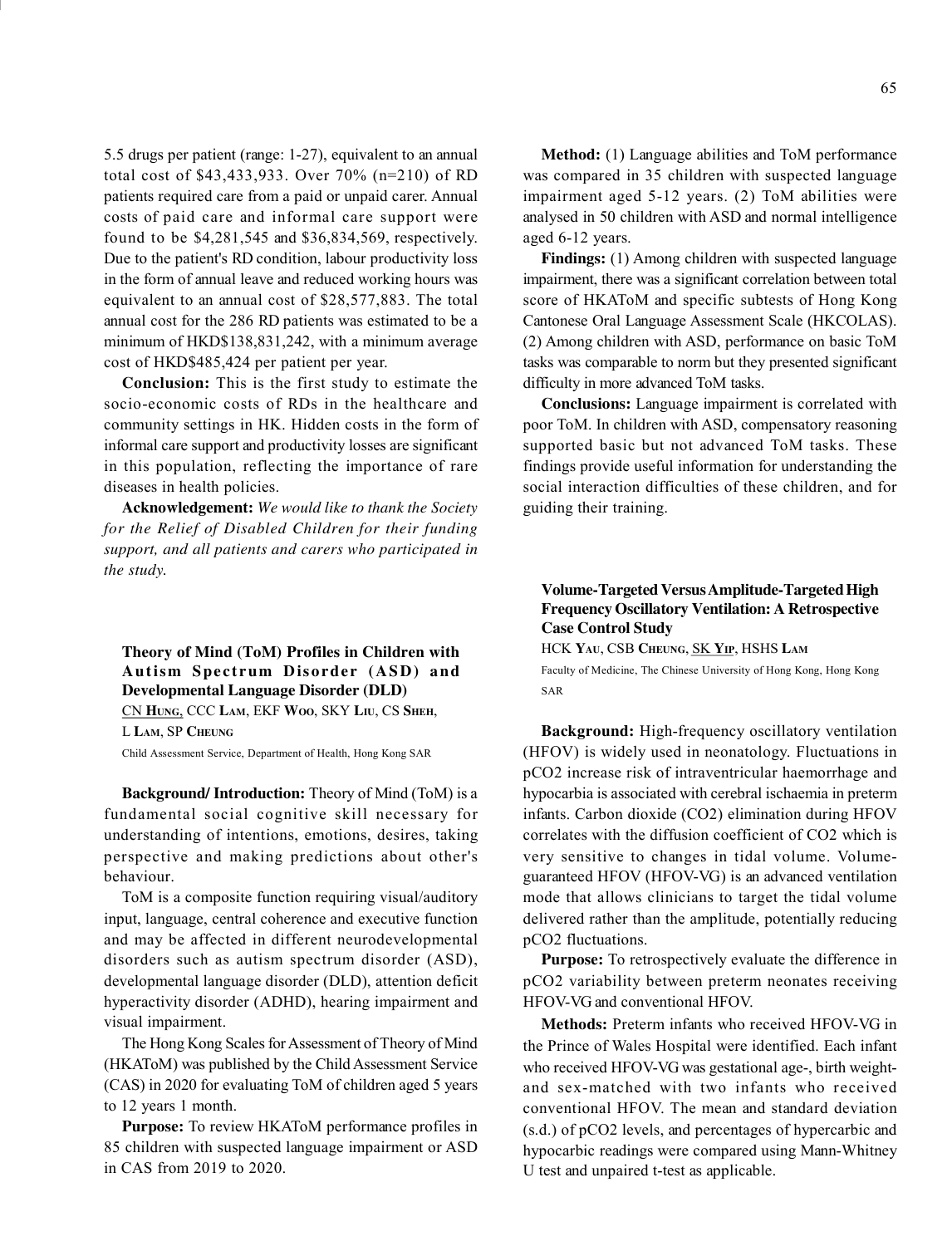Findings: Results showed significant difference in the pCO2 s.d. between the HFOV-VG and conventional HFOV groups (p-value=0.0451; mean difference=0.496). Incidence of hypocarbia (pCO2 <4 kPa) was significantly lower in the HFOV-VG group (p-value=0.002).

Conclusions: Preterm neonates receiving HFOV-VG had less fluctuations in pCO2 and lower incidence of hypocarbia than those receiving conventional HFOV. It suggests that HFOV-VG might be preferred in preterm neonates who are susceptible to cerebral vascular injuries. To confirm our findings, larger-scale randomised controlled trials are needed.

# Paediatric Adrenocortical Tumours in Hong Kong - 25 Years of Experience

CLS YAN, SLK LEE, JYL TUNG, DTL KU, ECH FU, JPW YAU, MMK SHING, CW LUK, GCF CHAN, APY LIU Department of Paediatrics and Adolescent Medicine, Hong Kong Children's Hospital, Hong Kong SAR

Background: Adrenocortical tumours (ACTs) are rare neoplasms in children encompassing benign adenoma (ACA) and malignant carcinoma (ACC). Endocrinologic dysregulation is frequent and underlying cancer predispositions have to be considered.

Purpose: To review the characteristics and treatment outcome of paediatric ACTs in Hong Kong leveraging a population-wide childhood cancer database.

Methods: Retrospective review of the Hong Kong Paediatric Haematology/Oncology Study Group database for patients diagnosed <18 years-old with ACTs from May 1996 to April 2021.

Findings: Thirteen patients with ACTs were identified (ACC=11, ACA=2; M:F=6:7). Median age of diagnosis was 8.2 years (range: 6 months-15 years). Most patients (n=8) presented with virilisation or precocious puberty, whereas hypertension (n=3), abdominal pain (n=3), hypokalemia (n=1) were less common features. Biochemically, excessive androgen (n=10) was most frequent, followed by cortisol  $(n=3)$  and aldosterone  $(n=1)$  excess. COG staging was I in 6 patients, II in 3, III in 1 and IV in 3. Twelve patients received surgical resection of primary tumour which was preceded by biopsy in 4. Chemotherapy was given in 5 patients (Stage I=1, III=1, IV=3) using cisplatin/etoposide/ doxorubicin with mitotane. All 5 patients progressed among which 4 died within 2 years despite further secondline treatment. In contrast, all 8 patients (Stage I/II disease) who had resection alone remained disease-free (median follow-up 9.8 years). Germline TP53 mutations were detected in 4/7 patients (pathogenic=3, variant of unknown significance=1) tested; one patient had Beckwith-Wiedemann syndrome.

Conclusions: The management of ACT requires multidisciplinary input and advanced-stage disease remains a challenge direly requiring novel strategies.

# Hearing Impairment in Children with Waardenburg Syndrome

WM CHAN, CC LAM, PW YIP, CP CHOW

Child Assessment Service (CAS), Department of Health, Hong Kong SAR

Background and aims: Waardenburg syndrome (WS) is a rare condition characterised by hearing loss and pigmentation deficiencies. Other anomalies vary depending on the type. This study aims to review the hearing impairment (HI) in children with WS and their developmental profiles.

Methods: CAS data was collected on children born from 2013 to 2020 with WS and significant HI. Reasons for referral, hearing thresholds, use of hearing aids or cochlear implantations (CI) and developmental findings were analysed.

Results: Six cases were identified. The hearing ranged from moderate to profound sensorineural hearing loss. The developmental profile ranged from mild language delay to mild intellectual disability.

Four cases of HI were detected at universal newborn hearing screening (UNHS) and confirmed with significant HI.

The remaining two children presented with bilateral blue iridis without dystopia canthorum. There was no confirmed HI at referral to CAS. One child presented at 2 years 2 months for developmental delay and suspected autism spectrum disorder. Profound SNHL in one ear and severe SNHL in the other were diagnosed. The second child presented at 1 year 3 months for language delay, hypotonia and gross motor delay. Bilateral severe to profound SNHL was found. CIs were done for both children, which improved hearing thresholds to conversational levels.

Conclusions: We should be alert of WS and consider hearing assessment for children with bilateral blue iridis without dystopia canthorum.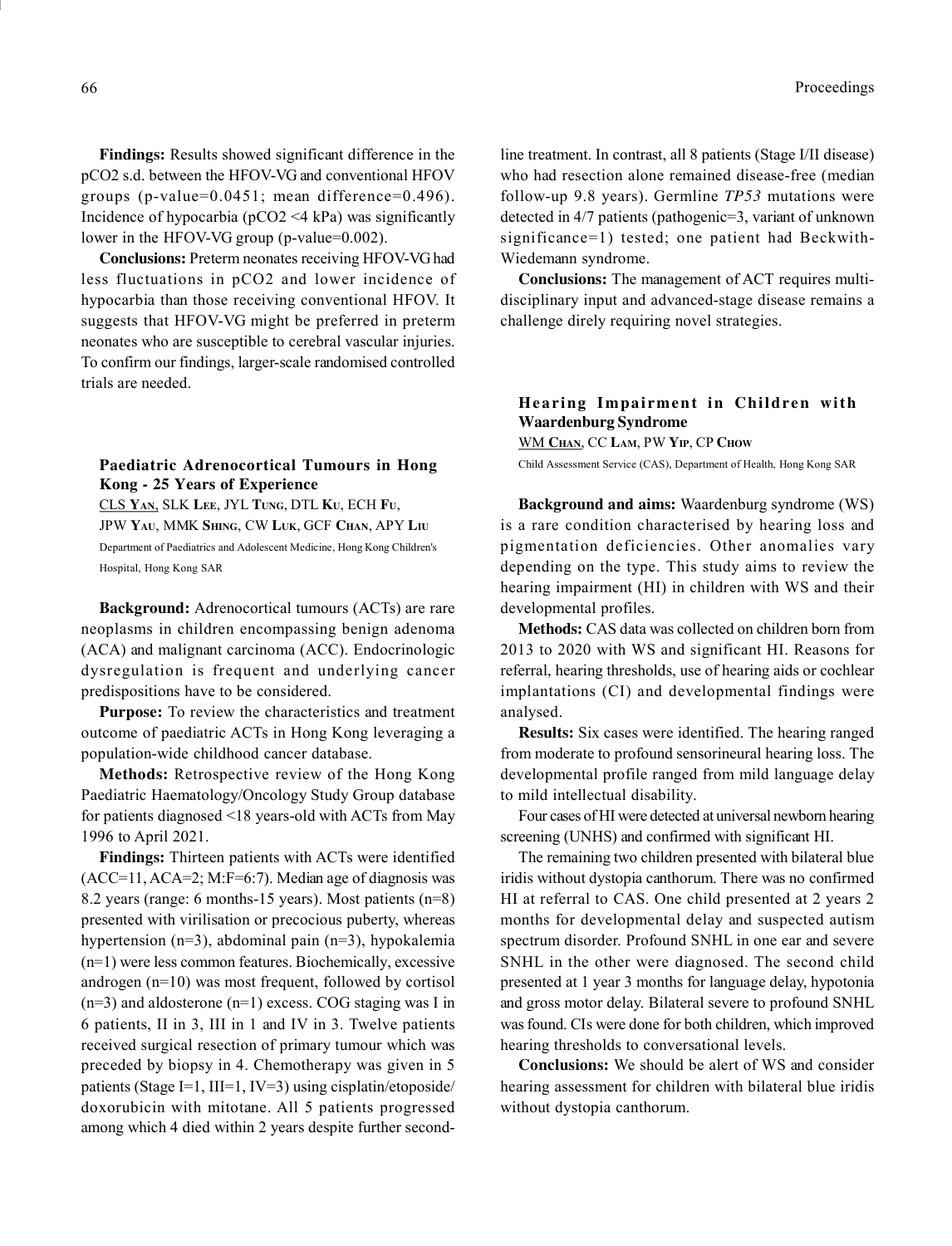#### Study on the Mucosal and Serological Immune Response to the Novel Coronavirus(SARS-CoV-2) Vaccines

RWY CHAN,<sup>1,2,3,4</sup> SJ Liu,<sup>1,2,3,4</sup> JY Cheung,<sup>1,2,3,4</sup> JGS Tsun,<sup>1,2,3,4</sup> KC Chan,<sup>1,2</sup> KYY Chan,<sup>1,2</sup> GPG Fung,<sup>1</sup> AM Li,<sup>1,2,4</sup> HS Lam<sup>1,2</sup>

<sup>1</sup>Department of Paediatrics, Faculty of Medicine; <sup>2</sup>Laboratory for Paediatric Respiratory Research, Li Ka Shing Institute of Health Sciences, Faculty of Medicine; <sup>3</sup>CUHK-UMCU Joint Research Laboratory of Respiratory Virus & Immunobiology, Department of Paediatrics, Faculty of Medicine; <sup>4</sup>Hong Kong Hub of Paediatric Excellence, The Chinese University of Hong Kong, Hong Kong SAR

Vaccines that elicit mucosal immune responses against SARS-CoV-2 could potentially be of exceptional importance in providing first line defence at the site of viral entry. In order to understand the mucosal immune response profiles of SARS-CoV-2 vaccines, we examined both the mucosal and systemic responses of subjects vaccinated by two different vaccination platforms: mRNA (Comirnaty) and inactivated virus (CoronaVac). Nasal epithelial lining fluid (NELF) and peripheral blood samples were collected in subjects who had received two doses of CoronaVac or Comirnaty. We quantified IgA and IgG specific to SARS-CoV-2 S1 protein, neutralisation antibody by ELISA in NELF and plasma samples. Only Comirnaty induced nasal S1-specific IgA and IgG responses, which were evident as early as on  $14\pm2$  days after the first dose. The NELF samples of 72% of subjects became IgA+IgG+, while in 62.5% of subjects the samples were neutralising by  $7\pm 2$  days after the second dose. In 45% of the subjects their NELF remained neutralising 50 days after the booster. In plasma, 91% and 100% Comirnaty subjects possessed S1-specific IgA+IgG+ on 14±2 days after the first dose and  $7\pm 2$  days after booster, respectively. The plasma collected on  $7\pm2$  days after booster was  $100\%$ neutralising. The induction of S1-specific antibody by CoronaVac was IgG dominant, and 70% of the subjects possessed specific IgG by  $7\pm 2$  days after booster and were all neutralising. This study reveals that Comirnaty is able to induce S1-specific IgA and IgG response with neutralising activity in the nasal mucosa in addition to a consistent systemic response.

## Predictors for Asthma Persistence in a Longitudinal Cohort of Chinese Asthmatic Children

JCH Leung,<sup>1,2</sup> MF Tang,<sup>1,3</sup> ASY Leung,<sup>1</sup> <u>TF Leung<sup>1,3</sup></u>

<sup>1</sup>Department of Paediatrics, Prince of Wales Hospital; <sup>2</sup>Faculty of Science and <sup>3</sup>Hong Kong Hub of Paediatric Excellence, The Chinese University of Hong Kong, Hong Kong SAR

Background: It is a common experience that some children with asthma outgrow their airway disease with time whereas a small proportion of them have persistent asthma. There is limited evidence on factors associated with persistence of childhood asthma in Asian populations.

Objective: To identify predictors for asthma persistence in Hong Kong Chinese children.

Methods: A cohort of 181 asthmatic children aged 5-15 years from paediatric allergy clinic of our universityaffiliated teaching hospital were prospectively followed by the same paediatrician for at least 5 years and into their early adulthood. Logistic regression was used to identify independent factors associated with asthma persistence.

Results: The mean (SD) age of patients at recruitment was 10.0 (2.7) years, and they were followed for 12.5 (2.8) years. Sixty-one percent had two or more episodes of asthma exacerbation, 64% received inhaled corticosteroid (ICS) treatment ever, and 34% had outgrown asthma. Boys were more likely to outgrow asthma (odds ratio [OR] 2.50 and 95% confidence interval [CI] 1.19-5.23) and the younger the patients were at the initial visit, the more likely they outgrew asthma (OR 1.15 and CI 1.01-1.32). On the other hand, children who received ICS treatment ever and those with two or more episodes of asthma exacerbations were more likely to have persistent asthma (OR 3.70 and CI 1.78-7.68; OR 2.59 and CI 1.28-5.26).

Conclusions: Boys and younger age at baseline were more likely to outgrow asthma while ICS treatment ever and history of frequent asthma exacerbations are predictors for persistent asthma into early adulthood.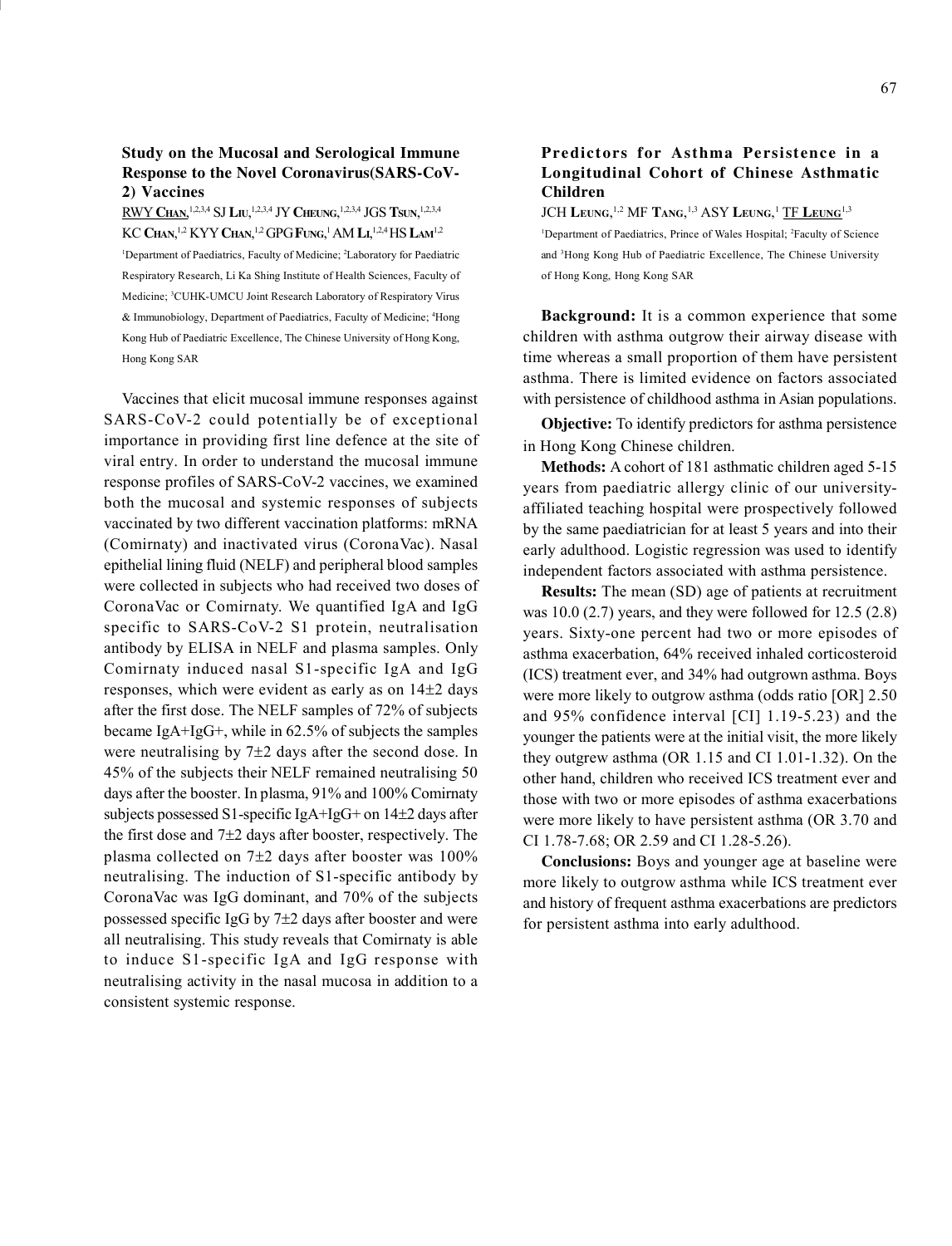## Innate Immune Response of Human Influenza a Virus and Rhinovirus A16 in Patients' Nasopharyngeal Aspirates and Human Airway Models

BKS WONG,<sup>1,2,3,4</sup> JGS Tsun,<sup>1,2,3,4</sup> LLY Chan,<sup>1,2,3,5</sup> KP TAO,<sup>1,2,3,4</sup> X Long,<sup>1,2</sup> SMW Chow,<sup>6</sup> CSH Ng,<sup>7</sup> RWH LAU,<sup>7</sup> TF Leung, <sup>1,2,3,4</sup> AM Li, <sup>1,2,3</sup> RWY Chan<sup>1,2,3,4\*</sup> <sup>1</sup>Department of Paediatrics, Faculty of Medicine, The Chinese University of Hong Kong, Hong Kong SAR; <sup>2</sup>Hong Kong Hub of Paediatric Excellence, The Chinese University of Hong Kong, Hong Kong SAR; <sup>3</sup>CUHK-UMCU Joint Research Laboratory of Respiratory Virus & Immunobiology, Department of Paediatrics, Faculty of Medicine, The Chinese University of Hong Kong, Hong Kong SAR; <sup>4</sup>Laboratory for Paediatric Respiratory Research, Li Ka Shing Institute of Health Sciences, Faculty of Medicine, The Chinese University of Hong Kong, Hong Kong SAR; <sup>5</sup>Lee Kong Chian School of Medicine, Nanyang Technological University, Singapore; <sup>6</sup>Department of Otorhinolaryngology, Head and Neck Surgery, The Chinese University of Hong Kong, Hong Kong SAR; <sup>7</sup>Department of Surgery, The Chinese University of Hong Kong, Hong Kong SAR

\*Corresponding author

Background/Introduction: Rhinovirus (RV) and influenza A virus (IAV) are prevalent respiratory viruses found in children. RV infection is considered to induce a milder response than IAV in general. Whether the parameters measured in the mucosal fluid of patients can reflect by the in vitro cell models remain elusive.

Purpose: To compare the mucosal inflammatory profiles of hospitalised RV- and IAV-positive children and verify if the air-liquid interface (ALI) culture of the human nasopharyngeal (NP) and bronchial epithelia-derived epithelial cell culture and the corresponding airway organoids (AOs) are good models to reflect the local immune response.

Methods: Nasopharyngeal aspirates (NPA) from hospitalised paediatric patients with respiratory symptoms are collected during admission. The presence of respiratory virus was detected by multi-plex PCR and RV was genotyped by VP4-VP2 sequencing. The cell pellet of the NPA was extracted for measuring host gene expressions. ALI and AO cultures were cultured from human NP and bronchial tissue, and infected with RV-A16 and IVA H1N1. Viral replication and gene induction were assessed.

Findings: A total of thirteen RV-A and fifteen IAV positive paediatric subjects were identified. RV-A patients were significantly younger than IAV patients. Influenza virus induced a stronger chemokine response in patients' NPA, including CCL8, CXCL11 and CCL5 than RV-A, as detected in their NPA. IAV may induce stronger IFN response in ALI and AO culture.

Conclusion: We identified distinct innate immune responses of RV-A and IVA in patients' NPA and human airway models. AOs serve as a novel model for IVA pathogenesis.

Teamwork on Early Mobilisation for a Critically Ill Patient on Continuous Renal Replacement Therapy (CRRT) in the Paediatric Intensive Care Unit (PICU) - A Case Study CH Pak,<sup>1</sup> WF Hui,<sup>2</sup> YB Ho,<sup>1</sup> NC Chan,<sup>1</sup> KL Hon<sup>2</sup> <sup>1</sup>Allied Health Department (Physiotherapy); <sup>2</sup>Department of Paediatrics

and Adolescent Medicine, Hong Kong Children's Hospital, Hong Kong SAR

Introduction: Recent studies showed early mobilisation during CRRT in PICU is safe to minimise the risk of deep vein thrombosis (DVT) and alleviate patients' post-PICU symptoms. This case study demonstrates the teamwork in PICU to achieve early mobilisation for a critically ill patient on CRRT.

Methodology: A 7-year-old boy with hepatoblastoma and lung metastasis was admitted to the PICU. His condition deteriorated with ventilator support, CRRT and latter intermittent haemodiafiltration (IHF). Medical and physiotherapy records were reviewed. Children's Chelsea Critical Care Physical Assessment Tool (cCPAx) and maximum inspiratory and expiratory pressures (MIP & MEP) were measured. Any adverse effect were documented.

Results: Chest physiotherapy were practiced since admission. Inspiratory muscle training via endotracheal tube (ETT) initiated to promote the respiratory function (intubated MIP and MEP: 20 cmH<sub>2</sub>O). Anti-embolism stockings accompanied with mobilisation were administrated.

During the CRRT, an active video gaming incorporated into rehabilitation promoted exercise compliance. Strategies for early sit out of bed (SOOB) were discussed in weekly PICU round i.e., IHF catheter was repositioned into right internal jugular vein. SOOB for IHF successfully achieved since day10.

Since extubation on day18, assisted walking and tricycling were practiced with improvement at MIP and MEP (31 and 33 cmH<sub>2</sub>O on day20) and cCPAx total score (from 2/50 (admission) to 35/50 (day 45)). No adverse event was reported.

Conclusion: Teamwork between the PICU team and physiotherapists provides a safe example for early mobilisation for PICU care with CRRT. This serves a platform for further development of early mobilisation protocol in PICU.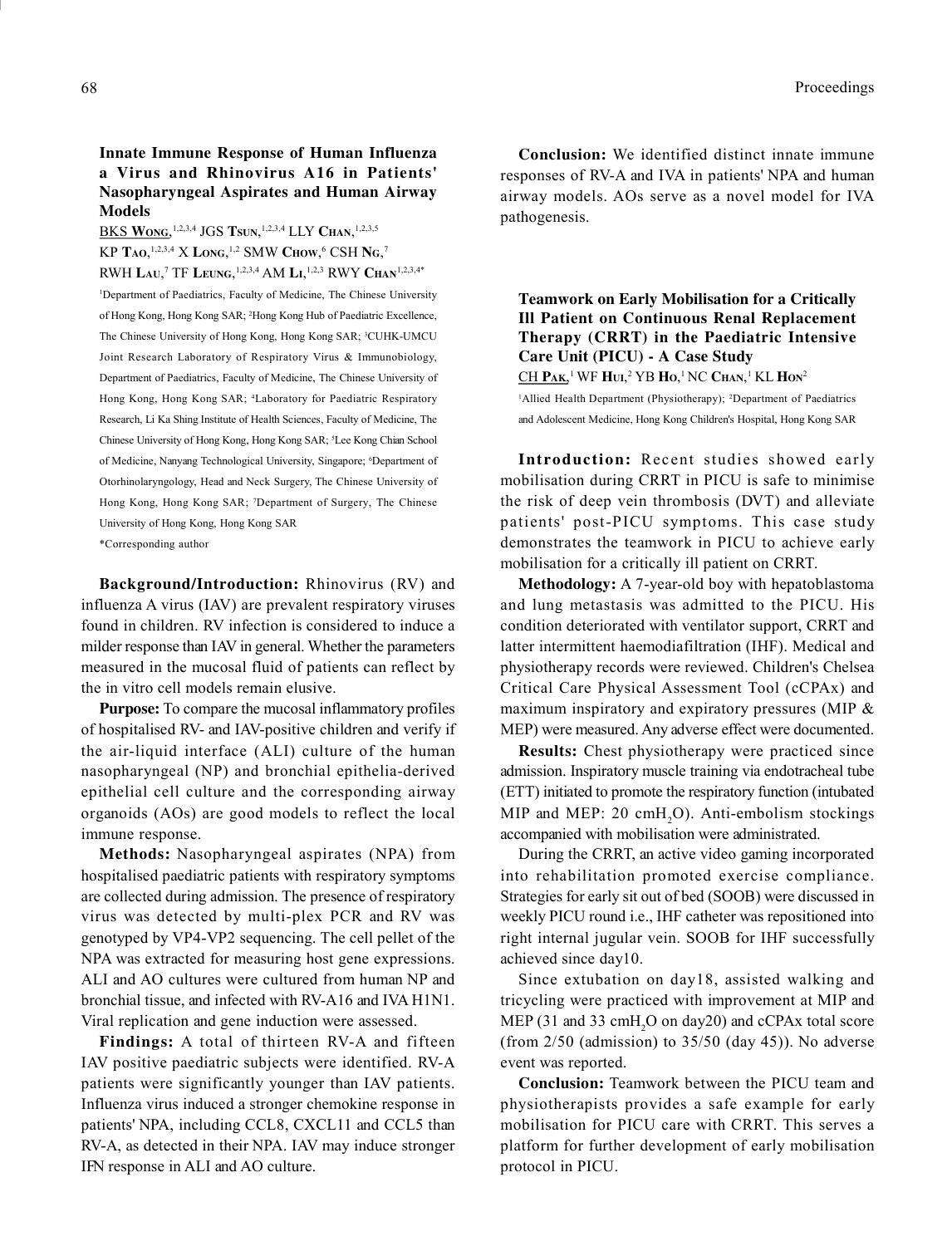A Challenging Case for Genetic Counselling: Blended Phenotype of Familial Hypocalciuric Hypercalcaemia, Haemophilia A and Turner Syndrome with Interaction Between Isochromosome X and Duplication in F8

PHL DOONG, JFT CHAU, CCY MAK, MHY TSANG,

JLF FONG, CCY CHUNG, MMC CHUI, M LEE, AKY KWONG, **BHY CHUNG** 

Department of Paediatrics and Adolescent Medicine, The University of Hong Kong, Hong Kong SAR

Introduction: Blended phenotype, a complex phenotype affected by more than one defective gene, is not as rarely seen as it used to be because of the advancement of whole exome sequencing. Retrospective analysis of WES data of 7374 patients shows 4.9% of patients were diagnosed with two or more monogenic diseases (Posey et al., 2016).

Case Report: This case report describes a patient with a blended phenotype of familial hypocalciuric hypercalcaemia, type I (FHH1), haemophilia A and Turner syndrome. At age of 1 year old, she was noticed to have spontaneous bruising with abnormal clotting. Blood test revealed she has more severe haemophilia A, with factor VIII <1% clotting activity, than her father. Constitutional karyotyping was performed to determine the genetic cause of the severe expressivity of haemophilia A and identified an Xq11.1-28 duplication affecting the  $F8$  gene in addition to the F8 genetic defect inherited from her father in another X chromosome. Besides, mosaic Turner syndrome was substantiated.

Single gene testing of CASR was arranged because of positive family history and found a paternally inherited heterozygous mutation (NM\_000388.4:c.196C>T, p.Arg66Cys) in CASR associated with FHH1, an autosomal dominant disease requiring no treatment but monitoring.

Conclusion: This is a challenging case for genetic counselling because it is uneasy to educate the patient about the modes of inheritance of the three distinct genetic diseases. Since the two defective genes segregate independently, a dihybrid cross model has to be used to explain the integrated recurrence risk. There were also difficulties in the diagnostic journey and provision of preimplantation genetic testing to the family.

#### Associations Between Childhood Maltreatment and Psychiatric Disorders: Findings from a Population-Based Cohort Study

RS Wong,<sup>1</sup> KTS Tung,<sup>1</sup> FKW Ho,<sup>2</sup> TMC Lee,<sup>3,4</sup> KL Chan,<sup>5</sup> J BACON-SHONE,<sup>6</sup> D Coghill,<sup>7,8</sup> KKC Man,<sup>9,10</sup> PC Sham,<sup>11,12</sup> WHS WONG,<sup>1</sup> WWY Tso,<sup>1</sup> GT Chua,<sup>1</sup> ICK Wong,<sup>9,10</sup> P Ip<sup>1</sup> <sup>1</sup>Department of Paediatrics and Adolescent Medicine, The University of Hong Kong, Hong Kong SAR; <sup>2</sup> Institute of Health and Wellbeing, University of Glasgow, United Kingdom; <sup>3</sup>State Key Laboratory of Brain and Cognitive Sciences, The University of Hong Kong, Hong Kong SAR; <sup>4</sup>Laboratory of Neuropsychology, The University of Hong Kong, Hong Kong SAR; <sup>5</sup>Department of Applied Social Sciences, The Hong Kong Polytechnic University, Hong Kong SAR; <sup>6</sup>Social Sciences Research Centre, The University of Hong Kong, Hong Kong SAR; <sup>7</sup>Department of Paediatrics and Psychiatry, Faculty of Medicine, Dentistry and Health Sciences, University of Melbourne, Melbourne, Australia; <sup>8</sup>Murdoch Children's Research Institute, Melbourne, Australia; <sup>9</sup>Centre for Safe Medication Practice and Research, Department of Pharmacology and Pharmacy, The University of Hong Kong, Hong Kong SAR; <sup>10</sup>Research Department of Practice and Policy, UCL School of Pharmacy, London, United Kingdom; <sup>11</sup>Department of Psychiatry, The University of Hong Kong, Hong Kong SAR; <sup>12</sup>Centre for PanorOmic Sciences, The University of Hong Kong, Hong Kong SAR

Background: High-quality evidence regarding links between childhood maltreatment and psychiatric diagnoses is lacking particularly for Axis II disorders.

Purpose: This study used electronic health record data to explore the association between childhood maltreatment experiences and Axis I and Axis II mental disorders.

**Methods:** In this study, the exposed group  $(n=7,473)$ comprised patients aged 0 to 19 years with a first-time record of maltreatment episode between January 1, 2001 and December 31, 2010, whereas the unexposed group (n=26,834) comprised individuals with the same gender, age, and admission hospital and time who did not have any record of maltreatment episodes in the Hong Kong Clinical Data Analysis and Reporting System (CDARS). Data on their psychiatric diagnoses recorded between the date of admission and January 31, 2019 were also retrieved. A Cox proportional hazard regression model was fitted to estimate the hazard ratio (HR, plus 95% CIs) between childhood maltreatment exposure and psychiatric diagnoses, adjusting for age at index visit, sex, and government welfare recipient status.

Findings: Childhood maltreatment exposure was significantly associated with subsequent diagnosis of conduct disorder/oppositional defiant disorder (adjusted HR, 10.99 [95% CI 6.36, 19.01]), attention deficit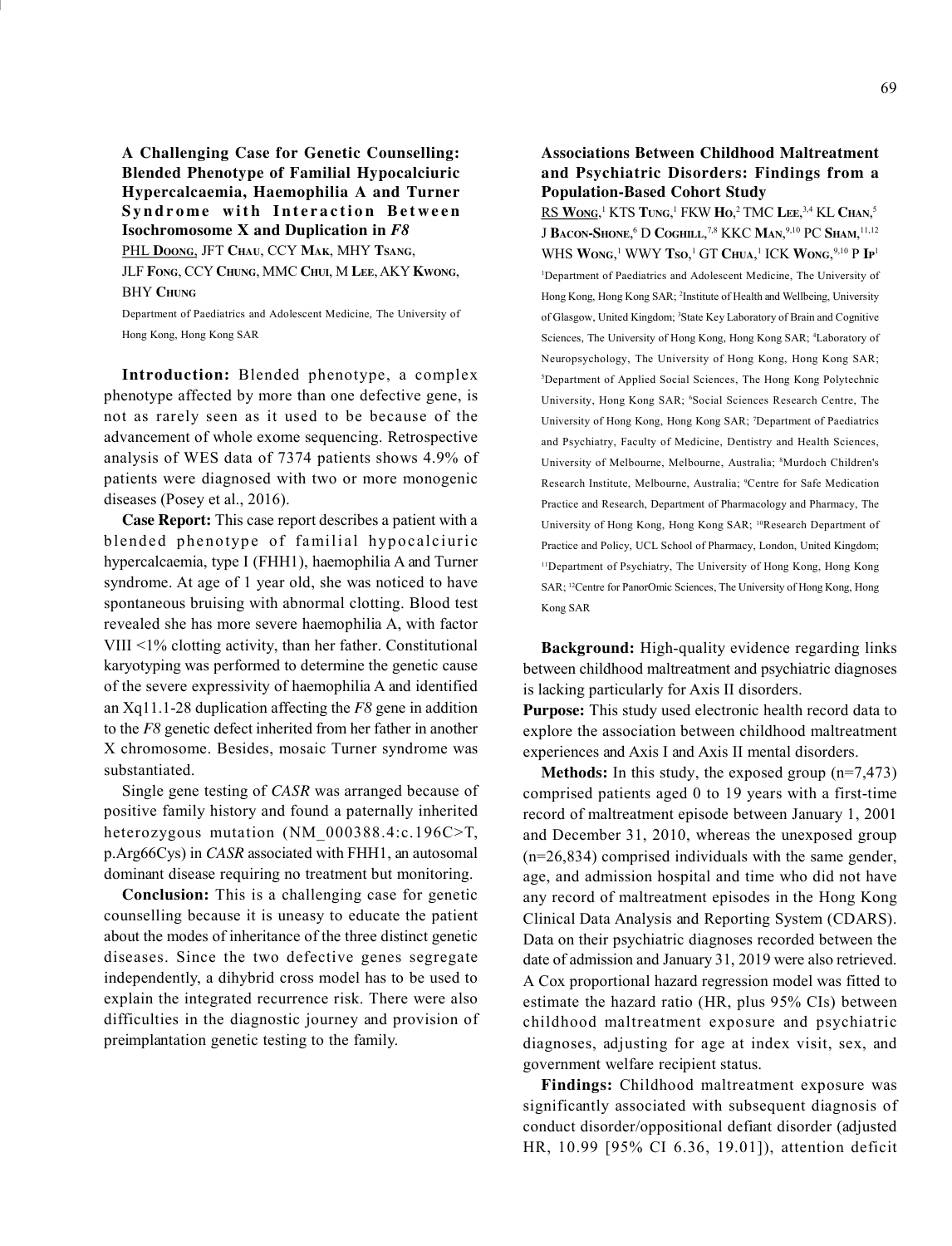hyperactivity disorder (ADHD) (7.28 [5.49, 9.65]), and personality disorders (5.36 [3.78, 7.59]). The risk of subsequent psychiatric disorder in maltreated children did not vary by exposure to sexual abuse, age at exposure, and gender.

Conclusions: Maltreated children are vulnerable to psychiatric disorders. Findings highlight the need for early provision of integrated family support services to address the long-term psychosocial needs of maltreated children.

# Association Between Chronic Inflammation and Telomere Length Among Overweight and Normal-Weighted Adolescents

KTS TUNG, RS WONG, HW TSANG, CHY CHOW, P IP

Department of Paediatrics and Adolescent Medicine, The University of Hong Kong, Hong Kong SAR

Background: Rising prevalence of obesity in children and adolescents over the past decades has become a worldwide health concern. Recent research found that overweight and obese children and adolescents are more likely to have shorter telomere length (TL), which is recognised as one of the biomarkers of ageing. However, the biological pathways underlying these associations remain to be unknown.

Purpose: The purpose of this study is to investigate the association between serum cytokine levels and telomere length among overweight and normal-weighted adolescents.

Methods: A total of 278 adolescents aged 12 to 15 years were included in the analyses of this study. Buccal swabs and peripheral venous blood samples were collected from the adolescents for measuring telomere length and serum cytokines levels respectively. Anthropometric measurements on parameters including weight and height in barefoot and light clothing were also obtained.

Findings: Among the 278 participants, 180 were boys (64.7%) and 98 were girls (35.3%) with an average age of 13.35 years. About one-third of the adolescents (31.3%) were overweight with the average BMI of 19.97. Adjusted regression models showed that the levels of interleukin (IL)-1 $\beta$ , tumour necrosis factor (TNF)- $\alpha$ , IL-6, and IL-8 were significantly associated with TL. Only IL-18 and IL- $1\beta$  were significantly associated with TL in normalweighted adolescents.

Conclusions: This study adds to the current evidence that TL among overweight adolescents are more vulnerable to the elevated levels of peripheral monokines. This indicates the potential involvement of macrophages in the process of cellular aging, especially among obese and overweight population.

Bedside Surgical Release of Tongue Tie in Babies with Breastfeeding Difficulties: A Report on the Local Experience

KKY Pang,<sup>1</sup> JWC Mou,<sup>1</sup> CK Chan,<sup>2</sup> KW Lai,<sup>2</sup> CCO Lam,<sup>3</sup> SK WONG<sup>3</sup>

<sup>1</sup>Division of Paediatric Surgery and Paediatric Urology, Department of Surgery, Prince of Wales Hospital; <sup>2</sup>Department of Obstetrics and Gynaecology, Prince of Wales Hospital; <sup>3</sup>Department of Obstetrics and Gynaecology, Queen Elizabeth Hospital, Hong Kong SAR

Background: Tongue tie is a common anatomical variation found in 1.7-10% of the population. While it seldom carries functional impairment into older age, there were studies showing babies with tongue tie experience more difficulties with direct breastfeeding. A few randomised controlled trials suggested the benefit of surgical release of tongue tie in this context. These had led to the recommendation from National Health Service and the Canadian Pediatric Society on the surgical procedure. In Hong Kong, despite increasing awareness on the benefits of breastfeeding, a comprehensive service is yet to be established for babies encountering difficulty in breastfeeding associated with tongue tie.

Purpose: We report our experience in the surgical release of tongue tie in conjunction with assessment and review by lactation consultants.

Method: A retrospective review was carried out in babies with surgical release of tongue tie who presented with difficulty with breastfeeding difficulties. Preoperative complaints were documented. All of them had reassessment on breastfeeding by a lactation consultant immediately after the procedure.

Findings: In the study period of 26 months, a total of 46 babies had bedside release of tongue tie performed in Prince of Wales Hospital. Forty-one (89%) of them had preoperative and post-operative assessment by lactation consultants. Presenting complaints included ineffective sucking/slow feeding (30%), poor latching (61%) and sore nipples (37%). No complication has been raised from the procedures.

All babies were immediately assessed for breastfeeding after the procedure. All of them had the symptoms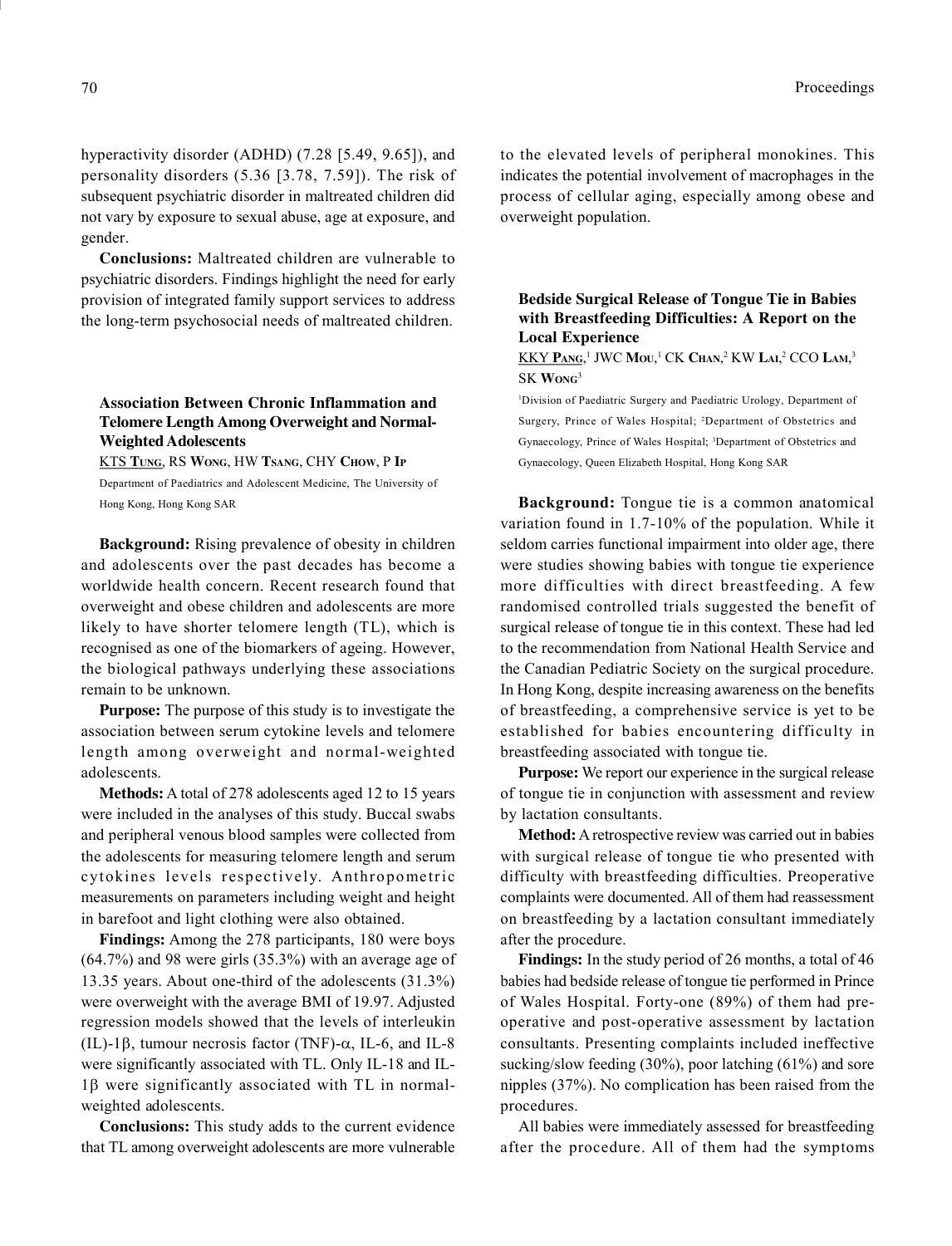improved. Only 30 babies were followed up after the procedure day, at a median follow up of 8 days. Twenty-six (87%) were continuing direct breastfeeding. Thirteen mothers had a delayed interview on the scale of improvement (rated 0-10) from the procedure, mean score was 8.7.

Conclusions: In the local setting, surgical release of tongue tie at bedside brought immediate improvement in the symptoms from tongue tie in breastfeeding babies. A standardised follow up practice is needed to study the longer term effect of the procedure.

# Effects of an Evidence-Based Educational Programme for Improving Nurses' Knowledge and Self-Efficacy About the Ponseti Method of Clubfoot Treatment: Service Innovative Project

KM CHUI, WY LEE

Department of Paediatric and Adolescent Medicine, United Christian Hospital, Hong Kong SAR

Background: Clubfoot, also known as congenital talipes equinovarus, is one of the most common deformities of the lower limbs in newborns. It is treatable and can be corrected by Ponseti method with 90% of successful rates. However, relapse is the most common problem affecting long term successful outcome. Poor adherence with Ponseti method is regarded as the major cause of relapse. A lack of knowledge and skills about Ponseti method and misunderstanding about the importance of brace compliance among healthcare providers and family caregivers of clubfoot children are the common cause. Hence, researchers suggested that relevant training or education should be provided to health care providers so that they can acquire the knowledge and skills of clubfoot management. Unfortunately, relevant training for health care providers were mostly provided in low- and middleincome countries and there is insufficient education or training about clubfoot management in Hong Kong. Also, the admission rate of clubfoot is increasing in these few years so there is a need to implement evidence-based educational programme for nurses to improve the knowledge and self-efficacy about the Ponseti method of clubfoot treatment.

Aims & objectives: The aim of this service innovative project is to develop and pilot testing an evidence-based educational programme for nurses who take care of clubfoot children undergoing Ponseti method of treatment. Specific objectives are: (1) to evaluate the effectiveness

of the educational programme on nurses' knowledge and self-efficacy related to clubfoot and Ponseti method of clubfoot treatment; and (2) to evaluate the level of satisfaction and feasibility of the educational programme among nurses.

Potential setting: The educational programme will be conducted in an indoor seminar room in the hospital.

Potential participants: Nurses, regardless of age and clinical experiences, who are currently working in the paediatric wards and need to take care of children with clubfoot in an acute public hospital will be recruited.

Project plans: The educational programme involves two face-to-face education sessions taught by an orthopaedic surgeon and an orthopaedic nurse consultant, who are experienced in Ponseti method. There will be two face-to-face education sessions in two consecutive weeks. Each face-to-face education session will last for around 3 hours. Two face-to-face education sessions include theoretical and practical sessions. Through theoretical sessions, knowledge about clubfoot and Ponseti method of clubfoot treatment will be delivered to nurses through lectures. Each nurse will receive a booklet which comprised of lecture notes with powerpoint slides. Through practical sessions, skills of cast and brace application will be demonstrated to nurses and they need to return demonstration on cast and brace application. Question & answer session and group discussion are also provided after each education session.

Project outcomes: Demographic data of nurses will be collected before the start of educational programme. Also, primary outcome is to assess nurses' knowledge of clubfoot and Ponseti method. Secondary outcome is to assess nurses' self-efficacy regarding to take care of clubfoot children undergoing Ponseti method. Outcomes will be measured before and after the implementation of intervention.

Discussion: This educational programme is feasible in applying to clinical settings due to its high degree of practicality, implementation and demand. The cost of education materials and settings are relatively low. Also, it is facilitated and supported by Department of Paediatrics and Adolescent Medicine. Flexible arrangement of duty can be done to encourage nurses to participate in the training.

Conclusion: Through the service innovative project, nurses are expected to increase the knowledge and selfefficacy to take care of the clubfoot children during different phases of Ponseti method of treatment. Thus, they can provide appropriate care and education to patients and family caregivers to increase their satisfaction of treatment,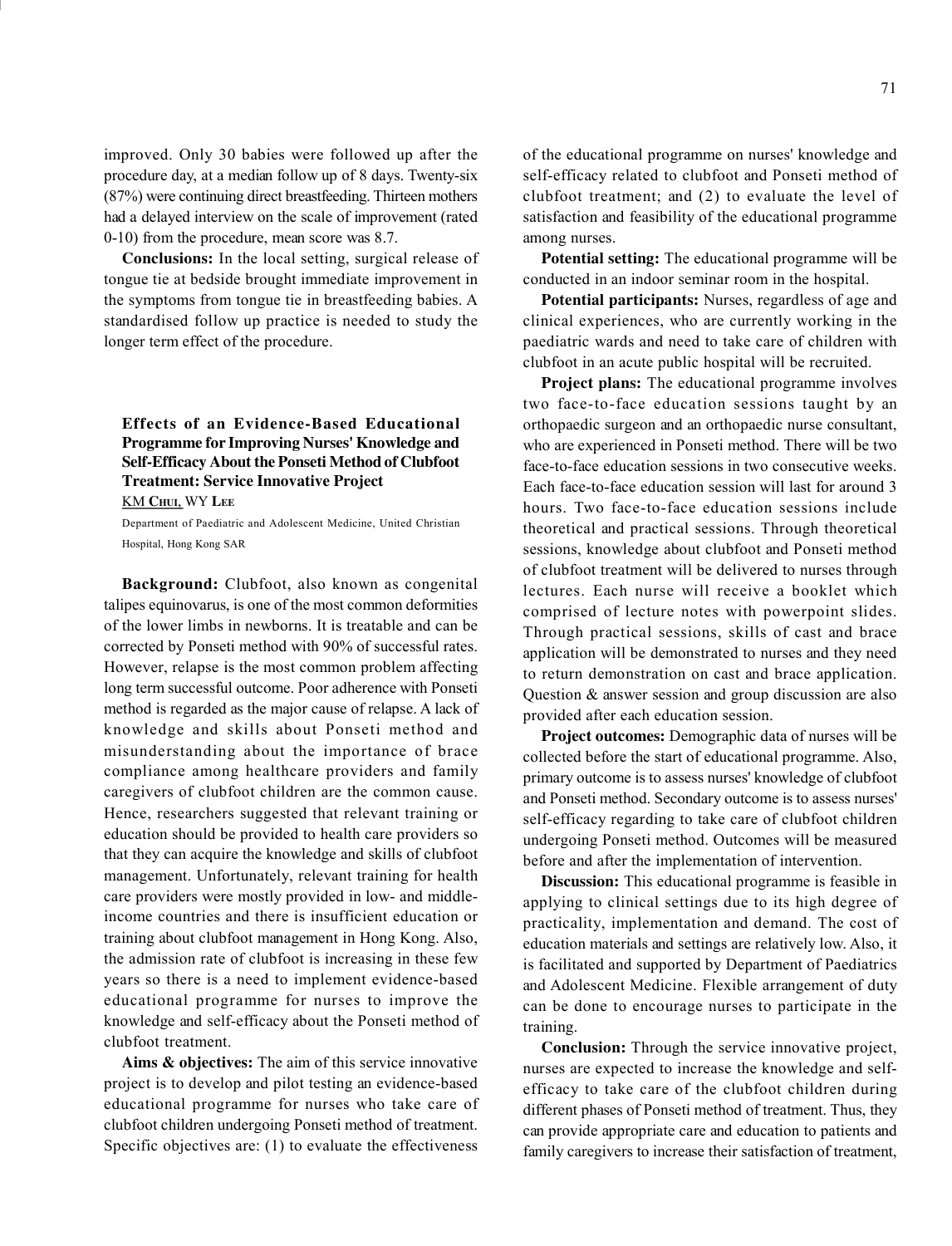enhancing patient outcomes and finally improving the quality of health care service about clubfoot in our working paediatric unit.

ESS is an Independent Predictor of Systolic Blood Pressure in Sleep-Deprived Schoolchildren

E CHENG, M NG, KCC CHAN, CT AU, AM L<sup>I</sup>

Department of Paediatrics, Prince of Wales Hospital, The Chinese University of Hong Kong, Hong Kong SAR

Introduction: In Hong Kong, sleep deprivation is common amongst schoolchildren. While it is associated with numerous psychosocial and health consequences, for example worse daytime functioning, emotional disturbances and obesity, recent studies also evaluated its impacts on systolic blood pressure (SBP) in the paediatric population. Various cohorts have reported higher SBP in sleep-deprived schoolchildren when compared to those who have sufficient sleep. However, the predictors of a higher SBP in sleepdeprived subjects remain unclear.

Purpose: A cross-sectional study was conducted to assess the potential predictors of SBP in Hong Kong schoolchildren.

Methods: 53 sleep-deprived subjects aged between 12- 16 were included after excluding those with obesity, sleep disorders and any known conditions or medications that may affect sleep. Their body weight, height, BMI, pulse rate, blood pressure and sleep duration were recorded. The Paediatric Daytime Sleepiness Scale (PDSS) and Epworth Sleepiness Scale (ESS) were completed at baseline. Sleep deprivation was defined as sleep duration <8 hours at baseline. The association between baseline characteristics and SBP was evaluated by simple linear regression. A backward multiple regression model was used to assess the effects of PDSS and ESS on SBP.

Findings: 53 sleep-deprived subjects with a mean sleep duration of 6.63 hours per day were included in our study. ESS [F(1,51)=6.351, p=0.015, R<sup>2</sup>=0.111, R<sup>2</sup><sub>adjusted</sub>=0.093], age [F(1,51), p=0.004, R<sup>2</sup>=0.150, R<sup>2</sup><sub>adjusted</sub>=0.133] and BMI  $[F(1,51)=4.607, p=0.037, R^2=0.083, R^2_{\text{adjusted}}=0.065]$  are associated with SBP using simple linear regression. However, sleep duration in sleep-deprived schoolchildren is not associated with SBP [F(1,51)=2.272, p=0.138,  $R^2$ = 0.043,  $R^2$ <sub>adjusted</sub>=0.024]. Three independent variables, including ESS, age and BMI, were included in the multiple regression analysis [F(3,49),  $p<0.001$ , R<sup>2=</sup>0.290,  $R^2$ <sub>adjusted</sub>=0.247]. The association between ESS and SBP remains statistically significant  $\beta = -0.336$ , p=0.010]. Another multiple regression analysis was conducted, which included BMI, age and PDSS. PDSS is not associated with SBP in this multiple regression model  $[\beta = -0.212, p=0.103]$ .

Conclusions: ESS is an independent predictor of higher SBP in sleep-deprived schoolchildren.

## Photogrammetry as a Screening Tool for Childhood Obstructive Sleep Apnoea - A Pilot Study HM YUEN, KCC CHAN, AM LI, CT AU

Department of Paediatrics, Prince of Wales Hospital, The Chinese University of Hong Kong, Hong Kong SAR

Background: Cranio-facial profile is an important component in the aetiology of childhood obstructive sleep apnoea (OSA). Different craniofacial features can be captured by photogrammetry, which is making measurements by photographs. Whether photogrammetry findings together with clinical parameters would yield a clinically acceptable screening tool for OSA has not been explored.

Purpose: To develop a prediction model for childhood OSA using both clinical parameters and photogrammetric craniofacial features.

Method: Prepubertal children suspected of OSA were recruited. All subjects underwent craniofacial photogrammetry and overnight polysomnography. Data was split into 70% training data and 30% test data. The prediction models were built from the training data using logistic regression and evaluated on the test data using receiver operating characteristic curve analysis.

Results: This study included 90 children (mean age:  $8.2\pm1.6$  years, 66 males). Non-OSA, mild OSA and Moderate-to-severe (MS) OSA groups consisted of 32, 31, and 27 subjects, respectively. Four prediction models were built. Model 0 was built with only clinical measurements which included age, sex, BMI z-score and the presence of large tonsils as predictors (AUC=0.683). Models 1 and 2 used clinical measurements and one photogrammetric feature, which was the maxillary-mandibular relation angle (sn-n-sl) for model 1 (AUC=0.778), and the anterior mandibular height to whole face length ratio (sto-gn/ngn) for model 2 (AUC=0.806). Model 3 used clinical measurements and the two photogrammetric features, giving the highest accuracy (AUC=0.861).

Conclusion: Craniofacial features obtained from photogrammetry could improve the prediction accuracy for childhood OSA.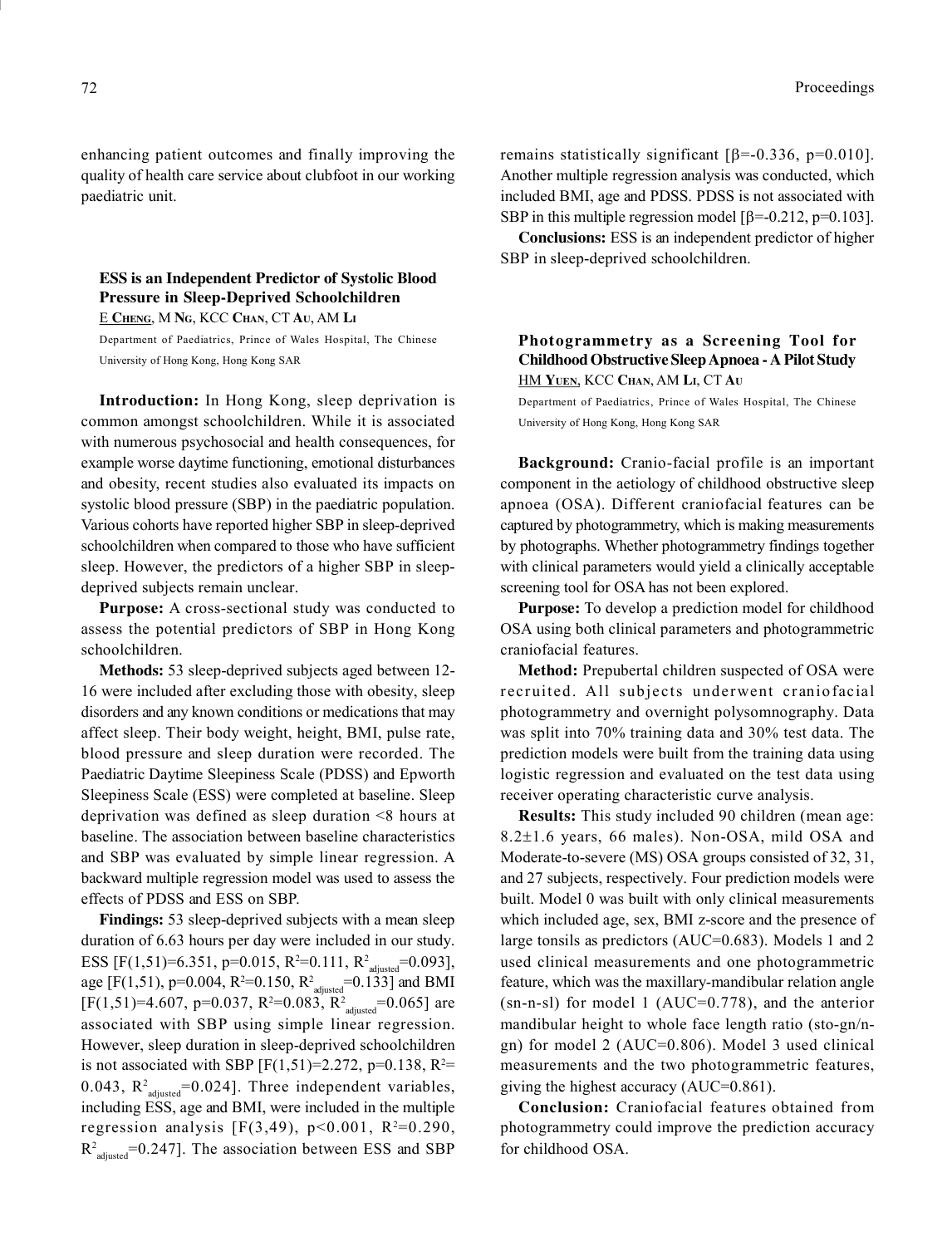# Genetic Diagnosis of Mitochondrial Diseases by Detection of Aberrant Expression and Splicing Events in RNA Sequencing Data

 $\overline{\rm AKY\,Kwong,}^{1*}$  JFT Chau, $^{1*}$  VA Yepez, $^2$  M Chui, $^1$ MHY  $\mathbf{Ts}$ ang, $^1$  M Lee, $^1$  CW Fung, $^1$  BHY Chung $^1$ 

<sup>1</sup>Department of Paediatrics and Adolescent Medicine, The University of Hong Kong, Hong Kong SAR; <sup>2</sup>Department of Informatics, Technical University of Munich, Munich, Germany

\*With equal contributions

Background and objective: Mitochondrial diseases (MDs) are the commonest group of inborn errors of metabolism. Genetic diagnosis is crucial for disease management but challenging owing to phenotypic and genetic heterogeneity. MtDNA sequencing and whole exome sequencing (WES) are useful diagnostic tools, but a proportion of the patients remains undiagnosed. In this study, we aim to investigate the power of RNA sequencing (RNAseq) to overcome the limitation of WES for genetic diagnosis.

Methods: We studied a cohort of 25 undiagnosed patients with suspected MDs after WES. RNAseq was undergone for the fibroblasts of these 25 patients together with 6 genetic confirmed positive controls, 2 undiagnosed patients with other diseases and 8 unaffected controls. We implemented a recently established workflow, Detection of RNA outliers pipeline (DROP), to detect aberrant expression and splicing events.

Results: A total of 95 significant expression outliers and 1847 splicing outliers have been identified in the patients. Two significant aberrantly expressed genes, MFSD1 and GFM1, were found in one of the undiagnosed MD patients. These two genes are located with high proximity on chromosome 3 and a possible deletion covering MFSD1 is suggested. Further studies are needed to investigate whether the deletion will affect cis-acting elements controlling the expression of GFM1 associated with oxidative phosphorylation deficiency. An aberrant splicing event was identified in another patient resulting in partial intron 2 retention in POLRMT encoding mitochondrial RNA polymerase. Functional study is essential to evaluate the effect of the intron retention on protein function.

Conclusion: Here we have investigated a transcriptomedirected approach for molecular diagnosis of MDs. Further investigation by alternative prioritisation of outliers and functional confirmation will be proceeded to identify candidate genetic defects to explain the patients' phenotypes.

Acknowledgements: We would like to thank The Society for the Relief of Disabled Children and HMRF Commissioned Paediatric Research Programme (PR-HKU-4) for the support.

Neurofibromatosis, Old and New: A 16 Years Clinical and Molecular Characterisation in Hong Kong  $S$  Ho," HM Luk," SYL Ng, KPT Yu, SSW Cheng, MTS Mok, EWL Hau, IFM Lo<sup>\*</sup>

Clinical Genetic Service, Department of Health, Hong Kong SAR #Co-first authors; \*Corresponding author

Background: Neurofibromatosis type 1 (NF1) is the commonest multi-systemic neurocutaneous tumourpredisposition disorder. It has an age-related complete penetrance but a highly variable inter- and intra-familial expressivity.

Purpose: To explore the incidences of features in the NIH clinical diagnostic criteria and the molecular characterisation in our cohort, report on novel variants and discover new genotype-phenotype correlations.

Methods: The clinical features and molecular characteristics of 832 clinically or molecularly confirmed NF1 patients from 697 unrelated families recruited from a single centre in Hong Kong diagnosed during the 16 years period from January 2005 to January 2021 were summarised and analysed.

Findings: While the majority of the reported figures in terms of clinical features and molecular findings appeared to be concordant with what had been described in the literature, we would like to highlight the newly found association of a heightened risk of congenital heart anomalies and pulmonary stenosis in individuals harbouring in-frame variants in the entire RAS-GAP domain, accompanied with a "Noonan-syndromelike phenotype" with a higher incidence of short stature, relative macrocephaly, pectus abnormalities and lower incidence of cutaneous neurofibroma. On the other hand, the incidences of hypertension, stroke, epilepsy, vascular abnormalities and malignancies appeared much lower in our cohort than reported figures from previous literature, whether these findings reflect genuine ethnicity-related differences, or environmental factors and modifications present in our locality, requires further studies.

Conclusions: In this study, we have revisited the incidences of NIH clinical diagnostic criteria features and molecular characterisation, reported on novel variants and discovered new genotype-phenotype correlations.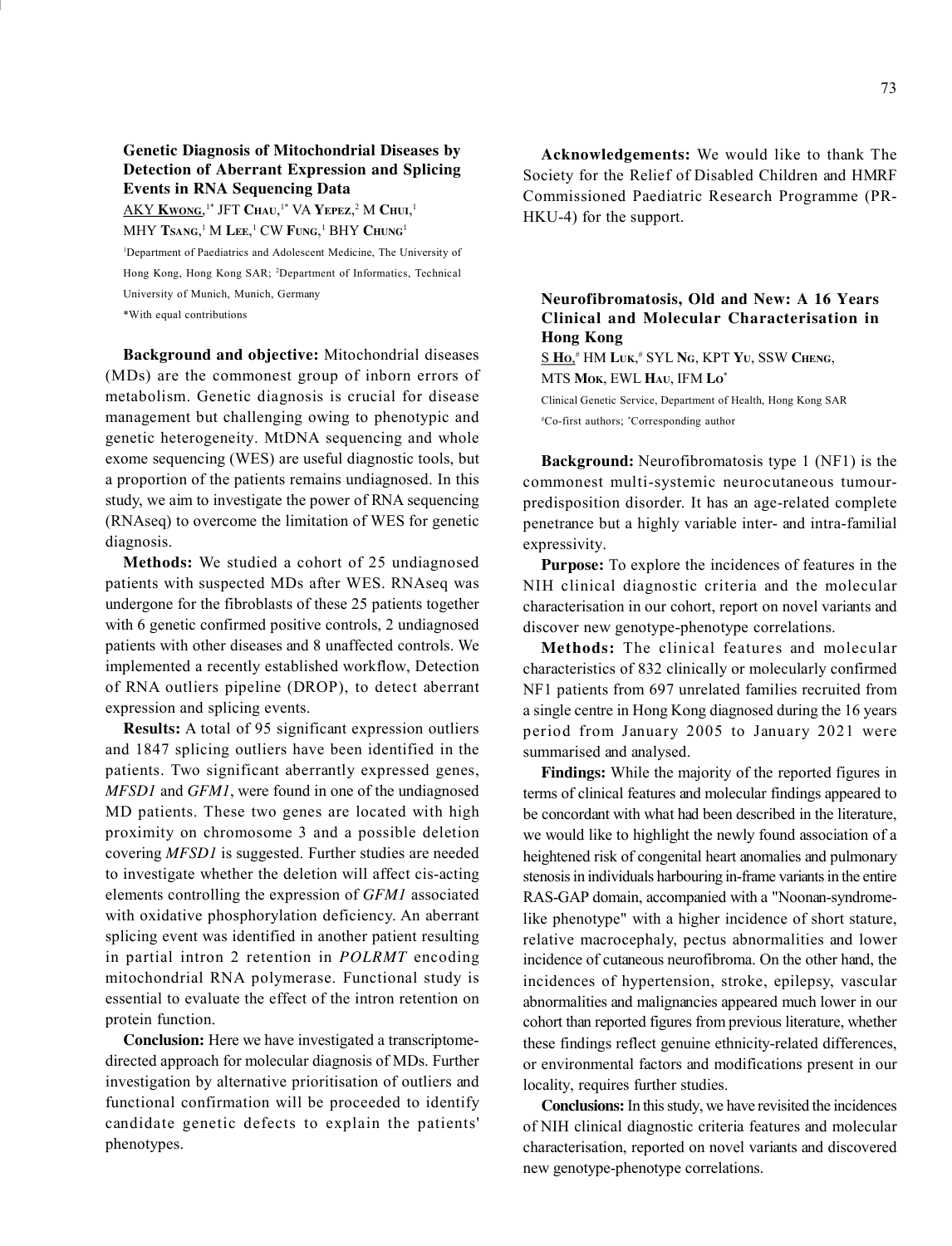# Fathers' Involvement in Pregnancy and After  $Childbirth - A Qualitative Study$

WI WONG

Union Hospital School of Nursing, Hong Kong SAR

Background: There was a significantly global trend in discussing fathers' experience and involvement in pregnancy and childbirth since 1960s. The number of fathers who were participated in engagement during pregnancy were also increasing. Some of the famous articles identified the importance of the presence of fathers' involvement such as attending antenatal care or cutting umbilical cord in delivery ward. In Hong Kong and Chinese culture, most of the family units are belonging to nuclear family. The tradition mother roles are full of domestic duties and mainly provide care to children. Mothers are playing a fundamental role in the children's life and they are having a magical power to take care the children and whole family. Usually, pregnancy and care during childbirth were primary focused on the expectant mothers. Much published papers were discussing about mother's experience and how they can cope in pregnancy. But conversely people always neglect the presence of fathers during their partner's pregnancy and after the childbirth. Fathers, in traditional Chinese culture, they are playing a dominant role in a family.

Fathers also recognising as a pillar in the development of the children and fathers are the protectors, the adult who was holding unchallenged power. Their presence and engagement must have a huge impact to their family. Considerable studies have already proven the presence of fathers in pregnancy has great impact to children development. In recent decades, the encouragement of fathers' engagement with children has increased because such kind of involvement were shown improved child cognitive and socio-emotional development. Not only for children, literature review in 2021 reported, shared care with fathers providing greater support to mothers in terms of relieving some of the burden of housework and childcare. Also, may help to improve maternal wellbeing levels and reduce mother's stress. Especially in Hong Kong, no studies have examined the involvement of fathers' during their partner's pregnant also the aspects of the engagement not yet discussed.

Objectives: Aims to shed light and understanding on the experiences of Hong Kong fathers during the period form their partner's pregnancy and childbirth, to bridge the gaps between fathers' involvement and practice in this study. Discover the fathers' experiences in the transitional pathway to fatherhood. To explore and to promote fathers' involvement in their partner's pregnancy and childbirth, an overview of father's involvement should be explored.

The following are the research questions in this study:

- 1. What are the fathers' perceptions/attitude during pregnancy and after childbirth?
- 2. How did the fathers' involvement impact the family?
- 3. What are the mothers' perception/attitude on father's involvement during pregnancy?

Methods: A qualitative study will be conducted. Purposive sampling of a sample of couples will be recruited in antenatal clinic. Following with an interview with interview guides, generate data used to explore the Hong Kong fathers' views and experience during pregnancy. Participants will be interviewed again one month after their partners' delivery. All the data were transcribed and analysed using thematic analysis.

Study implications: Healthcare professionals should identify the fathers' experiences, changes and their needs such as source of informational support, fathers' attitude, relationship with partner and the health outcomes for children. The findings in this study will promote our understanding of the transitional process and aspects of fathers' involvement in Hong Kong during the beginning of their fatherhood life.

Except the process of transitional to fatherhood will be discussed, Family-centred caring (FCC) is the main central idea which should be promoted in the future obstetric care. Support from midwives and nurses appeared to facilitate fathers' involvement during labour. At the moment of birth have already awakening of fatherhood in men, midwives are essential in supporting not only the mothers, but also the fathers. Midwives have the roles to offer them the opportunities to take part and participate in all decisionmaking process. Therefore, it is absolutely suitable to apply the FCC concept in obstetrics in order to provide the best care to the whole family.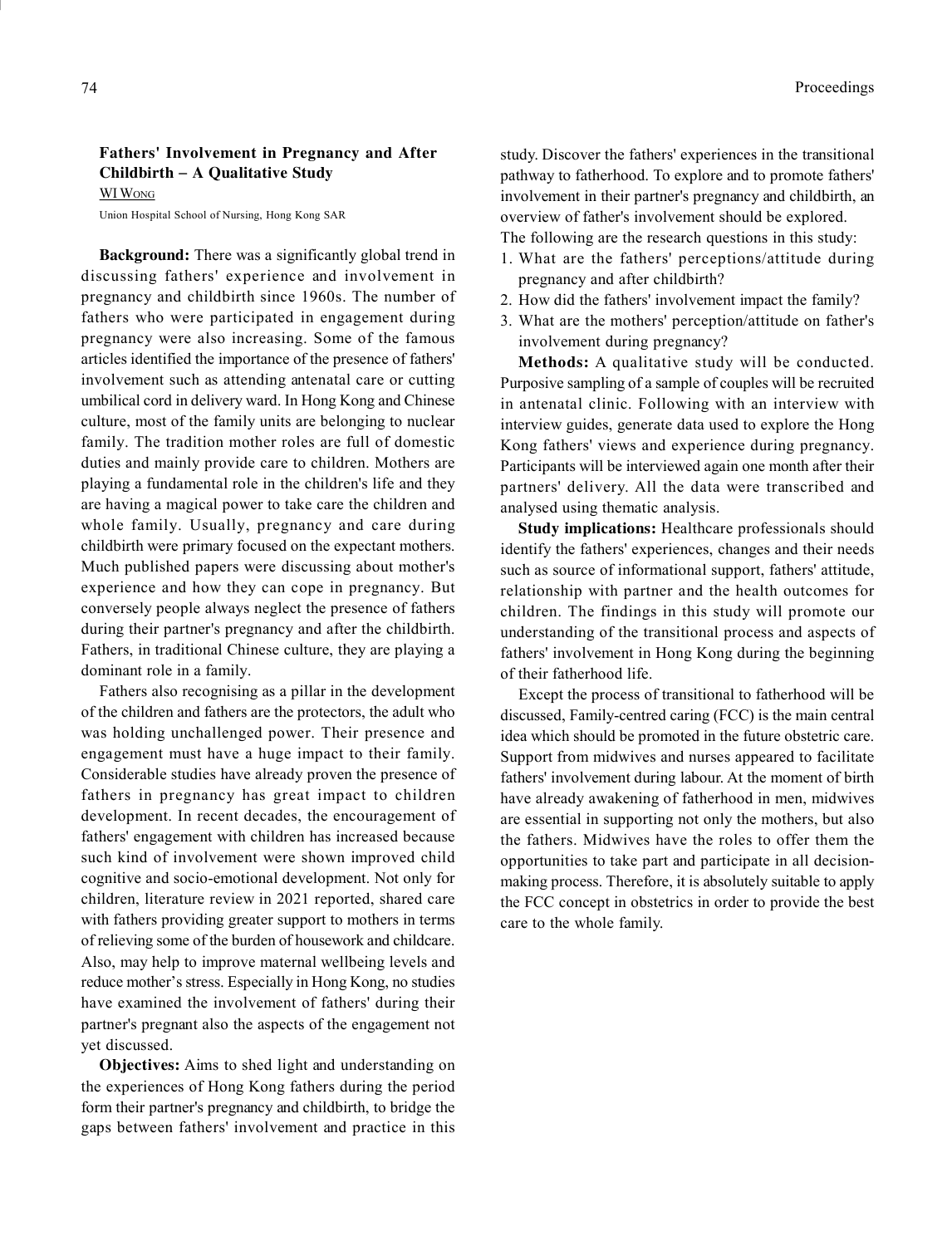#### A Quality Improvement Program to Enhance Safety Administration of Expressed Breast Milk (EBM) in Neonatal Unit (NNU)

LP HO, SM CHENG, YF LEE, MK WONG, AYM CHAN Department of Paediatrics, Prince of Wales Hospital, Hong Kong SAR

Introduction: With the Baby-Friendly Hospital Initiative promote among hospitals, more women are breastfeeding and providing breastmilk to hospitalised infants.

Ensuring safe breastmilk handling and administrating in neonatal unit is a complex process with many potential points for error, of which one of the most serious is administration of the wrong milk to the wrong baby.

Although, our unit has our own guideline specially for proper handling and preparation. We still had few incidents of giving wrong expressed breast milk (EBM) to the wrong babies.

Hence, a new 2D scanning system for milk scanning was employed to promote patient safety and reducing risk of misadministration. A pilot study was initiated from February 2021.

#### Objectives:

- 1. To examinate the feasibility of using 2D barcode scanning system for EBM identification
- 2. To ensure the safe administration of EBM for all infants
- 3. To enhance staff competence on using the new barcode system

#### Methodology:

- 1. To estimate the usages and search for the supply of scanning systems
- 2. To raise staff awareness on the EBM incidents by providing briefing and training sessions
- 3. To implement pilot study for testing of efficacy
- 4. To monitor the efficacy and efficiency of implementation
- 5. To obtain the evaluation and feedback from staff
- 6. To compare the number of errors before and after the implementation.
- 7. To monitor the staff's competence

Results and outcomes: There is no wrong EBM incident in the span of a year (2021).

All staff has shown competence on using the new barcode system.

#### Rare Thoracic Tumour in a Young Girl: A Call for Multidisciplinary Intervention

<u>YC Chan,'</u> ANC **K**an,<sup>2</sup> KF To,<sup>3</sup> IYP Wan,<sup>4</sup> BA Rocha,<sup>5</sup> KKF FUNG,<sup>6</sup> CSK Lau,<sup>7</sup> YF Cheung,<sup>8,9</sup> CLS Yan,<sup>10</sup> JPW Yau,<sup>10</sup> ECH Fu,<sup>10</sup> CW Luk,<sup>10</sup> MMK Shing,<sup>10</sup> GCF Chan,<sup>9,10</sup> DTL **K**u,<sup>10</sup> APY Liu<sup>9,10</sup>

<sup>1</sup>LKS Faculty of Medicine, The University of Hong Kong; <sup>2</sup>Department of Pathology, Hong Kong Children's Hospital; <sup>3</sup>Department of Anatomical and Cellular Pathology, Chinese University of Hong Kong; <sup>4</sup>Department of Surgery, Prince of Wales Hospital, Chinese University of Hong Kong; <sup>5</sup>Division of Cardiothoracic Surgery, Hong Kong Children's Hospital; <sup>6</sup>Department of Radiology, Hong Kong Children's Hospital; <sup>7</sup>Department of Anaesthesiology, Hong Kong Children's Hospital; <sup>8</sup>Division of Paediatric Cardiology, Hong Kong Children's Hospital; <sup>9</sup>Department of Paediatrics and Adolescent Medicine, LKS Faculty of Medicine, The University of Hong Kong; <sup>10</sup>Department of Paediatrics and Adolescent Medicine, Hong Kong Children's Hospital, Hong Kong SAR

Introduction: Primary thoracic tumours are uncommon in children. The application of next-generation sequencing allows robust disease classification while proactive interventions are required to mitigate potential morbidities associated with mediastinal syndrome.

Purpose and Methods: To describe the clinical course of a child diagnosed with primary thoracic low-grade fibromyxoid sarcoma (LGFMS).

Findings: A previously healthy 9-year old girl presented with six months of dyspnea. Examination showed reduced air entry over the right lung with tracheal deviation contralaterally and facial puffiness. Imaging revealed a giant mass expanding the right thorax with significant compression on the mediastinum. Frozen section on biopsy specimen demonstrated abnormal spindle cells. Chemotherapy was started with the presumed diagnosis of pleuropulmonary blastoma for the life-threatening clinical picture, but with lack of response noted. Subsequently, histologic analysis indicated MUC4 positivity by immunohistochemistry, and FUS-CREB3L2 fusion was detected by RNA-sequencing, confirmatory of LGFMS. Understanding that surgery is the mainstay, a multidisciplinary team was assembled to devise the perioperative plan. With pre-operative cannulation of the femoral vessels, embolisation of feeding arteries, and meticulous intra-operative monitoring, near-total resection was achieved without complications. Postoperatively, the patient was pre-emptively maintained on extracorporeal membrane oxygenation due to pulmonary hypertension, and made an uneventful recovery other than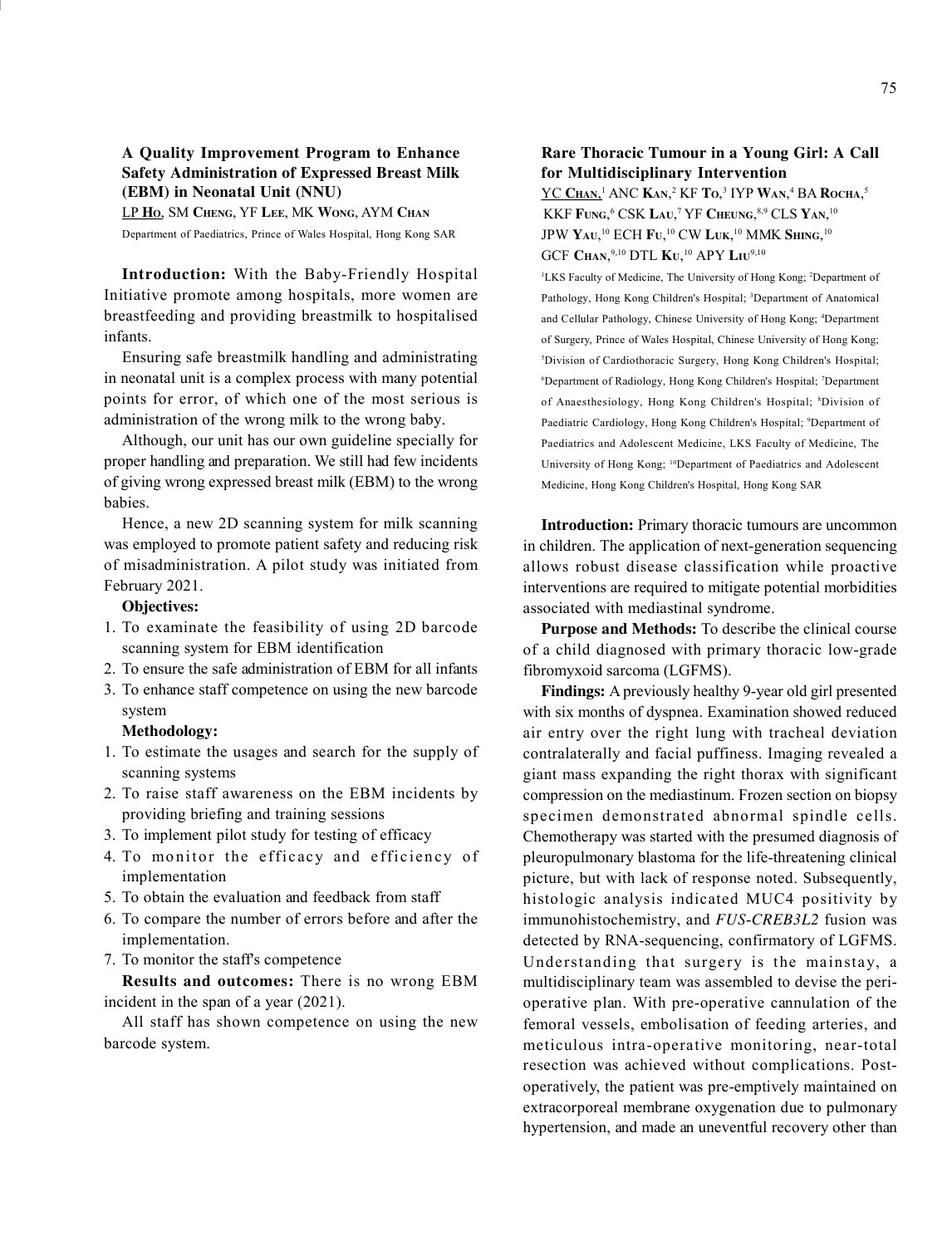segmental pulmonary embolism managed with enoxaparin. She received intensive pulmonary rehabilitation and demonstrated good exercise tolerance now 7 months from the procedure.

Conclusions: Rare differentials should be considered in children presenting with intra-thoracic tumours. Multidisciplinary management in a tertiary referral center is key to the successful treatment of such high-risk conditions.

# Overcoming the Diagnostic and Management Challenges in Metastatic BCOR-Altered Primitive Myxoid Mesenchymal Tumour of Infancy

 $\underline{\text{SH Y}}\text{U,}^1\text{ ANC K}\text{AN,}^2\text{ KF To,}^3\text{ CLS Y}\text{AN,}^4\text{ JPW Y}\text{AU,}^4$ ECH Fu,<sup>4</sup> CW Luk,<sup>4</sup> MMK Shing,<sup>4</sup> GCF Chan,<sup>4,5</sup> APY  $\rm L\rm I\rm U,^{4,5}$  DTL  $\rm K\rm U^4$ 

<sup>1</sup>LKS Faculty of Medicine, The University of Hong Kong; <sup>2</sup>Department of Pathology, Hong Kong Children's Hospital; <sup>3</sup>Department of Anatomical and Cellular Pathology, The Chinese University of Hong Kong; <sup>4</sup>Department of Paediatrics and Adolescent Medicine, Hong Kong Children's Hospital; <sup>5</sup>Department of Paediatrics and Adolescent Medicine, LKS Faculty of Medicine, The University of Hong Kong, Hong Kong SAR

Introduction: Primitive myxoid mesenchymal tumour of infancy (PMMTI) with BCOR alteration is a rare entity newly added to the 2020 WHO Classification of Soft Tissue Tumours.

Purpose and Methods: To illustrate the diagnostic dilemmas and clinical course of the first reported case of PMMTI in Hong Kong.

Findings: A six-month-old girl presented to Hong Kong Children's Hospital with progressive, congenital left dorsal foot swelling. Differential diagnoses considered included infantile haemangioma, overgrowth syndrome and infantile fibrosarcoma. Clinical examination and imaging showed numerous metastatic lesions in the lungs, cervical and inguinal lymph nodes, gluteal muscle, paraspinal region, and subcutaneous tissue. Immunohistochemistry and FISH of left foot biopsy specimen indicated BCORpositivity with absence of EWSR1-rearrangement. BCOR internal tandem duplication was then confirmed by RNA-Seq, compatible with diagnosis of PMMTI. Apatinib, temozolomide and irinotecan (AIT) was started with palliative intent. Tumour progressed after 5 cycles, so a course of vincristine, doxorubicin and cyclophosphamide (VDC) was offered, but was complicated by septic shock.

VDC was withheld and AIT resumed. Surprisingly, the patient demonstrated partial response and disease stabilisation with continued AIT cycles (21 cycles given to-date). The regimen was well tolerated other than transient hypertension and proteinuria that resolved with apatinib dose reduction. With tumour shrinkage, the girl is now ambulatory and enjoys good quality of life.

Conclusion: Our case highlights the challenges in diagnosing and managing rare paediatric cancers and the critical role of refined histopathologic-molecular workup. Without an established treatment strategy, combination of multikinase inhibitor and chemotherapy resulted in durable disease control.

# Evolvement of Childhood OSA Phenotypes After Adenotonsillectomy: Latent Class and Latent Transition Analysis of the Childhood Adenotonsillectomy Trial

Z HE, CT AU, AM LI, KC CHAN

Department of Paediatrics, The Chinese University of Hong Kong, Hong Kong SAR

Introduction: The severity of obstructive sleep apnoea (OSA) is classically graded by apnoea hypopnoea index (AHI) which is, however, not well correlated with disease complications and treatment outcomes. Identifying phenotypes and evaluating their response to treatment will help to personalise treatment strategy.

Purpose: To classify childhood OSA patients into different phenotypes and to investigate their associations with clinical outcomes and moderating effect on the response to adenotonsillectomy.

Methods: Latent class analysis (LCA) was applied to identify symptom phenotypes using variables from the Paediatric Sleep Questionnaire (PSQ) from the baseline clinical data of the Childhood Adenotonsillectomy Trial (CHAT). The associations of phenotypes with clinical parameters including polysomnography (PSG) measurements, biochemical results, neurobehavioural outcomes and quality of life (QOL) were tested. Differences in phenotypes' response to adenotonsillectomy were further evaluated in two-way ANCOVA (repeated measures). Latent transition analysis (LTA) was performed to assess the phenotype change after adenotonsillectomy.

Findings: Three phenotypes were identified: Phenotype1 (Heaviest "nocturnal and daytime symptoms" burden), Phenotype 2 (Predominantly daytime inattention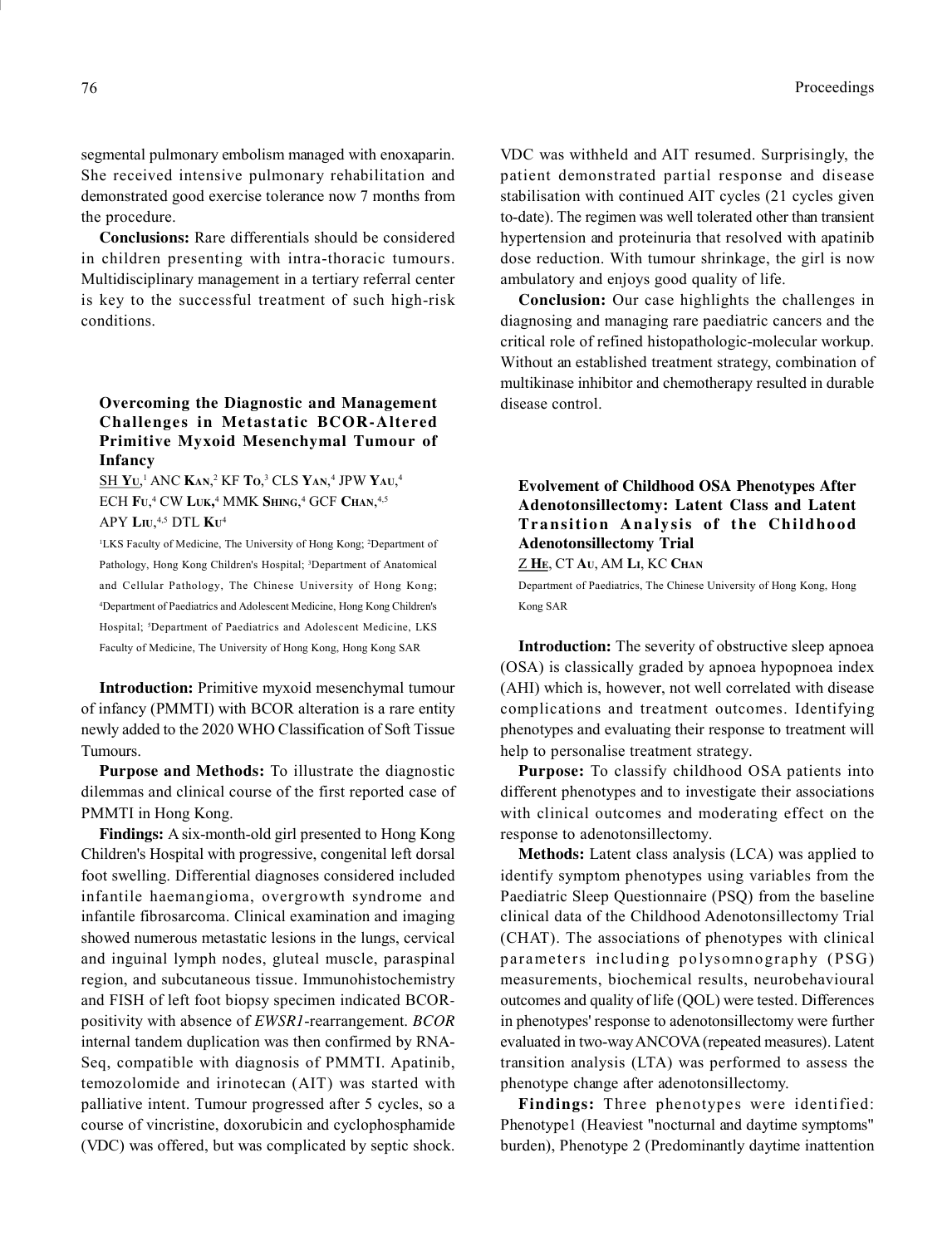symptoms), and Phenotype 3 (Predominantly nocturnal symptoms).

The three phenotypes differed significantly from each other in PSQ and QOL score (all p<0.05). Phenotype 3 had significantly lowest cognitive testing score in (Behaviour Rating Inventory of Executive Function) BRIEF, (Child Behaviour Checklist) CBCL, (Conners Rating Scale-Revised) CRSR when compared with Phenotypes 1 and 2 after adjustment for age, gender, BMIs, lgAHI (all p<0.001).

After adjustment of age, gender, BMIz, BMIz change, phenotype×time point interaction was significant in PSQ (P<0.001), OSA18 (P<0.001), CBCL (P=0.029) and CRSR (P=0.008). However, phenotype  $\times$  time point  $\times$  study arm interactions were significant only in lgCRP (P=0.006) and PSQ (P=0.040).

After adenotonsillectomy, the majority (67%) of Phenotype 1 patients transitioned into Phenotype 2 with the cognitive symptoms unresolved. However, 66% of Phenotype 2 remained as the same phenotype after treatment. 81% of Phenotype 3 patients resolved from the nocturnal symptoms and transitioned into the disease resolution group Phenotype 4.

Conclusions: Using the machine learning algorithms, our study identified three symptom patterns in childhood OSA, with differential associations with clinical outcomes and response to adenotonsillectomy. Phenotype with heaviest symptom burden had higher resistance to improvements. This study provides insights that symptom phenotyping may help to predict treatment outcomes.

# Hospital (HKCH) since its inception. The results could guide subsequent service planning and development of paediatric FEES protocol.

Method: A retrospective analysis of 18 FEES performed from October 2019 to August 2021 was done. Demographics of patients, FEES reports and post-FEES progress notes were analysed. They were reviewed independently by two speech therapists using a binary rating system for presence or absence of items based on the protocol used by Cincinnati Children's Hospital Medical Center.

Findings: Half of the patients were below 1-year-old and 61% were female. Oncological disorder was the most common primary diagnosis (50%). The complication rate was 5% (1/18). For FEES documentation, all areas under the four sections of standard protocol were addressed with a reporting rate of 11% to 100%. Some areas were described in details with a reporting rate up to 92% (e.g. location of pharyngeal residue), while some other details were lacking (e.g. amount of aspiration).

Conclusions: Findings indicated FEES is feasible in infants and older children with a low complication rate in HKCH. Clinical documentation covered the essential items including past medical history, anatomy and physiology, secretion management, swallowing deficits. However, inclusion of more detailed documentation varied greatly. The FEES protocol, particularly clinical documentation, should be adhered to in greater details, to facilitate clinical care of patients with dysphagia.

## Paediatric Fiberoptic Endoscopic Evaluation of Swallowing: Service Review with Clinical Audit on Documentation

 $\rm OY~Y\rm I\rm U,^1~KY~S\rm I\rm U,^2~CSS~C\rm HAN,^1~KY~C\rm HO,^1~FW~Lo,^3$  $R$  Fong<sup>2</sup>

<sup>1</sup>Speech Therapy Unit, Department of Allied Health, Hong Kong Children's Hospital; <sup>2</sup>Department of Otorhinolaryngology, Head and Neck Surgery, Faculty of Medicine, The Chinese University of Hong Kong; <sup>3</sup>Department of Ear, Nose and Throat, Hong Kong Children's Hospital, Hong Kong SAR

Background: Fiberoptic endoscopic evaluation of swallowing (FEES) provides direct visualisation of the anatomy and physiology of swallowing. There is a lack of standardised protocol for FEES performed in children.

Purpose: This study was aimed at systematically evaluating the collaborative ENT and Speech Therapy paediatric FEES performed at Hong Kong Children's

# Inferior Endothelial Function Improved Following Optimisation of Anti-Inflammatory Treatment in Asthmatic Children

<u>EC Wong,<sup>1</sup></u> KC Chan,<sup>1</sup> CT Au,<sup>1</sup> P Chook,<sup>2</sup> AM Li<sup>1</sup>

<sup>1</sup>Department of Paediatrics; <sup>2</sup>Department of Medicine & Therapeutics, Prince of Wales Hospital, The Chinese University of Hong Kong, Hong Kong SAR

Background: Prior research has explored the potential association between asthma and cardiovascular disease (CVD). However, data has been inconsistent. Confirming the relationship between the two conditions may allow future CVD burden to be lessened following good asthma control.

Purpose: To serially assess endothelial function in physician-diagnosed asthmatic children and to assess the changes in measurements after initiation or up-titration of inhaled corticosteroids (ICS) in those with uncontrolled asthma.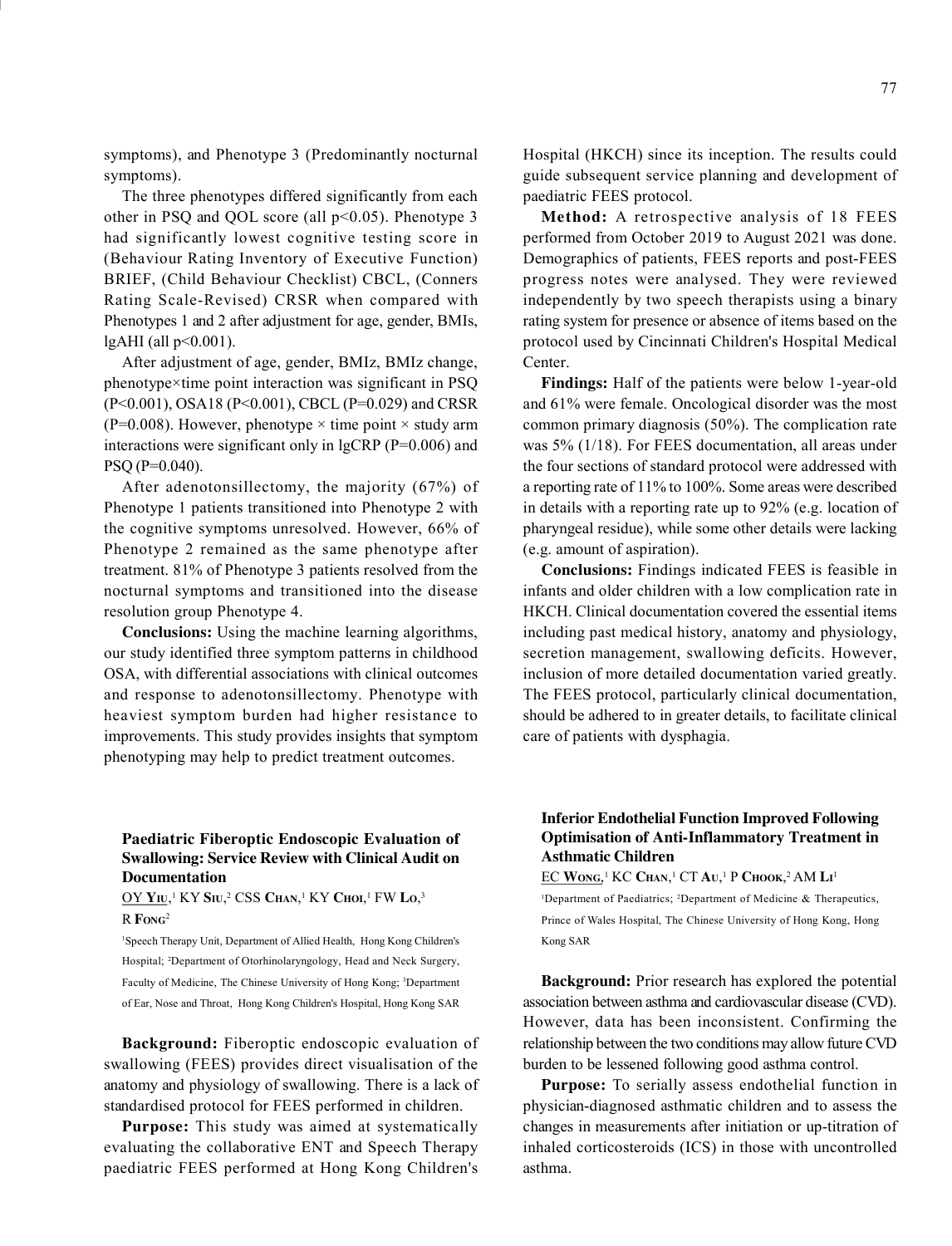Method: Children aged 6 to 16 years with asthma were recruited to undergo assessment including symptom control (Asthma Control Test (ACT) and Functional Symptom Score (FSS)), spirometry, fractional exhaled nitric oxide (FeNO), and flow-mediated dilation (FMD). FMD is a proven and valid marker of endothelial function. Age-, gender- and body mass index (BMI)-matched non-asthmatic healthy controls was selected for baseline comparison. Asthma subjects were treated with inhaled corticosteroids (ICS) therapy, with repeat measurements carried out at 2 and 4 months from baseline. Linear mixed models were employed to examine effects of ICS therapy across time points.

Findings: Forty subjects were studied, 23 had uncontrolled asthma. Subjects with uncontrolled asthma had significantly lower baseline FMD compared to matched controls  $(8.0\pm0.8\% \text{ vs } 8.6\pm0.7\%, \text{p=0.012}).$ Subjects with uncontrolled asthma after treatment showed significantly greater improvements in FMD when compared to the stable asthmatic group after adjustment for age, gender, BMIz ( $p$  (visit\*gp)=0.017). Corresponding improvements were also demonstrated in symptom control, lung function, and FeNO.

Conclusion: Children with uncontrolled asthma had reduced endothelial function compared to matched healthy controls. Significant improvement in endothelial function was demonstrated following better asthma control, suggesting poorly controlled childhood asthma could be an important early-life risk factor for future CVD.

# Sleep Duration in Pre-Schoolers is Overestimated by Their Parents

TY TSUI, CPK CHAU, KN YU, AM LI, CT A<sup>U</sup>

Department of Paediatrics, Prince of Wales Hospital, The Chinese University of Hong Kong, Hong Kong SAR

Background: Parent-reported sleep diary is the most commonly used tool to collect sleep duration data on preschoolers. However, there is a lack of research looking into its accuracy.

Purpose: To validate the sleep duration obtained from 7-day parent-reported sleep diary against objective measurement.

Methods: Data was obtained from a sleep education workshop for pre-schoolers with insufficient sleep (parent-reported sleep duration <25th percentile of a community-based sample). Sleep duration was both reported by parents with a sleep diary and recorded by actigraphy for a week. Data acquisition through actigraphy involved continually wearing a movement (acceleration) sensor on the non-dominant wrist. Levels of agreement between actigraphy and diary recordings were examined by intra-class correlation coefficient (ICC) and Bland-Altman plot.

Findings: Data was successfully obtained from 39 preschoolers (13 male, mean age= $4.8\pm0.7$ ) at baseline. The parent-reported average sleep duration was significantly greater than the actigraphy-measured sleep duration (560 min $\pm$ 45 vs. 545 min $\pm$ 49, p<0.001). The ICC between the two measurements was 0.84 (95% CI 0.59-0.93). The agreement between actigraphy-derived and parentreported sleep of the baseline visit was Mean=15.0 and SD=23.5 min. The 95% CI limits of agreement was -31 to 61 min, with no significant proportional bias.

Conclusion: Despite an acceptable agreement, 7-day parent-reported sleep duration was an over-estimation when compared to the actigraphy-measured sleep duration.

## Rehabilitation Outcome of Severe Feeding Disorder in Children with Chronic Illness QV TAO, SL LEE

Department of Paediatric and Adolescent Medicine, The Duchess of Kent Children's Hospital at Sandy Bay, Hong Kong SAR

Background: Children with chronic illness frequently have feeding problems as a result of complex interactions between medical, developmental, behavioural and psychosocial factors.

Purpose: This study aims to review the feeding outcome in children with severe feeding disorder due to chronic illness after participating in a multidisciplinary feeding program.

Methods: In this retrospective study, we reviewed the medical records of children admitted to a paediatric rehabilitation centre for intensive feeding program between January 2017 and December 2018, with follow-up upto July 2021. Patient demographics, anthropometric parameters, medical background, swallowing assessment and tube feeding duration were recorded.

Findings: Among the 18 children (age 2m to 13yr) who completed the training program, ten (55%) successfully achieved full oral feeding. Four (22%) weaned off feeding tube at the end of program. Six (33%) weaned off feeding tube when receiving follow-up out-patient service. The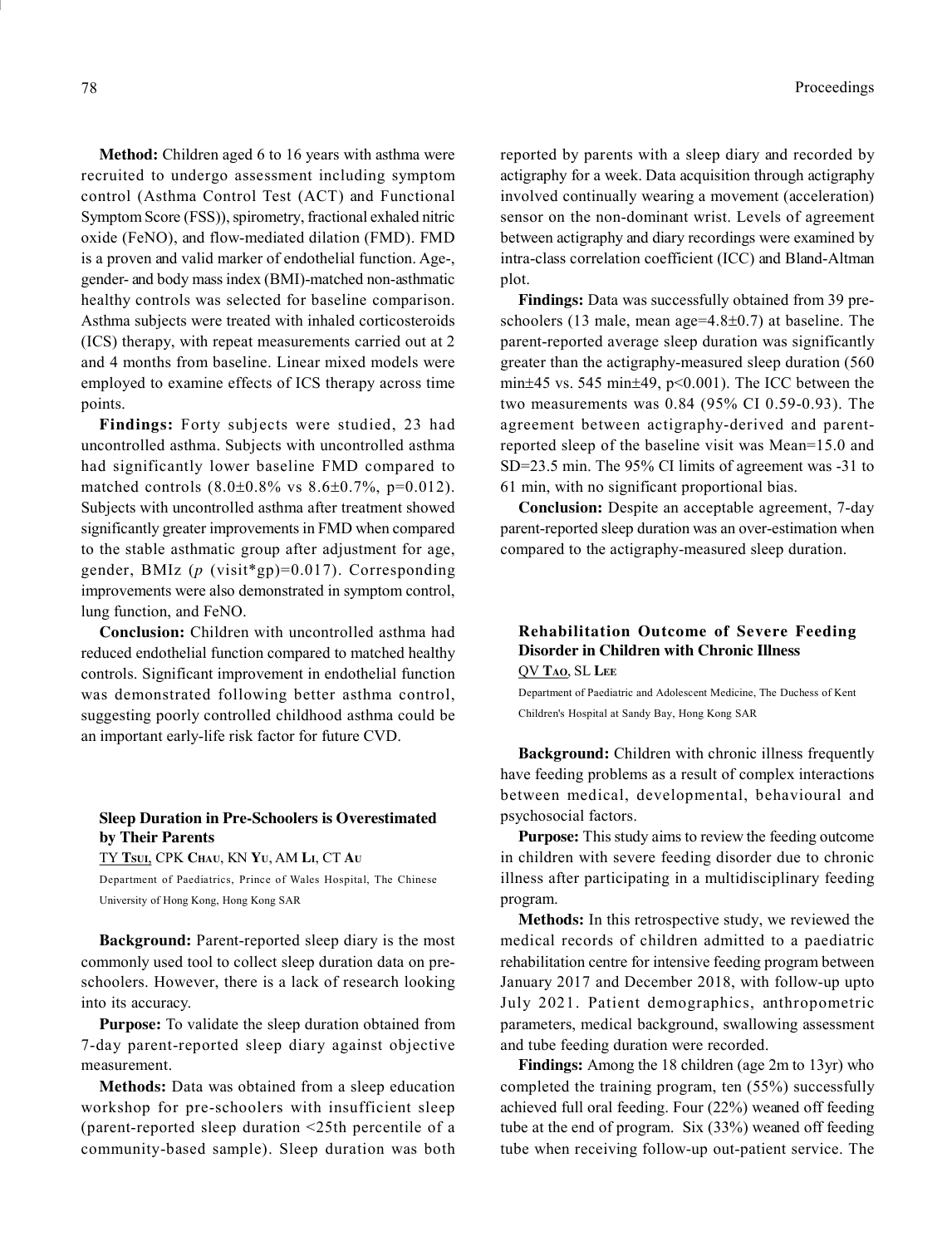median tube feeding duration was 18 months (range 8 to 50 months) in children who achieved full oral feeding. Among them, seven children (70%) developed behavioural feeding problems, a complication associated with prolonged tube feeding. Six out of fourteen (43%) children with medical complexity achieved full oral feeding after training. Global developmental delay was common (94%) in our cohort, indicating multidisciplinary neurodevelopmental training in addition to feeding program.

Conclusion: In children with severe feeding disorder due to chronic illness, oral feeding rehabilitation took time and required multidisciplinary approach. Besides medical follow-ups, the patients and their families often required resources to help them face challenges in developmental, behavioural and psychosocial aspects.

# Back-To-Back Comparison of Diagnostic Efficacy Between Genome Sequencing and Exome Sequencing Reanalysis in Primary Ciliary Dyskinesia Cohort

<u>JFT Chau,</u>' MHC Yu,' JLF Fung,' CCY Mak,' M Lee,' MHY Tsang,<sup>1</sup> KS Yeung,<sup>1</sup> SL Lee,<sup>2</sup> BHY Chung<sup>1\*</sup>

<sup>1</sup>Department of Paediatrics and Adolescent Medicine, LKS Faculty of Medicine, The University of Hong Kong; <sup>2</sup>Department of Paediatrics and Adolescent Medicine, Duchess of Kent Children's Hospital, Hong Kong SAR

\*Corresponding author

Background: Primary ciliary dyskinesia (PCD) is a heterogenous genetic disorder with more than 44 genes correlated. With the rapid improvement of next generation sequencing, exome sequencing is frequently utilised in the clinical setting for molecular diagnosis. However, there is still an ongoing debate on whether to proceed with genome sequencing (GS) or perform exome sequencing reanalysis (rES) if the initial results return negative. By using a back-to-back double-blinded comparison, this study aims to evaluate between the two methodologies. This comparison serves as the first to inform clinicians and clinical geneticist on the optimal next action after a negative exome sequencing result.

Methods: In this study from 2015 to 2020, 55 participants (29 males and 26 females) suspected of PCD were recruited into this study and exome sequencing was performed. Negative or inconclusive exome sequencing results were considered for GS due to high genotypephenotype correlation. GS was then performed on 30 (13 males and 17 females) inconclusive exome sequencing results. In GS, 50% concordant CNVs calls from ERDS and CNVnator were analysed in this study. Two teams of genome analysts and bioinformaticians were randomly allocated to GS or rES and were blinded to the other team's analysis. The time for bioinformatics, analysis, and discussion were also recorded for evaluation.

Findings: Exome sequencing revealed 5 positive cases in the initial batch of exome sequencing. The positive case included mutations in RSPH4A, CCDC40, DNAH11, and CFTR (2 cases were correlated to cystic fibrosis). GS and rES, in this cohort, achieved one new diagnosis and identified eight VUS results with potential clinical relevance. The new diagnosis in DNAH11 was made due to an update in medical literature which upgraded a VUS to likely pathogenic, thereby confirming the diagnosis. This variant was identified in both GS and rES. GS was also able to detect an additional VUS result due to low coverage in rES within exon 3 of the DNAAF3 gene. The patient's functional result matches previously reported DNAAF3 static ciliary movement.

Conclusion: Beyond deep intronics changes, CNVs, and SVs, GS had an additional advantage of uniform coverage over the exons. Here we have investigated a back-to-back comparison in diagnostic efficacy between GS and rES. Further investigations are needed to explore deep intronic mutations and structural variations in cases with one VUS mutation found.

Acknowledgement: This study was supported by the Society for the Relief of Disabled Children, the Health and Medical Research Fund (HMRF), Li Ka Shing Donation Account: Enhanced New Staff Start-up Packages, and the Edward and Yolanda Wong Fund.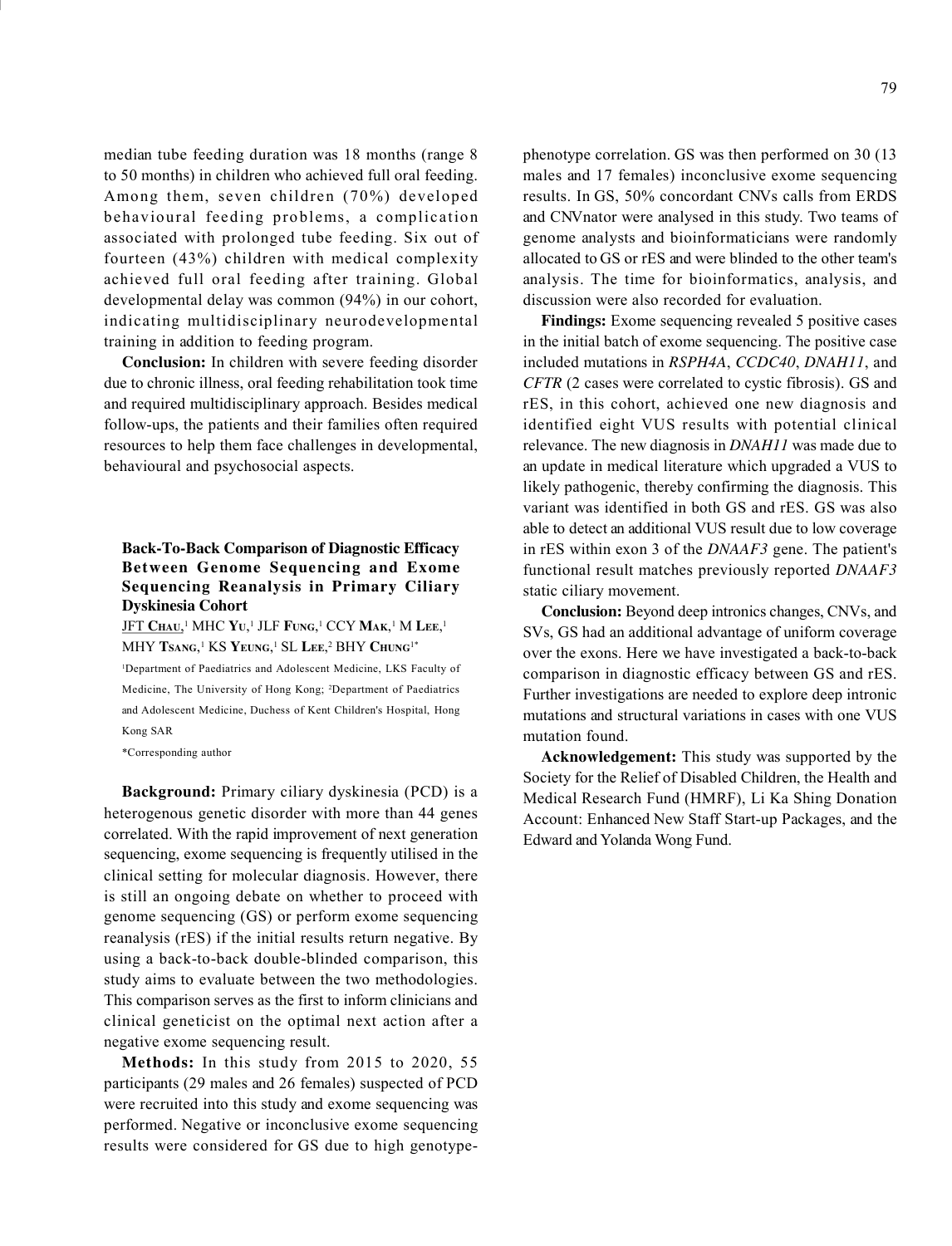#### Establishment of Hong Kong Neuromuscular Disorder Patient Registry

 $\overline{\text{MKL YU,}}^1$  WHS Wong, <sup>1,2</sup> Y Gao,<sup>3</sup> JS Rosa Duque, <sup>1,2</sup> GCF Chan,<sup>1,2</sup> SHS Chan<sup>1,2</sup>

<sup>1</sup>Department of Paediatrics and Adolescent Medicine, Li Ka Shing Faculty of Medicine, The University of Hong Kong; <sup>2</sup>Department of Paediatrics and Adolescent Medicine, Queen Mary Hospital; <sup>3</sup>Division of Neurology, Department of Medicine, Queen Mary Hospital, The University of Hong Kong, Hong Kong SAR

Introduction: Neuromuscular disorders (NMDs) are a group of diseases affecting the peripheral nervous system (1). Many NMDs cause disability or even premature death (2). We aim to design and establish a robust NMD patient registry in Hong Kong.

Methods: By modelling international NMD patient registries, we designed patient-professional reported questionnaires to collect the demographic, clinical characteristics, genetic details, family history, investigation findings and specific treatment of NMD patients. Patients were recruited through Hong Kong West Cluster (DKCH, QMH) and Kowloon Central Cluster (HKCH). We also developed self-registration online platform.  $p<0.05$  was considered statistically significant.

Findings: Since June 2019, 125 NMD patients have been enrolled in the registry with 12 participants registered online. The registry recruited 13 types of NMDs, including spinal muscular atrophy (SMA) (n=31), Duchenne muscular dystrophy (DMD) (n=19) and congenital myopathy (n=18). The age range was 7 months to 63 years old. 65.6% of those enrolled were children (<18 years old). 63.2% were male. 64.8% of the patients had genetic diagnosis. The registry has contributed to two studies. The first one is a prospective study of clinical efficiency of Nusinersen in SMA patients (n=22). 14/16 SMA patients showed improvement in at least one of motor performance (CHOP intend/RULM/HINE/HFMSE) and health-related quality of life after 1st year of treatment. The second study is the reactogenicity and immunogenicity study of the COVID-19 vaccine in DMD patients (n=4). Data will be available in October.

Conclusion: Hong Kong Patient registry has contributed to ongoing and new research study to optimise medical care.

## Natural History of Acute Kidney Injury Among Critically Ill Children WF HUI, KL HON

Department of Paediatrics and Adolescent Medicine, Hong Kong Children's Hospital, Hong Kong SAR

Introduction: Acute kidney injury (AKI) among critically ill patients contributes to both morbidity and mortality. Local data on progression of AKI among critically ill children is lacking.

Purpose: We described the epidemiology of AKI among children admitted to the paediatric intensive care unit (PICU) of the Hong Kong Children's Hospital. This is the interim analysis of the prospective cohort study (E-AKI-DRUG) conducted in our PICU.

Methods: All children aged 1 month to 18 years old would be enrolled. Exclusion criteria included those with pre-existing chronic kidney disease, impaired renal function for  $\geq$ 3 months, immediate post-renal transplant and short PICU stay of  $\leq 1$  days. Children with no urinary catheter would be excluded from urine calculation. AKI would be defined using the KDIGO criteria. The data of initial four months would be presented.

Findings: We identified 62 children with 63 episodes of admission for this analysis. Male accounted for 59% of the admissions and the median (interquartile range) age was 6.1 (6.6) years old. The overall incidence of AKI during PICU stay was 48.4% (Stage 1: 20.3%; Stage 2: 12.5%; Stage 3: 15.6%). 33.3% of children already developed AKI on PICU admission and 53.3% of children attained the highest stage of AKI on day 1 of admission. The median duration of AKI during PICU stay was 1 (3) day. Most children with AKI were non-oliguric with their urine output during PICU stay being 3.9 (2.9) ml/kg/hour. Among children with AKI, only 32.3% of them had their serum creatinine level (SCr) returning to baseline level. The duration from peak SCr to lowest SCr was significantly longer among those with higher stage of AKI ( $p=0.002$ ). CRRT was required among 6.3% of children. Upon PICU discharge, AKI was not yet resolved among 38.7% of patients (Stage 1: 12.9%; Stage 2: 16.1%; Stage 3: 9.7%) and 3.1% of the patients remained dialysis-dependent. The staging ( $p<0.001$ ) and the duration of AKI ( $p=0.018$ ) were both associated with worse stage AKI at PICU discharge. Overall PICU mortality was 4.7% and AKI was associated with longer PICU stay (5 vs 3 days, p=0.003) and higher mortality (12.9% vs 0%. p=0.05).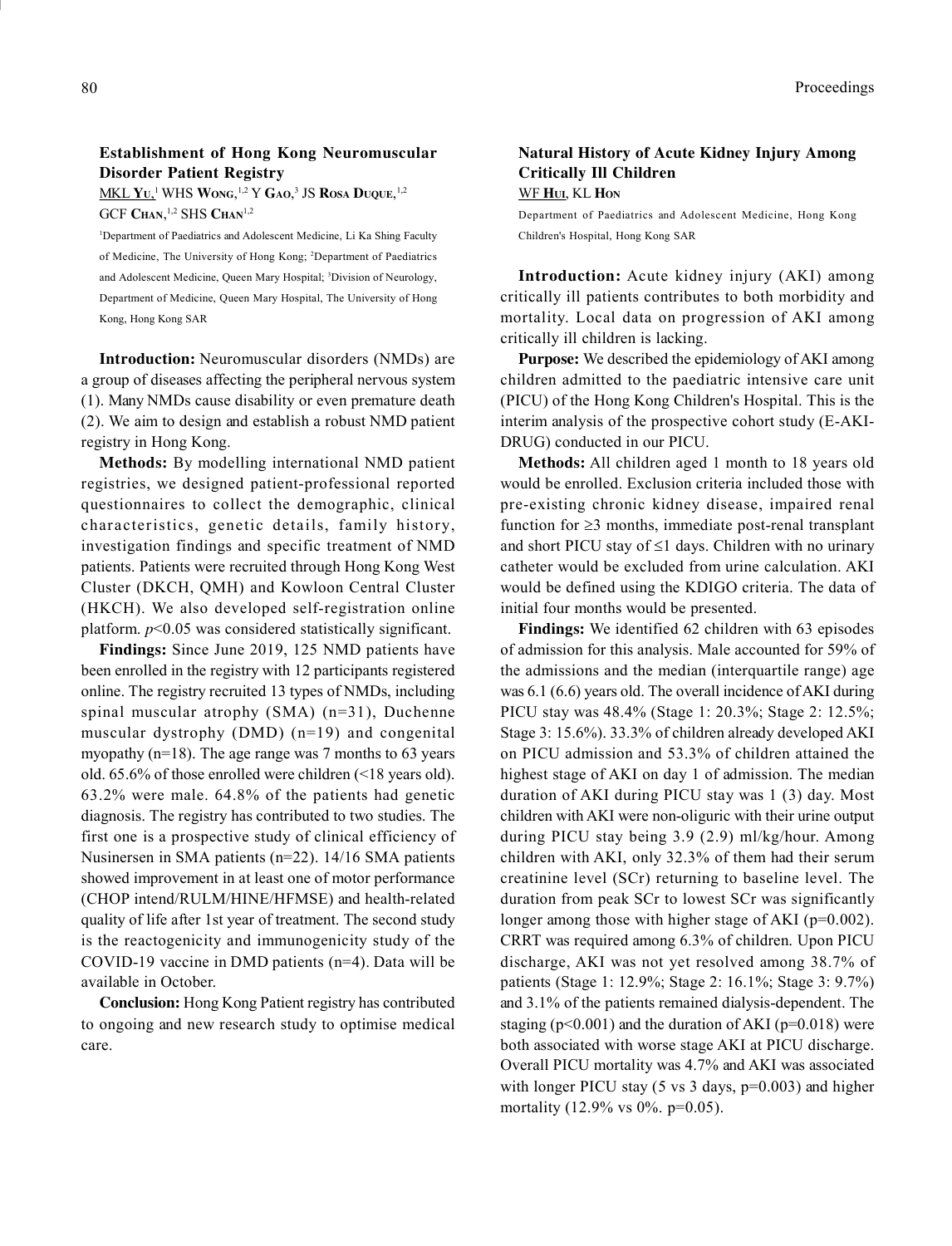Conclusion: AKI was common among critically ill children and most of them acquired the condition on 1st day of PICU admission. AKI was not resolved in a significant proportion of children upon PICU discharge, and a higher AKI stage and longer AKI duration were associated with worse renal outcome at PICU discharge.

# Acute Kidney Injury and Electrolytes Disturbances Among Critically Ill Children with Malignancy

WF Hul,<sup>1</sup> VPY Chan,<sup>2</sup> KL Hon,<sup>1</sup> F Poon<sup>2</sup>

<sup>1</sup>Department of Paediatrics and Adolescent Medicine; <sup>2</sup>Department of Pharmacy, Hong Kong Children's Hospital, Hong Kong SAR

Introduction: Acute kidney injury (AKI) and electrolyte disturbances are common among critically ill children and contributes to both morbidity and mortality. Children with oncological diagnosis is at risk of developing both conditions. We described the epidemiology of AKI and electrolytes disturbances among children with malignancy admitted to the paediatric intensive care unit (PICU) of the Hong Kong Children's Hospital.

Methods: This is the interim analysis of the prospective study on the epidemiology of AKI and electrolytes disturbances (E-AKI-DRUG) conducted in our PICU. All children aged 1 month to 18 years old would be enrolled, except those with pre-existing chronic kidney disease, impaired renal function for  $\geq$ 3 months, immediate postrenal transplant and short PICU stay of  $\leq 1$  days. Children with no indwelling urinary catheter would be excluded for urine calculation. AKI would be defined using the KDIGO criteria and serum electrolytes profiles on sodium, potassium, calcium, phosphate and magnesium were reviewed. The data of initial four months would be presented.

Findings: Altogether 63 episodes of admission were enrolled. 59% were male and median (interquartile range) age was 6.1 (6.6) years old. 49.2% of patients were oncology patients. The overall incidence of AKI during PICU stay was 48.4% (Stage 1: 20.3%; Stage 2: 12.5%; Stage 3: 15.6%). Children with malignancy had a significantly higher PIM3 score (p=0.014), more use of mechanical ventilation ( $p=0.041$ ) and higher number ( $p<0.01$ ) and doses (p=0.023) of nephrotoxic medication exposure than those without malignancy. Oncology patients had a significantly higher incidence of AKI compared to nononcological patients (62.5% vs 34.4%, p=0.024). Hypophosphataemia, hypocalcaemia and hypokalaemia were the most common electrolytes disturbances among oncology patients (incidence of 87.5%, 77.4% and 56.3% respectively). There was significantly more hyponatraemia among oncological patients  $(43.8\% \text{ vs } 9.7\%, \text{ p} < 0.01)$ . Tubular dysfunction was common among children with electrolytes disturbance and oncological patients had significantly more urinary phosphate wasting than those without malignancy  $(66.7\% \text{ vs } 33.3\%, \text{p=0.046}).$ 

Conclusion: Children with malignancy admitted to the PICU had a higher risk of developing AKI and electrolytes disturbances. Tubular dysfunction, especially urinary phosphate wasting, was commonly observed among children with malignancy having electrolytes disturbances.

# Gene Burden Analysis Identified Candidate Genes Enriched in Exomes of Non-Syndromic Conotruncal Cardiac Defects Patients in Hong Kong

MMC CHUI, CCY MAK, JFT CHAU, MHC YU, PC CHOW, KS LUN, TC YUNG, BHY CHUNG

Department of Paediatrics and Adolescent Medicine, LKS Faculty of Medicine, The University of Hong Kong, Hong Kong SAR

Background: Conotruncal cardiac defect (CTD) is a group of congenital heart diseases with an estimated prevalence of 11.6 per 10,000 live births worldwide, and is potentially more prevalent in Chinese. Nonetheless, no genetic cause can be identified for most non-syndromic CTD. Hence this study aimed to utilise whole exome sequencing (WES) to identify candidate genes associated with non-syndromic CTD in local population.

Methods: Patients diagnosed with CTD and negative for 22q11.2 Deletion Syndrome QF-PCR were recruited from the cardiac clinic at Queen Mary Hospital. Gene burden analysis was performed on WES data based on a high-confidence congenital heart disease gene list consisting of 132 genes. An excess of rare (allele frequency <0.01% in gnomAD) protein-altering variants compared to two ethnically matched population sets, 853 local individuals without cardiac diseases and 9,197 gnomAD East Asian controls, was identified by Fisher's exact test. A systematic review of relevant literature was performed for each prioritised candidate gene to support their roles in outflow tract development.

Findings: In a cohort of 265 predominantly Chinese non-syndromic CTD patients, nine candidate genes were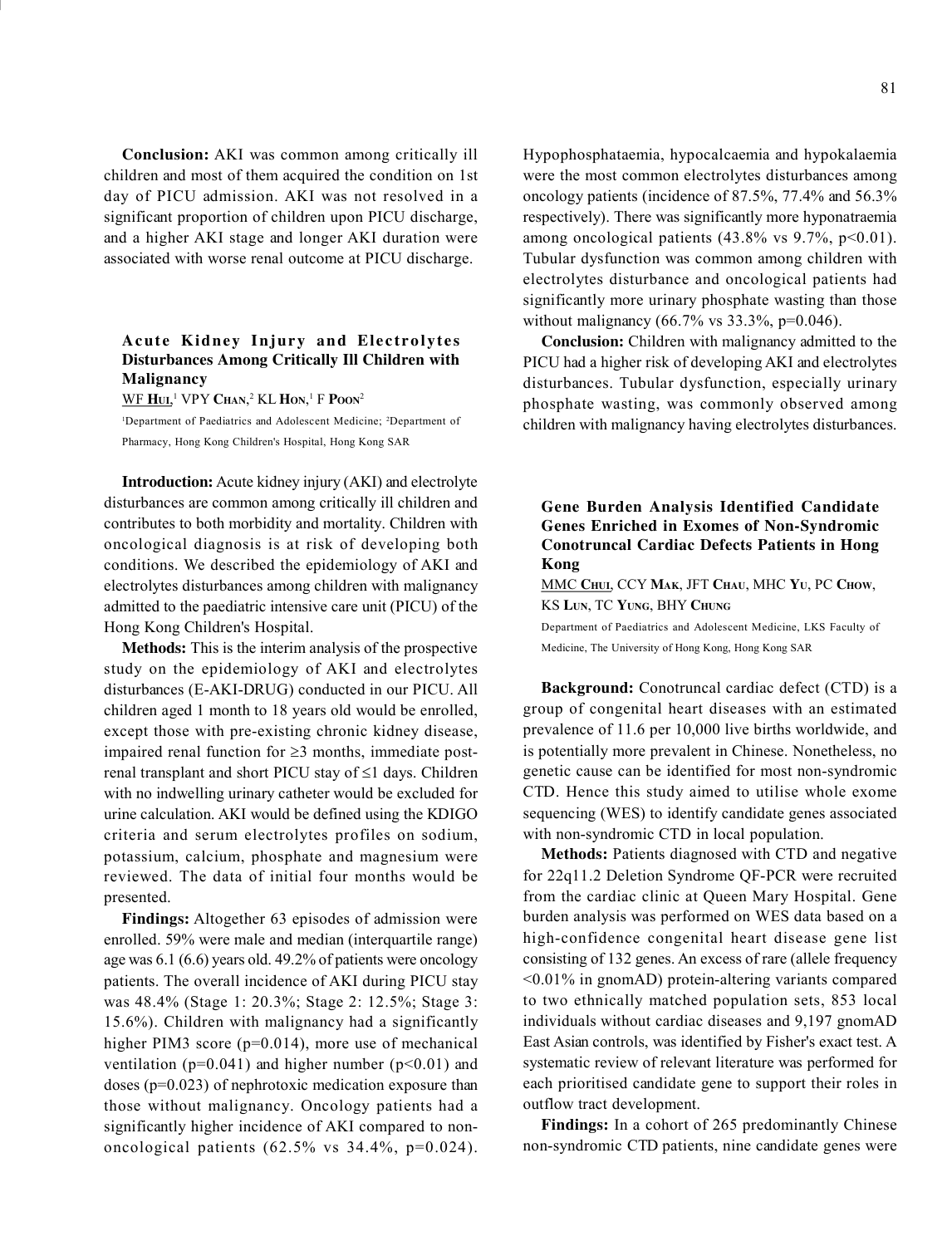prioritised by gene burden analysis. The excess of rare protein-altering variants strengthened the gene-disease association of three established genes (GATA6, NOTCH1, TBX1) for tetralogy of Fallot. This study also provided additional evidence for the potential roles of other prioritised genes (ANKRD11, ARID1A, MYH6, SOS1, STRA6, TRAF7) in the complex aetiology of CTD. Four of these genes were previously reported to be related to syndromes with extracardiac features but not identified as genetic causes of isolated CTD.

Conclusion: Our results substantiated the important genotype-phenotype associations in the largest Chinese cohort of CTD in Hong Kong. Candidate genes associated with CTD related syndromes were enriched in this nonsyndromic cohort, providing novel insight into the complex genetic architecture of CTD.

Acknowledgements: This study was supported by grants from the Society for the Relief of Disabled Children and the Children's Heart Foundation of Hong Kong.

# Establishment of a Paediatric Palliative Care (PPC) Team in Department of Paediatrics SP LAW

Prince of Wales Hospital, Hong Kong SAR

Background: Palliative care should be commenced once illness is diagnosed, rather than at decline, and it should be continued. With the increasing number of children with complex chronic conditions or sudden complex illnesses, as well as the needs of family-centered care, Paediatric Palliative care (PPC) is crucial and should not be delayed. In HK, the PPC service provided by Hong Kong Children's Hospital and NGOs were not always 24/7 available, and therefore it was necessary to form a local PPC team to readily intervene for those patients and families in need.

Purpose: To establish a team to provide PPC service.

Methods: A PPC workgroup was formed in 2020. PPC policy and documentation were standardised to improve workflow and clinical handover. Collaboration among professionals across different sectors and NGOs was facilitated for comprehensive intervention. Patients and families were supported for their physical, psychological, social and spiritual problems. PPC trainings were provided for nurses and doctors to raise awareness and enhance their skills and knowledge.

Findings: Total 36 referrals were made by physicians, the families were interviewed by PPC team within 0 to 3 days. The families were being referred to the professionals across different sectors and NGOs for support according to their problems and needs. End-of-life care and bereavement care were provided to the families of all the deceased patients.

Conclusion: A systematic PPC service could not only increase the quality of care, but also enhance family-centered care, and promote quality of life for the patients and their families.

## Eczema in Hong Kong: Prevalence Trends and its Association with Breastfeeding KW KWOK, OC CHUN

The Chinese University of Hong Kong, Hong Kong SAR

Introduction: Eczema is a common childhood allergic disease which significantly affects patients' quality of life.

Purpose: To review the trend of childhood eczema in Hong Kong and investigate its association with breastfeeding.

Methods: Parents were recruited from kindergartens in Hong Kong from late 2020 to mid-2021, to complete a standardised questionnaire adapted from the ISAAC. The local prevalence of childhood eczema was retrieved from two territory-wide cross-sectional studies conducted in 2001 and 2009. The prevalence of childhood eczema was expressed as a proportion with a 95% confidence interval (CI). The association between child eczema and the aforementioned factors was evaluated using univariate and multivariate analysis.

Findings: The prevalence of lifetime eczema and current eczema increased significantly from 31.9% in 2009 to 37.2% (95% CI: 0.35-0.40, p<0.001) in 2020 and from 4.5% in 2001 to 11.5% (95% CI: 0.10-0.13, p<0.001) in 2020 respectively. Childhood eczema was positively associated with a family history of eczema (OR=2.71,  $p<0.001$ ) and breastfeeding (OR=1.41, p=0.006). After controlling for family history, the odds of having eczema increased by 1.05 times (95%CI 1.01-1.07, p=0.002) per 6-month increase in breastfeeding time, and 1.05 times (95%CI 1.02-1.08, p=0.002) per 2-month increase in exclusive breastfeeding time. Yet, children with an early onset of eczema were significantly more likely to be breastfed  $(p=0.001)$  and exclusively breastfed  $(p=0.002)$  for a longer duration.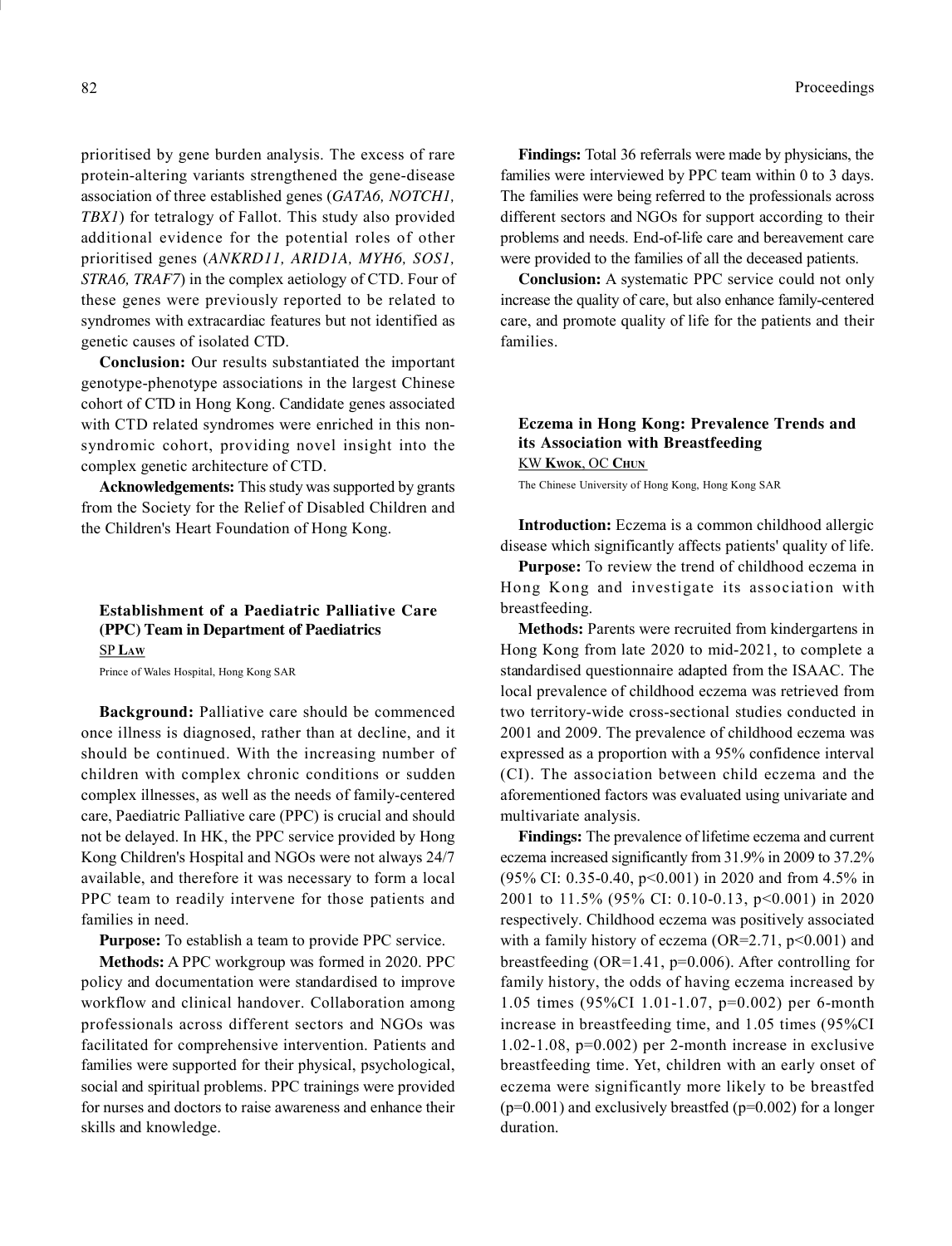Conclusion: The prevalence of childhood eczema has significantly increased over the decade. While genetic factor is the key determinant of childhood eczema, breastfeeding is a risk factor for eczema after controlling for family history in this study.

## Noise Reduction Program in Neonatal Intensive Care Unit (NICU)

LP HO, PF HO, WY IP, HW LEUNG, KY YEUNG, SM CHENG Department of Paediatrics, Prince of Wales Hospital, Hong Kong SAR

Introduction: Infants in NICU are constantly exposed to ambient noise that often exceeds recommended levels. Premature Infants are particularly vulnerable to elevated noise levels due to their immature auditory pathway. Many studies showed that such excessive noise will lead to many adverse health consequences. We noted that noise level in our NICU was ranged from 52 to 79 dB that often exceeded the AAP recommended (45dB) levels. Although some loud noise in the NICU is unavoidable, strategies were implemented to decrease the noise levels in our busy NICU

## Objectives:

- 1. To explore the sources of excessive loud noise in our **NICU**
- 2. To implement the strategies to alleviate noise sources, and
- 3. To enhance staff awareness of maintaining a quiet environment

#### Methodology:

- 1. To perform literature review on the evidence of noise source in NICU
- 2. To study the current noise sources and staffs' perception on sources of noise in local NICU
- 3. To raise staff awareness on the impact of loud noise by providing briefing and training sessions
- 4. To implement strategies for noise reduction
- 5. To monitor the noise level in NICU
- 6. To compare the noise level before and after the program.
- 7. To monitor the staff's behavioural change after implementation of the noise reduction program

Results and outcomes: The mean ambient noise level was lowered within NICU by 9% from baseline measurements in the span of a year. There was also decreasing in individual items from 0.3 db to maximum 19.7 db after implementation of difference strategies. Staff's behaviour was continuous monitoring, and the program was sustaining.

#### Challenges in Nutritional Support for Children with Brain Tumour: An Adaptive Solution Against All Odds

 $G$ Y Wong,<sup>1</sup> HHY Lau,<sup>2</sup> YCL Leung,<sup>2</sup> JPW Yau,<sup>1</sup> NSY Chao,<sup>2</sup> MWY Leung<sup>2</sup> <sup>1</sup>Department of Paediatrics & Adolescent Medicine; <sup>2</sup>Department of Surgery, Hong Kong Children's Hospital, Hong Kong SAR

Introduction: Feeding disorders are commonly observed in paediatric neuro-oncology patients. The causes are multifactorial involving neurological dysfunction, treatment related emesis, mucositis and behavioral changes. Potential complications of malnutrition including electrolyte disturbances, growth deprivation, increased risks for infection and poor quality of life are often overlooked.

Method: Case-report: A 5-year-old boy initially presented with obstructive hydrocephalus. Imaging and pathology confirmed the diagnosis of classic medulloblastoma group-3 with extensive leptomeningeal metastasis. Tumour excision was performed, followed by multiple ventriculoperitoneal-shunt revisions and chemoradiotherapy. Poor feeding and weight-loss persisted despite strategic nutritional consultations because of continued vomiting with intolerance to nasogastric/ nasojejunal tube placement. Prolonged rescue totalparenteral-nutrition was required to regain weight from <3rd to 25th percentile. Feeding-gastrostomy was considered while isotope-milk-scan demonstrated significant delayed gastric-emptying. Primary transgastricjejunal (TGJ) tube insertion proceeded eventually upon optimal recovery of blood-counts after cycle-2 maintenance-chemotherapy plus G-CSF therapy. Intraoperatively, ventriculoperitoneal-shunt in-situ at gastric-position was localised and safe-guarded fluoroscopically and laparoscopically prior to siting of gastrostomy in close proximity; low-profile-TGJ tube was inserted 'Seldinger' fashion uneventfully. With expectant suboptimal wound healing postoperatively, extended antibiotic-prophylaxis and proton-pump-inhibition was adopted to minimise shunt-contamination risks.

Outcomes: Recovery was uneventful with early escalation to full jejunal-feeding. Adaptive/alternating gastric and jejunal-feeding regimen correlating subsequent chemotherapy-cycles was adopted and well-tolerated at home, regaining weight from 25th to >50th percentile.

Conclusion: Primary TGJ placement is novel in our local experience. All due technical challenges and oncological/operation-risks must be considered in